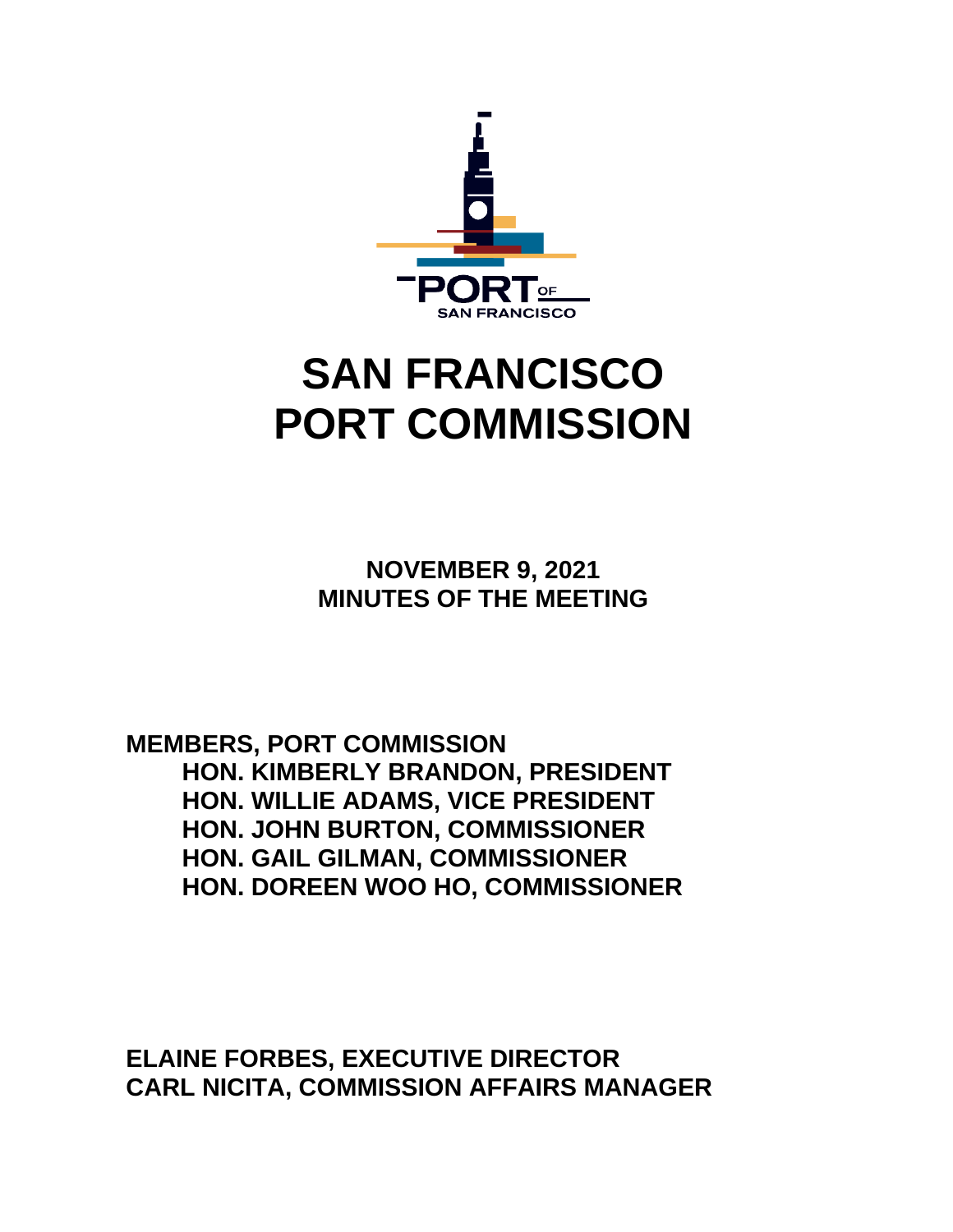# **CITY & COUNTY OF SAN FRANCISCO PORT COMMISSION**

# **MINUTES OF THE MEETING November 9, 2021**

# **1. CALL TO ORDER / ROLL CALL**

This meeting was held by teleconference pursuant to the Governor's Executive Order N-29-20 and the Fifth Supplement to Mayoral Proclamation Declaring the Existence of a Local Emergency.

Port Commission President Kimberly Brandon called the meeting to order at 3:15 p.m. The following Commissioners were present: Kimberly Brandon, Gail Gilman and Doreen Woo Ho. Vice President Willie Adams joined the meeting at 3:20 p.m. Commissioner John Burton was absent.

# **2. APPROVAL OF MINUTES – October 26, 2021**

ACTION: Commissioner Woo Ho moved approval of the minutes. Commissioner Gilman seconded the motion. In a roll call vote, the minutes were approved unanimously.

# **3. PLEDGE OF ALLEGIANCE**

# **4. ANNOUNCEMENTS**

A. Announcement of Time Allotment for Public Comments: Please be advised that a member of the public has up to three minutes to make pertinent public comments on each agenda item unless the Port Commission adopts a shorter period on any item. Please note that during the public comment period, the moderator will instruct dial-in participants to use a touch-tone phone to register their desire for public comment. Audio prompts will signal to dial-in participants when their Audio Input has been enabled for commenting. Please dial in when the item you wish to comment on is announced.

# **5. PUBLIC COMMENT ON ITEMS NOT LISTED ON THE AGENDA**

No Public Comment.

# **6. EXECUTIVE**

A. Executive Director's Report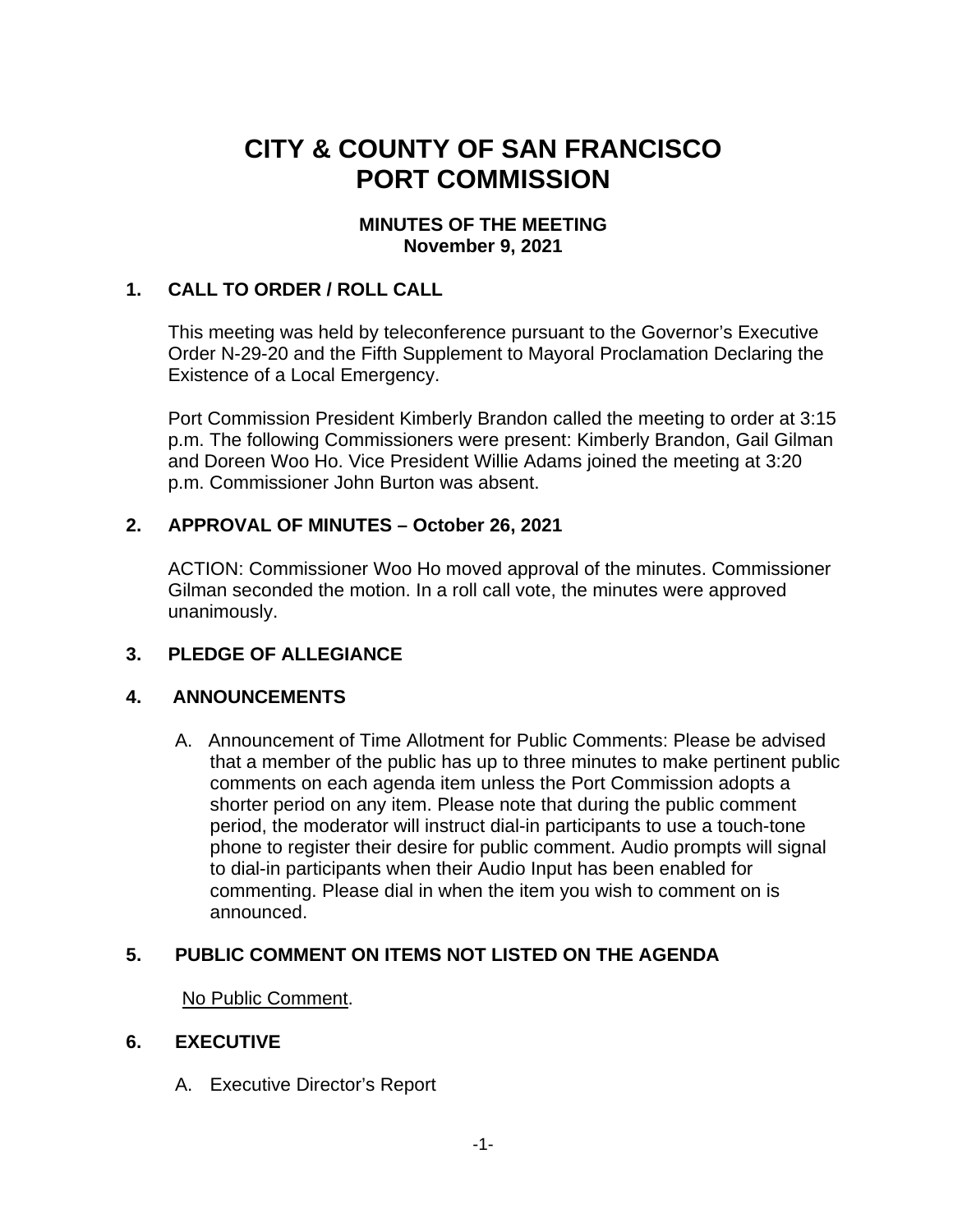Director Forbes: Good afternoon, President Brandon, Commissioners, Port Staff, and members of the public. I am Elaine Forbes, Executive Director of the Port of San Francisco. In my report today, I'll provide an update on economic recovery and equity, as well as provide key project updates.

I'll begin with economic recovery. Recently the White House lifted Covid travel restrictions for fully vaccinated international travelers. That went into effect yesterday, November 8. This is a very good sign that we will once again be able to welcome 24 million-plus visitors to our waterfront like we did pre-pandemic.

And more good news for our recovery and revival: Cholita Linda opened in the Ferry Building. Cholita Linda serves Latin American street food and is a welcome addition to the many diverse small businesses at the waterfront.

Last week, we submitted the American Recovery Act Federal Stimulus Application to the State Lands Commission. As you know, the Port lost more than 40 percent of its revenues due to Covid-19 and was facing a 50 percent reduction of budget that would have included staff reductions, unfortunately. As a result of the federal stimulus dollars, we have a runway for two years to rebuild lost revenues due to the Covid-19 health and economic crisis.

We applied for \$115 million to cover two years of revenue loss. The first payment tranche of the money will be about \$60 million and is expected in December. These funds will allow us, first and foremost, to avoid staff layoffs this year, and provide us flexibility to restore positions put on hold due to the Covid economic impacts.

It will allow us to fund maintenance and capital improvements that we had to defer, and [are] imperative to caring for our historic piers and key tourist attractions. It will also allow us to support small businesses that are the backbone of our revenue, and to restore maintenance, cleaning, and public safety programs.

The State Lands Commission is scheduled to hold a hearing on December 8 to approve applications for ARPA funding from ports across the state. We will update the Commission and the public about the outcomes of the State Lands hearing at the meeting on December 14. We are anxious for the State Lands Commission meeting on December 8.

And finally, we have some unfortunate news. Yesterday the California Department of Fish and Wildlife announced it was delaying the start of commercial crab season for the third year in a row because of the presence of endangered whale and sea turtles in the waters of Northern California. On October 22nd, the State Department will provide an assessment to decide whether commercial dungeness crab fishing can begin.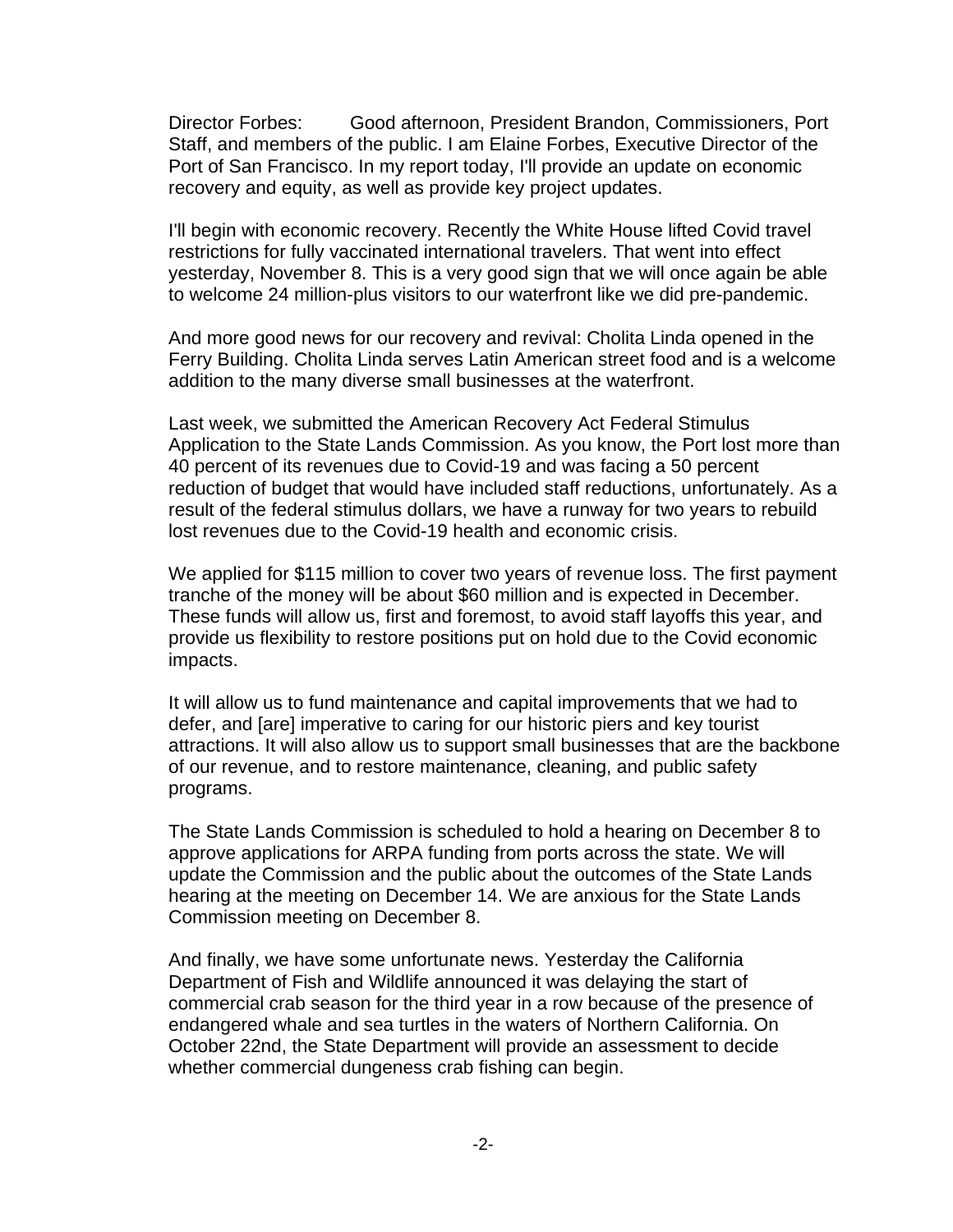Now to equity. As the public knows, the Port Commission is deeply committed to an equitable waterfront. Last Thursday the Port, along with community and city partners, opened 88 Broadway. 88 Broadway is two new developments consisting of 100 percent affordable housing in our northeastern waterfront.

The need for more affordable housing continues to fundamentally drive our biggest challenges. Thankfully, we have a leader in Mayor London Breed that understands this issue and is 100 percent committed to addressing this problem and building housing across the city. The Port is proud to join this effort and be part of the solution.

The Port owns the land at 88 Broadway, which now is for low-income families and seniors to live well in our city. Following the razing of the Embarcadero Freeway in the wake of the Loma Prieta earthquake, this Port-owned site was once an underutilized parking lot. But thanks to our joint efforts, it will now house many people.

This will allow low-income families and seniors to live well in our city for generations to come. The Port is honored to welcome our newest neighbors and is proud to be part of the solution. Thank you to our Port commissioners for your leadership on affordable housing for our waterfront.

And now I'm going to turn to two key projects. First, I want to highlight another new waterfront community: Mission Rock. On November 10, the city will close on 64 million community-financed district bonds for the Mission Rock public facilities.

This is the second issuance of the Mission Rock Special Tax District aggregate \$3.7 billion bond authorization. These dollars will advance waterfront development and reimburse project infrastructure costs and other development costs, and these infrastructure improvements will be the backbone of this vibrant new neighborhood.

Mission Rock Phase 1 includes the inland portion of China Basin Park, new streets, sidewalks, two residential apartment buildings, and two office buildings. The first of these buildings will be the new global headquarters for Visa and will be wrapping up construction late this year, with occupancy and activation to follow.

This waterfront community, along with ground-floor retail throughout the project, will create activity along our waterfront to support our diverse and small familyowned businesses. Mission Rock is aligned with the Port Commission's vision to create an equitable waterfront. It will provide more open space and affordable homes, and the project has already provided jobs for local residents.

In fact, this week I will join the San Francisco Giants and Tishman Speyer at Oracle Park to celebrate Mission Rock's graduation for an all-woman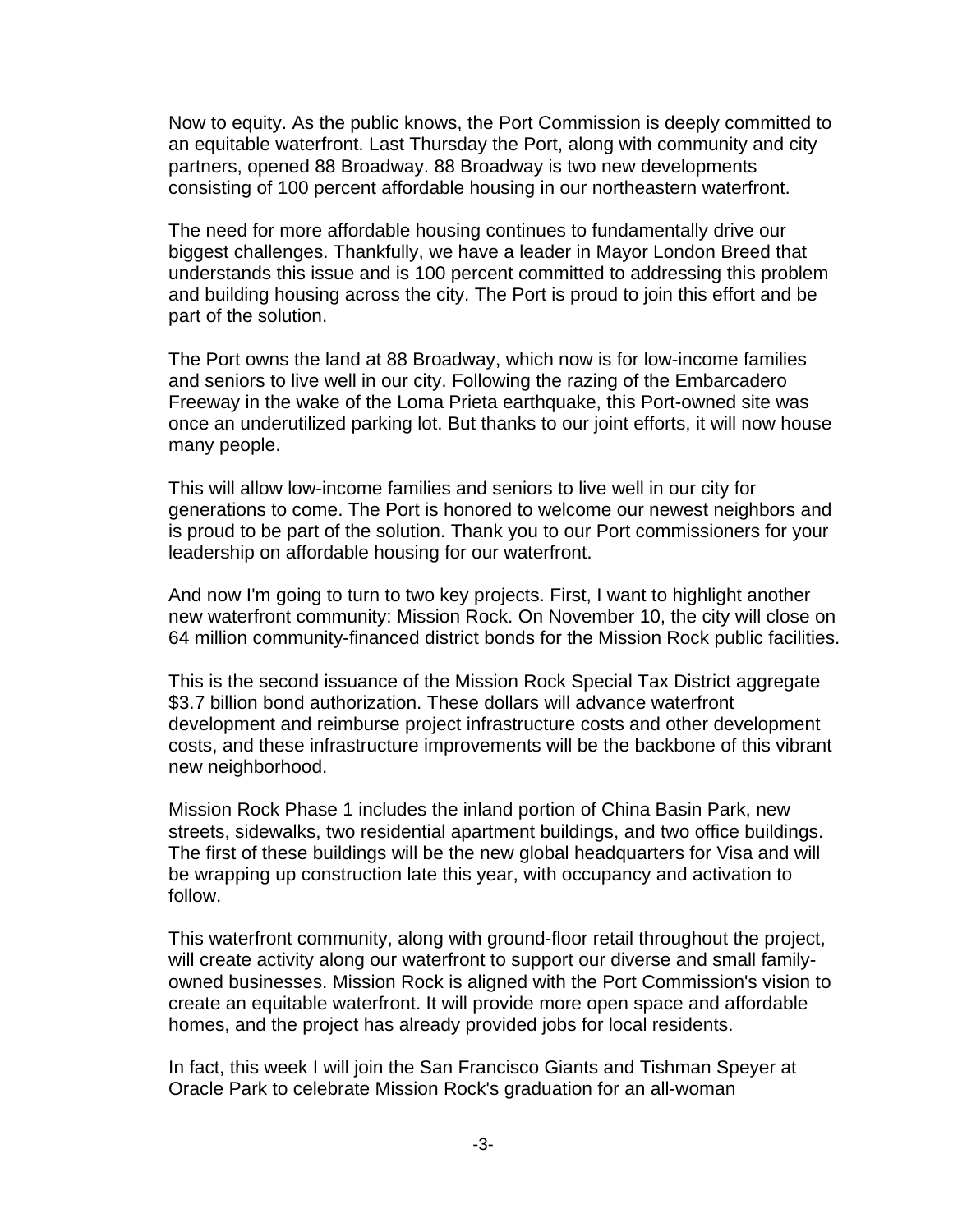construction-training cohort. Sixteen women, all San Francisco residents, recently completed a rigorous construction workforce-training program while earning multiple certificates and union sponsorship. Many of these graduates will join Phase 1 construction of Mission Rock, which is currently underway.

The program is a collaboration between Mission Rock partners and the Office of Economic and Workforce Development CityBuild Academy and Mission Hiring Hall. We are proud that Mission Rock and our city partners provided this economic opportunity for women interested in the trades. The Wednesday graduation program will include remarks from our mayor.

Now to my second key project. Last week the Port joined the community and city partners to celebrate the opening of a new Nature Exploration Area at Heron's Head Park. The new play and nature learning area adds much-needed space in the southern waterfront for kids and families.

The Nature Exploration Area fits beautifully on the ground right next to the EcoCenter. Families that come for the Nature Exploration Area will come to love the EcoCenter, as well, and the quiet, rugged beauty of Heron's Head Park.

The design of the Nature Exploration Area was community-driven and kid-tested through a series of virtual and in-person design jams with Bayview Hunters Point residents and community groups. The area was constructed by SF Recreation and Parks Department in partnership with the Port and with funding from many, including KABOOM!, a national nonprofit organization dedicated to equitable access to play space for kids.

And now for more good news about our southern waterfront gem. Recently Mayor London Breed introduced a resolution to accept and expend a grant from the California Department of Fish and Wildlife to fund the Heron's Head Park Shoreline Resiliency Project.

This is the second and final grant for the construction of a nature-based shoreline to protect and restore wetland habitat, improve ecological functions of diverse intertidal habitats, and enable the park to adapt to sea-level rise at the park shoreline.

Heron's Head Park, the EcoCenter, and now the new Exploration Area are great investments in our southern waterfront, especially for kids. I want to thank our community and city leadership and partners for ensuring this space is a place for everyone and our future generations.

I also want to wish you all a Happy Thanksgiving. There is much to be thankful for this year. The Port has accomplished so much, and we see signs of revival taking hold. Thank you. That concludes my Director's Report.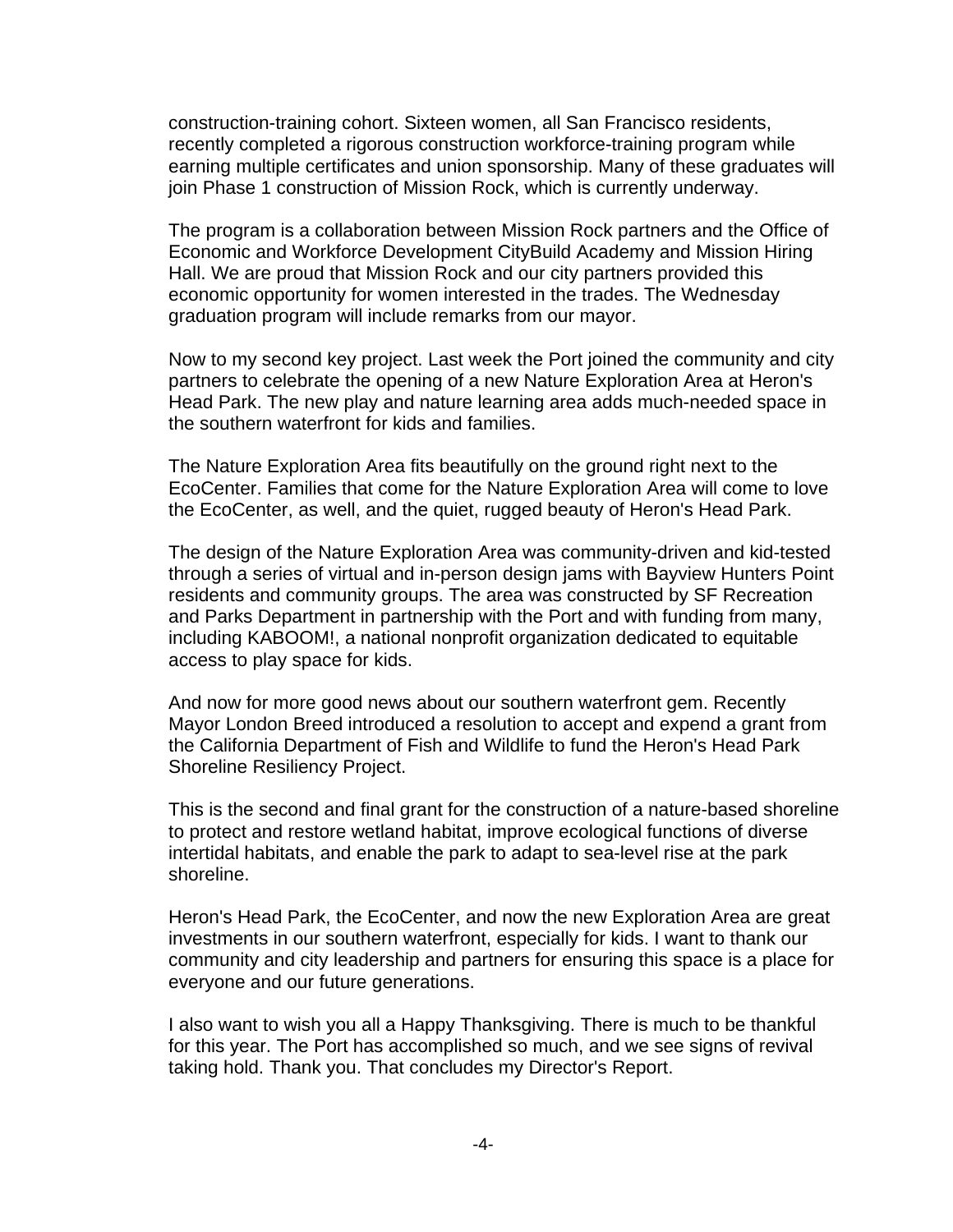#### No Public Comment on the Executive Director's Report.

#### Commissioners' Discussion on the Executive Director's Report:

Commissioner Gilman: Director Forbes, thank you so much for that report. So many good things to close out our year, welcoming international travelers. But I really just wanted to say how proud I am, as one of the newest members of the Port Commission, to see what work is really happening in both Mission Bay and the southern end of the waterfront, particularly with Heron's Head Park.

I know this was something that was started long before I came on the Commission, and I know it was commitments and promises to that community. And as someone who's been out to the park, it is just such an incredible asset that we are bringing to that community.

And the fact that you said it was kid-tested, and the partnership with KABOOM! -- I just really want to highlight doing a community project right and involving the community, who knows what's best for their needs, their community and their families. So I really want to commend the Port Staff, and I know particularly President Brandon was such a shepherd for this project. So it's so exciting to see it happen.

And then just with the rest -- I won't be able to be there tomorrow -- what excitement for Mission Rock and the first-woman-ever team from CityBuild. I want to take this opportunity to do a shout-out for everyone else who is developing property on the Port, even those who we've not finished our negotiations with: that this is a model for how contracting on these huge capitaldevelopment projects should be done. So I'm just so proud for that class. I wish them all success in their endeavors, and thank you so much for your Director's Report.

President Brandon: Thank you. Commissioner Woo Ho?

Commissioner Woo Ho: Yeah. Thank you, Director Forbes. This was a chock-full report of so many different things. I think it represents that we are sort of on recovery. I think number one, obviously, is being able to welcome international visitors. My understanding is that the airports are getting jammed with people wanting to come visit the United States. So that's wonderful, and I'm sure we'll see our share grow over time.

But besides the things that Commissioner Gilman already highlighted, I guess a few things that I want to mention and say, which was terrific and music to my ears, first of all: to hear about the federal funding, \$60 million. Certainly nothing to sneeze at. And that really does go a long way to help us on our recovery in terms of not only our staff but also, as you said, a lot of the projects that we have, and to keep us afloat during this crisis.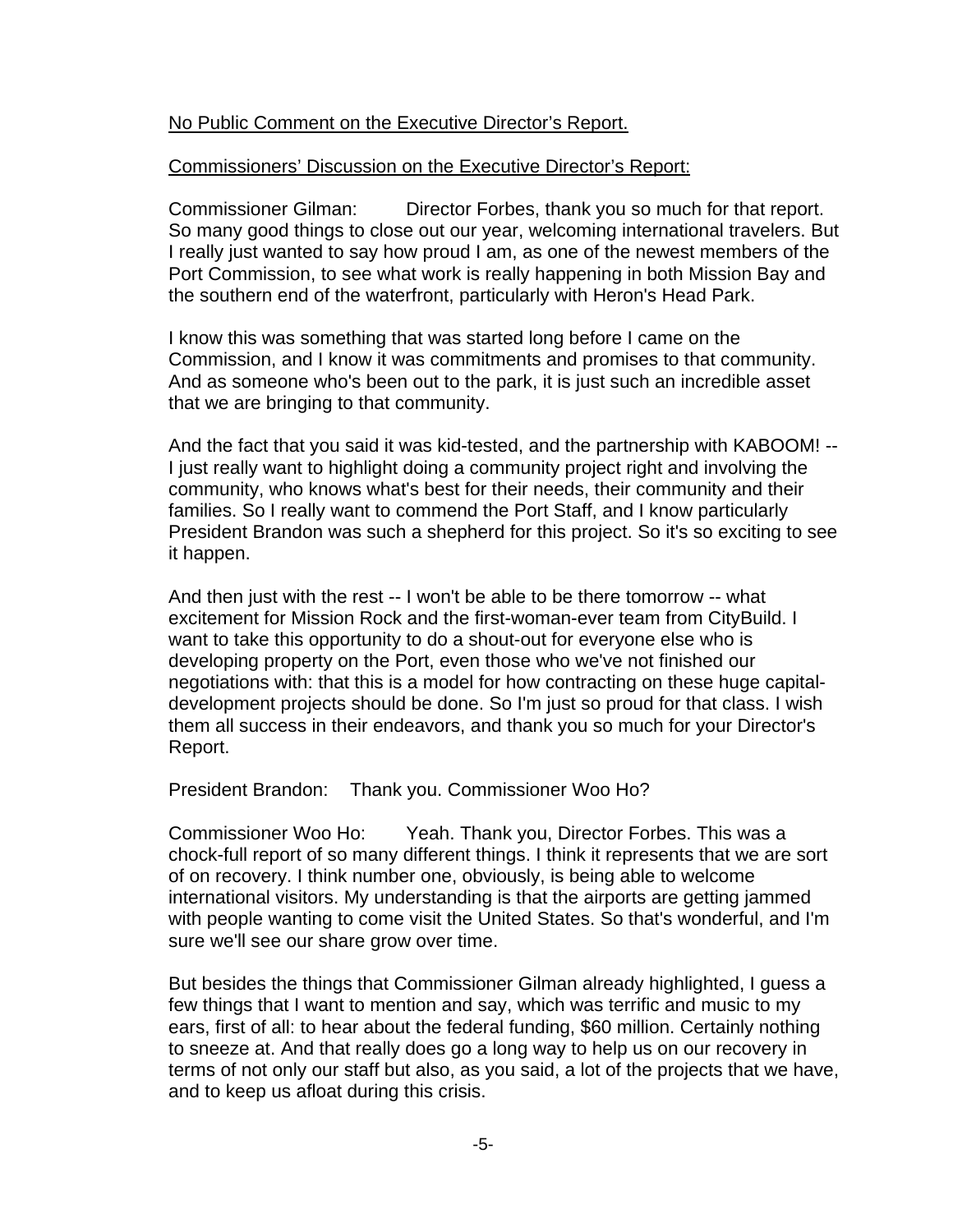So it's really great that we are able to access that. And I'm sure that eventually you're going to learn through the infrastructure bill, as well, what else we can do for some of our capital projects -- including, obviously, our seawall and our seismic and everything else. And I'm sure more to come on that. But at least this initial round of funding is very, very welcome news and, I think, very important.

And I think that 88 Broadway has been on the radar screen for a long time. It's great to see that it's finally happening and that we are seeing those affordable units come to the waterfront. It's a project that has gone smoothly. I don't think there was much fuss about it, and it's great to see that it's now coming to fruition.

And of course, Mission Rock, which is a huge project for us. Just to hear where we're going with it, and all the equity components that have already been mentioned by others that are also part of it, that's wonderful.

And finally, I guess, Heron's Head Park, which I know has been something we've waited for a long time, and we've debated many times, and all the changes and improvements over time. But it's great to see that that's moving.

So I think this not only is a good year-end report. I think it really does show a milestone in terms of where we've turned a corner, and hopefully . . . Not that the pandemic is over. Certainly we're going to talk about some issues and impacts, still, and consequences of it [at] today's meeting. But I think in spite of that, we are continuing to make very, very solid progress. So congratulations to you and all of the staff that have made this happen, and to the city, and to our mayor for leading the efforts in this direction. Thank you.

President Brandon: Thank you. Vice President Adams?

Vice President Adams: Sorry I was a little late getting on -- I had a [group till] now. Anyway, Director Forbes, what I caught of your report . . . You may not remember, but it was about a year ago I asked you, in front of all the commissioners and God and the world: Were you committed to staying at the Port of San Francisco? And you said yeah, you were all in. And you've kept your promise not only to the commission, working with President Brandon daily, but to the rest of the commissioners, to your staff, and also to the community.

We've gotten through it. It's been exciting. Things are slowly starting to come back around, but your resilience and . . . I remember a year ago your face was a lot different than it is now. You were able to lead -- you know, you and the president working together -- lead us through this. We've got a little more ways to go.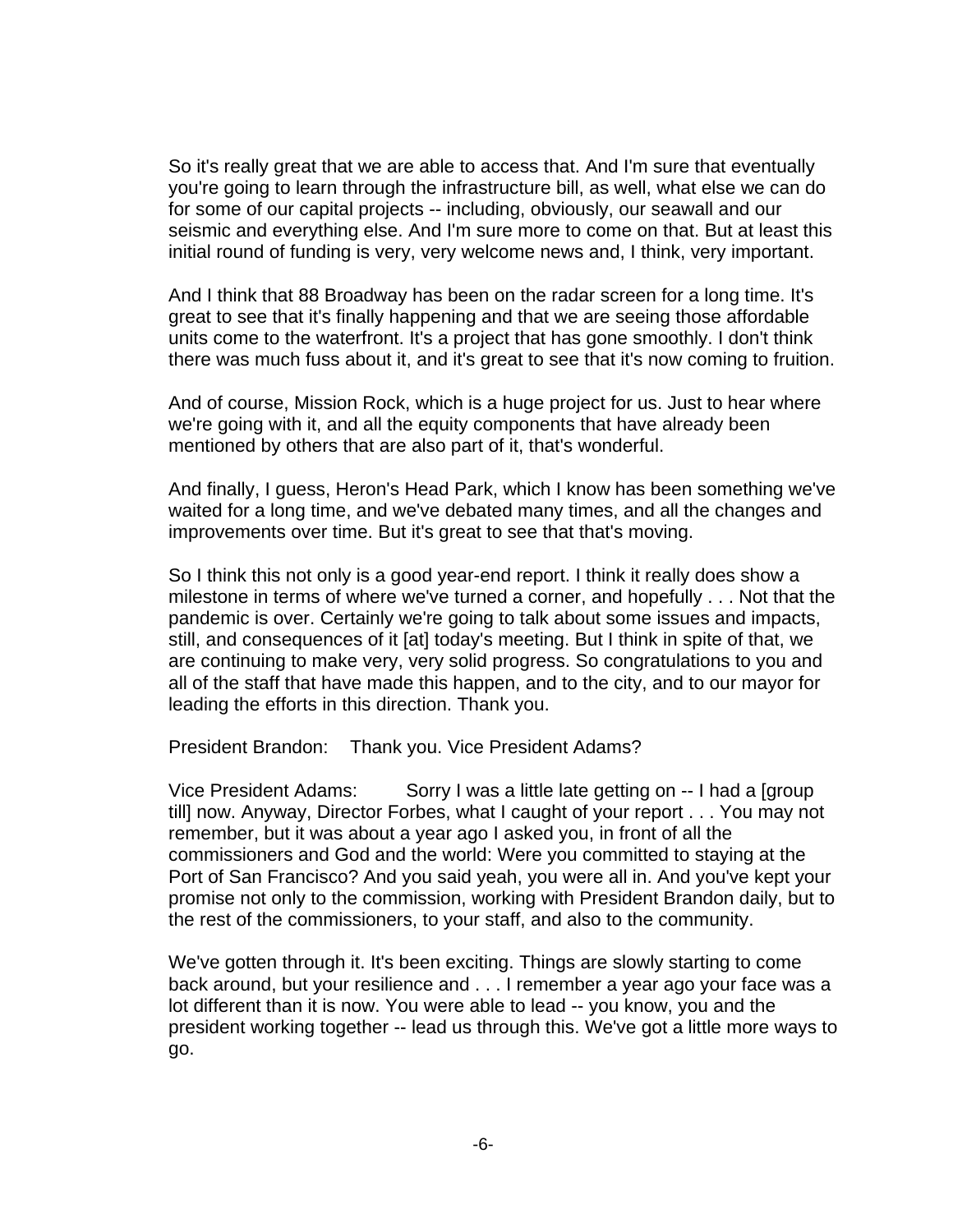And also, I want to now thank the staff for the \$60 million. But I also want to thank Senator John Burton. Commissioner Burton made the calls. Nobody is more connected than John, and I want to thank him. It's always good when you can use a commissioner, so thank you very much.

President Brandon: Thank you. Director Forbes, thank you for such a great, uplifting report. There is a light at the end of the tunnel. You've shared so many wonderful things that are happening at the Port that really show us that we are on the road to recovery, despite what we've been through the last 20 months.

And I'd like to welcome all the international and local visitors back to the waterfront because we are here, and our businesses are ready for everyone to come and enjoy the waterfront. I think it's phenomenal, all the work that you did with State Lands, with state government, to be able to get these recovery funds. That is really going to help our recovery, so thank you for all the work you put into that.

And I think it's so exciting that 88 Broadway opened with 100 percent affordable housing. I don't know if there are any other projects in the city that have recent 100 percent affordable housing. So that's really going to help with our critical homeless situation here. So I'm so happy that the Port could play a role in that development.

Also, all the exciting things going on with the Mission Rock development and at Heron's Head Park -- both great, great opportunities for, especially, the allwomen construction cohort. I think that's a first, also. So we're just having lots of firsts.

You just have such a great, uplifting report, and it is a great way to almost end the year but totally make us all appreciate all that we have to be thankful for and all the wonderful things to come. So thank you so much for your report. Carl, next item, please? the great work that's going on at the Port. Thank you. Carl, next item, please.

# **7. CONSENT**

- A. Request approval of a resolution adopting findings under new State urgency legislation to allow remote meetings during the COVID-19 emergency; continuing remote meetings for the next 30 days; and directing the Commission Affairs Manager to agendize a similar resolution at a Commission meeting within 30 days. (Resolution 21-47)
- B. Request authorization to make permanent a program for retail fish sales from boats at San Francisco Fisherman's Wharf, to include a one-year pilot program allowing the sale of live Dungeness Crab. (Resolution 21-48)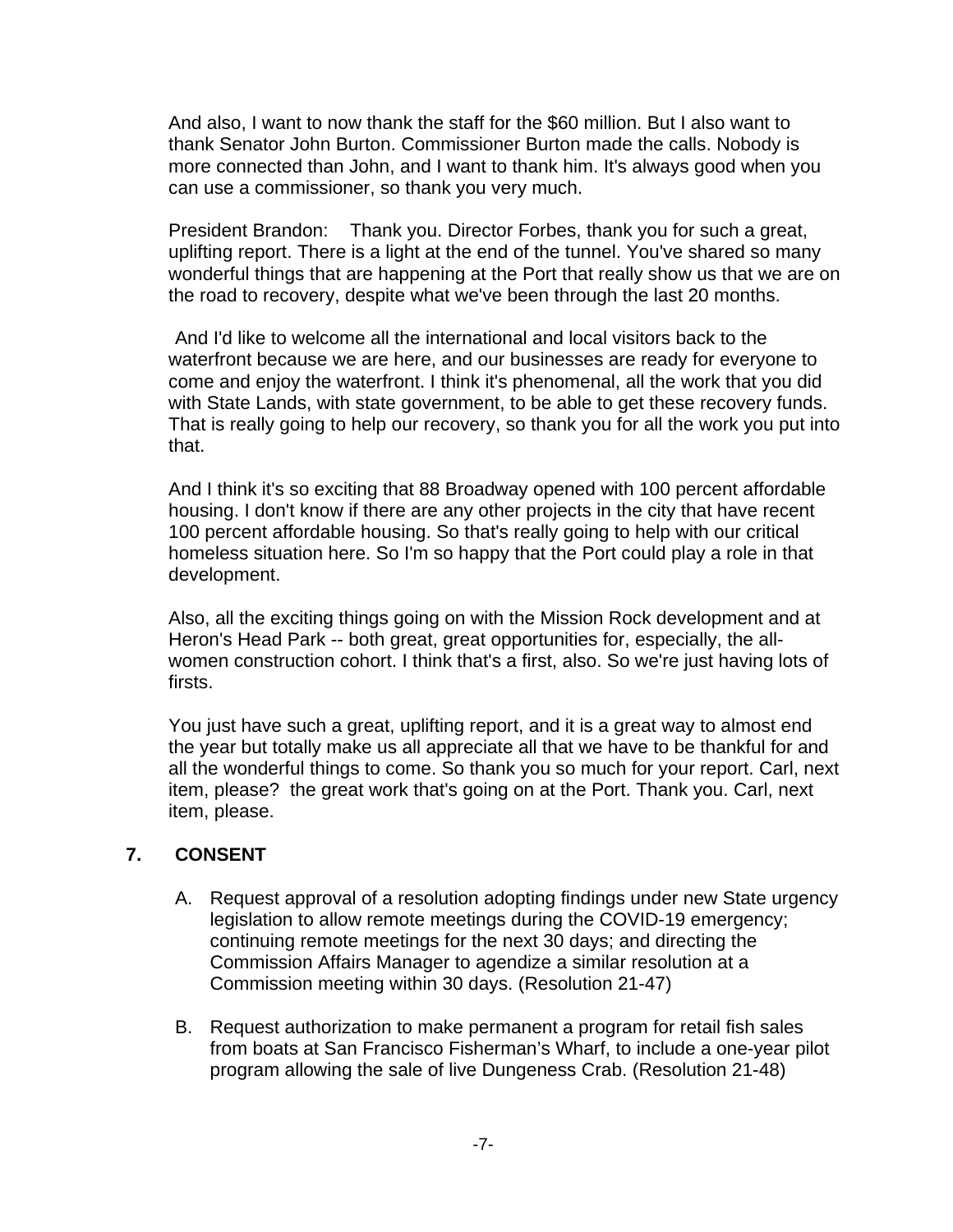ACTION: Commissioner Gilman moved approval of the consent calendar. Vice President Adams seconded the motion.

No Public Comment on the Consent Calendar.

Roll Call Vote:

President Brandon – Yes Vice President Adams – Yes Commissioner Burton – Absent Commissioner Gilman – Yes Commissioner Woo Ho – Yes

President Brandon - The motion passes unanimously. Resolutions 21-47 and 21- 48 are adopted.

# **8. REAL ESTATE & DEVELOPMENT**

A. Informational presentation on delinquency challenges in the Port's property portfolio due to the COVID-19 pandemic and discussion of potential solutions.

Rebecca Benassini: Good afternoon, Port commissioners. Rebecca Benassini, your deputy director for Real Estate and Development here, presenting on delinquency challenges on behalf of the entire Real Estate team. And we had quite a bit of help from our Maritime staff, our City Attorney staff, as well as our Finance staff on this item. I'm very grateful to everyone's assistance.

A lot of us use this slide cover, and I love it. After the conversation we were just having, there's definitely light at the end of the tunnel. But I'm here to talk to you about the real overhang of the economic difficulties during Covid, and to discuss potential solutions, and to get your feedback on the path forward to get us to that light at the end of the tunnel. Next slide, please?

So I first want to share the challenge with you. What is the scale of the delinquency challenge that we have? What are our collection efforts? And what have the outcomes been so far?

And then I want to talk about the strategy for managing the collections, and particularly go over a potential solution. The Port Commission has a key role, when we have sizable delinquencies, that I want to talk with you about and get your partnership on, as you all are going to share some of the work with us.

And I want to make sure that the work that we have to do in managing delinquencies is managed as well as we possibly can so that we can turn to the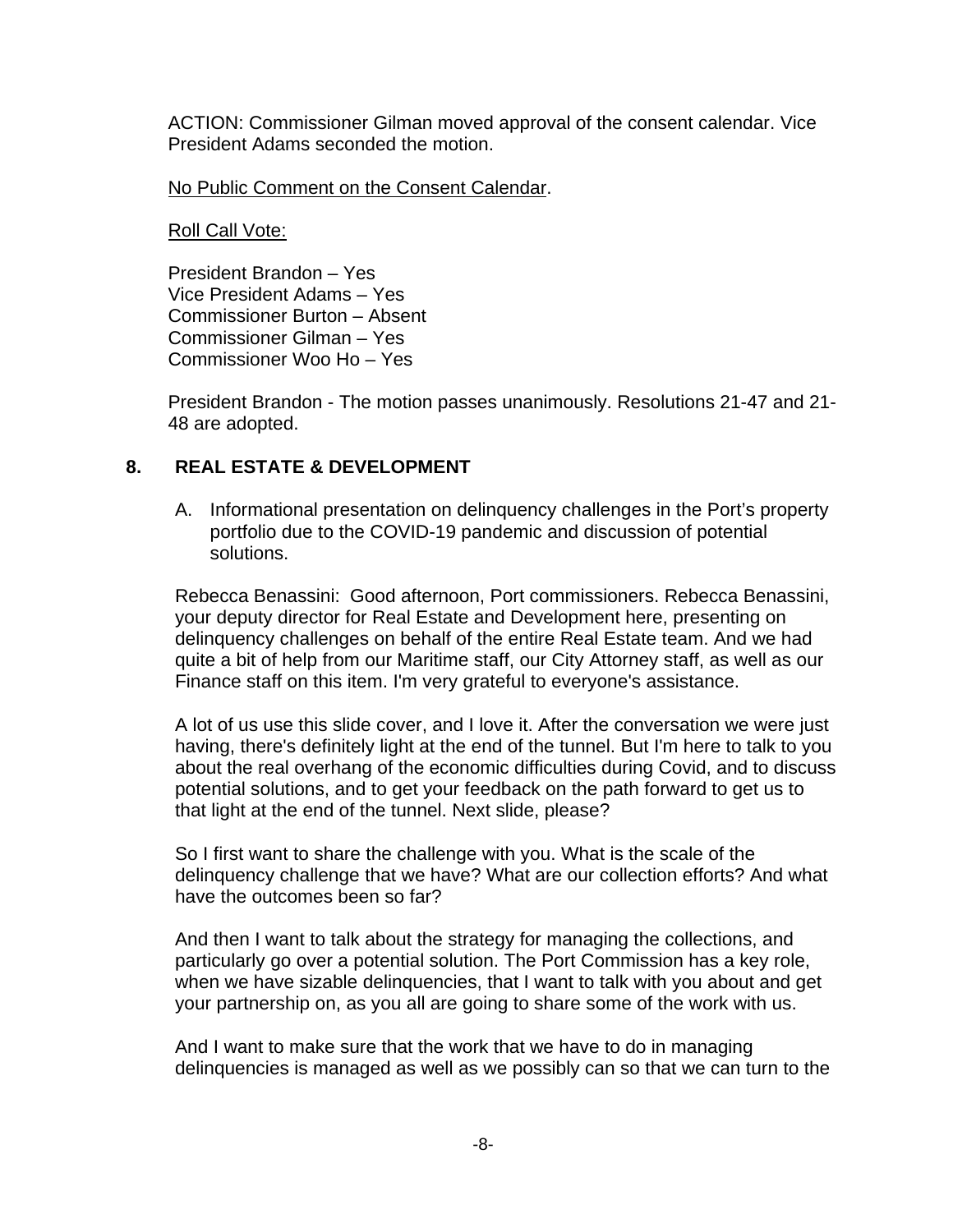other efforts that we all want to turn to: marketing and re-tenanting vacant space. Next slide, please?

So first, just some context-setting. As a reminder -- you all lived through all of this, so you will remember it well -- these are the various programs the Port implemented during the very beginning and throughout Covid. We had, going back to March 2020, rent-deferral programs. As we saw on the horizon what was going on in terms of Covid and the impact on our tenants, we got to work on that program.

We then started to implement, later in 2020, rent-forgiveness programs. We had a series of repayment plans that tenants could choose from. We had a loan program for our LBE tenants. We implemented shared spaces to allow that economic activity to continue outside.

During 2021 so far, we've been really deep in implementing these programs and trying to reduce outstanding tenant balances through all of these tools that you helped approve and the board helped approve to bring those balances down. And then we began to turn, in the second quarter of this year, over to leasing tactics and trying to backfill vacancies, and also to allow a new mutual termination expansion of that tool kit.

Sadly, right as we began to implement the Q2 2021 leasing tactics, that's really when Delta surged. And our last rent-forgiveness program, which ran through April 2021, that Delta surge kind of stunted some of that "summer of hope" that we had all been hoping for. Next slide, please?

And a bit more on the background. So as I just mentioned, our core rentforgiveness programs were in 2020. Then the percentage-rent tenants had the benefit of a reduction or a zeroing out of base rent through April 2021.

And we're still in recovery and not quite as open as we had hoped. As Elaine was mentioning in the ED Report, SFO and international travel -- as of yesterday, a number of restrictions undone; but still looking at severe deficiencies or differences between our 2019 SFO deplanements that's shown in the chart here and, as of August 2021, the number of deplanements.

Many of our tenants point to this gray bar, the number of international travelers to San Francisco that really drive some of their sales, as being quite low. It was almost at 800,000 deplanements in August 2019. As of August 2021, a little bit more than 300,000. Of course, the restrictions ended yesterday. So we want to keep monitoring this. "Tourism in recovery" is what I wrote as the bullet.

I also want to note: Office market still difficult. Vacancy rate is at about 15 percent. As we think about how things were in the last recession, the 2009-2011 recession, the office-vacancy rate is about where it was then currently. And the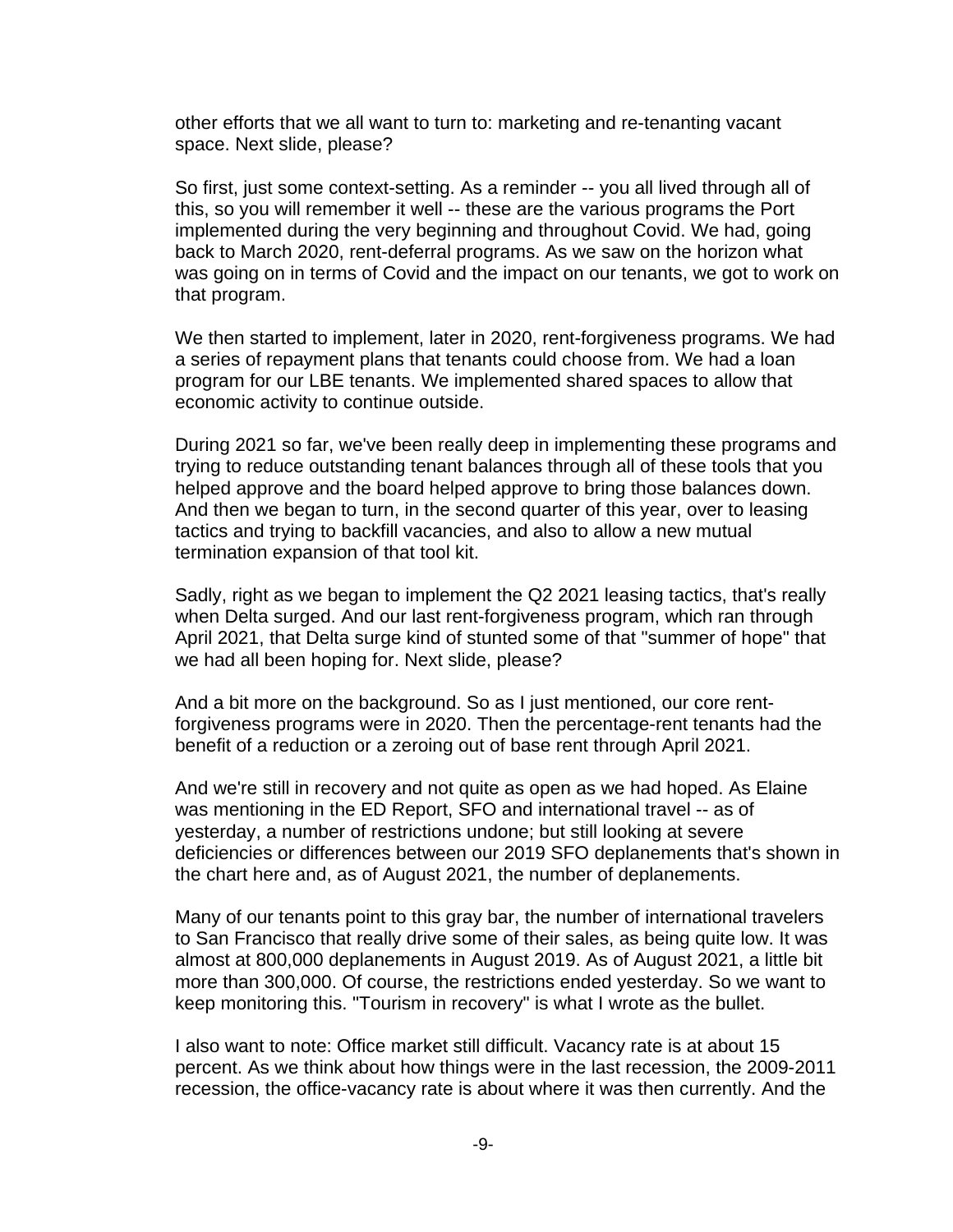other difficulty in the office market is sublease rates. The number of square feet on the sublease market are still about five times what they were during that last, 2009-2011, recession. The next slide will talk about retail sales, so if we can go to the next slide and look at those?

So looking particularly at our tenants, this chart shows the percentage change -- 2021 sales to 2019 sales. We're not surprised they're down, of course. Mostly red bars. But what's interesting here: We've tried to show the differences in geography.

So the first set of bars shows Fisherman's Wharf totals. Our percentage-rent sales are down about 68 percent Fisherman's Wharf. Then northeast waterfront -- you see that bolded bar -- 71 percent down. And then that third set of bars is the Ferry Building all the way on south. All of the retail tenants in that location down 17 percent. So not nearly as bad, although you can see here parking revenue is down quite a lot.

This isn't our entire tenant group. I think we often show this because this is data we have readily available. Our tenants report it to us on a monthly basis, and it represents . . . If you think about good times, our percentage-rent tenants - retail, excursions, restaurants, parking and attractions -- those tenants typically represent about \$25 million of the Port's annual revenue. So roughly 25 percent of our regular-year revenues. So just another snapshot on how far we still have to go in terms of getting those retail and percentage-rent sales back up. Next slide, please?

So the scale of the delinquencies. On a monthly basis, we track how much in arrears our portfolio is. This shows the millions of dollars currently outstanding to the Port that is due to us from our tenants. You see it's typically a couple million dollars. I think on average it's between \$3-5 million. So in 2019, it was at about \$3.5 million owed to us under our various property agreements.

2021 it went up quite a lot, not surprisingly. We've been implementing the rentforgiveness program, so that brought the balance down. But it's gone back up again, and the number we are looking at right now is \$24.5 million. That's the number that's collectible to us from our tenants. For scale, it's about seven times what it was in 2019 and what we typically are able to work on as a staff in terms of getting that money back in the door. It's a very, very big mountain. Next slide?

So I'm going to show you the data in a couple different ways. Of that \$24.5 million, who owes us that money? And what kinds of tenants owe us that money?

So the first way to look at it is by the revenue type. So percentage rent. That's that graph I was showing you earlier -- our excursions, parking, restaurant,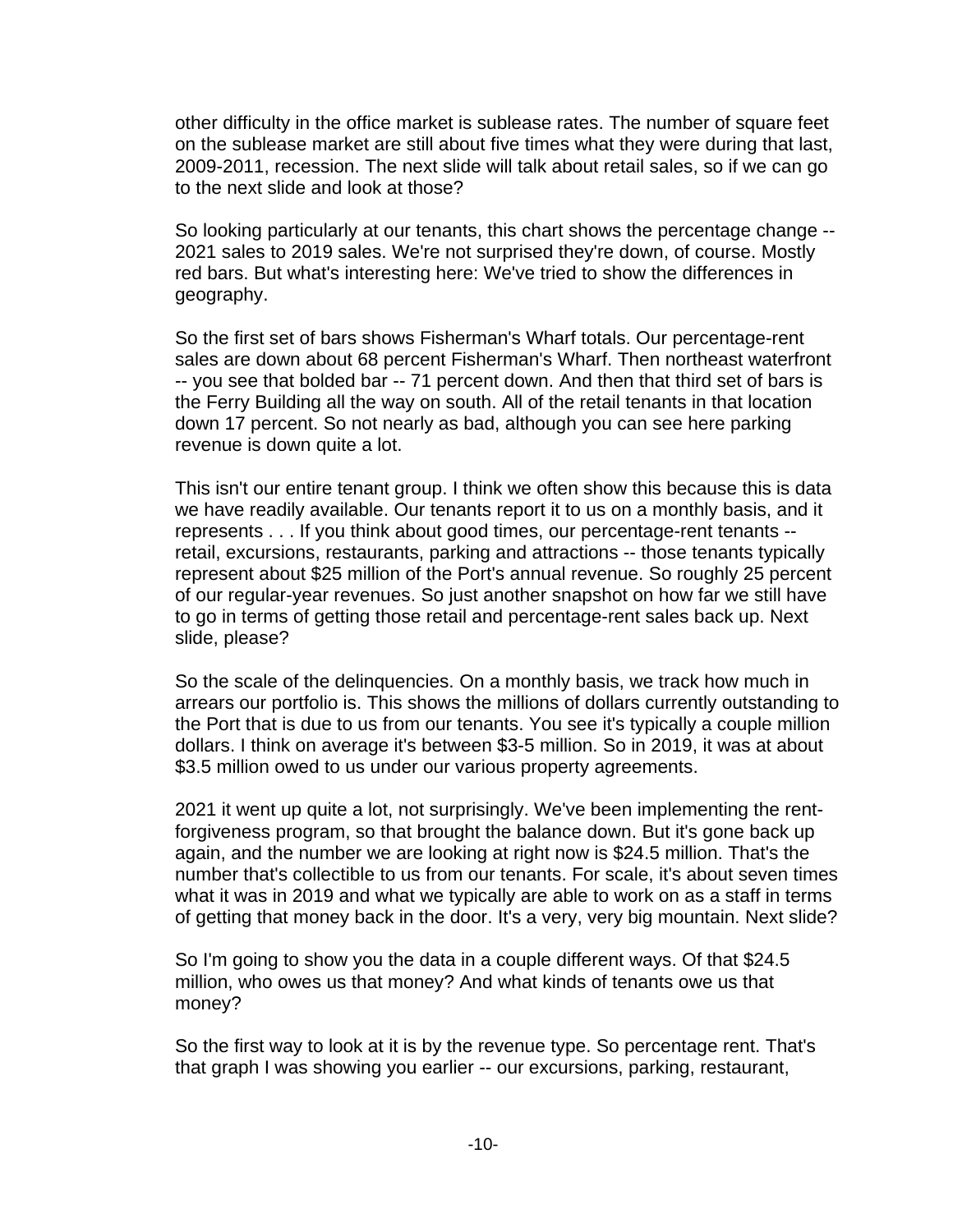attractions -- people who pay us a percentage of their sales. They represent the number shown here: \$8.7 million of the \$24.5 million.

The second category is commercial, industrial, and open-land tenants. Quite a number of agreements in that category: 132 agreements but \$7.2 million.

Parking. Very familiar with parking and how it suffered during the economic downturn shown here. And then finally, we have a large number of agreements - - 273 -- representing miscellaneous types of property agreements that represent about \$5.4 million of the total \$24.5 [million]. Next slide, please?

Another cut that's really important to look at is the amount of the balance per agreement. This kind of tells you, if you settle one agreement with a tenant, how much money you might get in the door and how much you'd reduce that outstanding balance. So tenants in the relatively high, above \$250,000, owed-tous category: 24 agreements but \$17.1 million. Quite a number represented of the total.

The second category you see here -- \$25,000 to \$250,000 -- that's \$6.4 million. So another big chunk of the total. And you'll see, as we go through the presentation, that \$25,000 or more, that's the key threshold above which Staff . . . We need Port Commission approval and consideration of any settlement above that \$25,000 amount. So this is where your involvement will become really critical. As we try to work through these balances, the Port Commission's involvement will be on the vast majority of the agreements that are currently in arrears. Next slide, please?

I want to stress the urgency of the situation. You all will know this very well. The Port is an enterprise. We rely on income from our property. Tenants owing back rent is a real property-management problem. It's very difficult to work with tenants on typical property-management issues, like making sure they're operating in accordance with their contract, they're doing good maintenance, they're following the rules of their tenancy.

When they owe so much back rent, it's very difficult to work on the other issues just on an interpersonal level. If you have a really huge problem with money, it's hard to get the tenant to adhere to other parts of their agreement.

And a debt of this size really weighs on our staff, of course, our tenants -- it's very difficult for them to keep operating their business with this sort of a debt outstanding. And it's a real fatigue and stressful situation that we're trying to have a path to resolve so that everyone can be working towards a positive solution and not just chipping away at the small bits of outstanding balances that we can do without Port Commission's consideration. Next slide, please?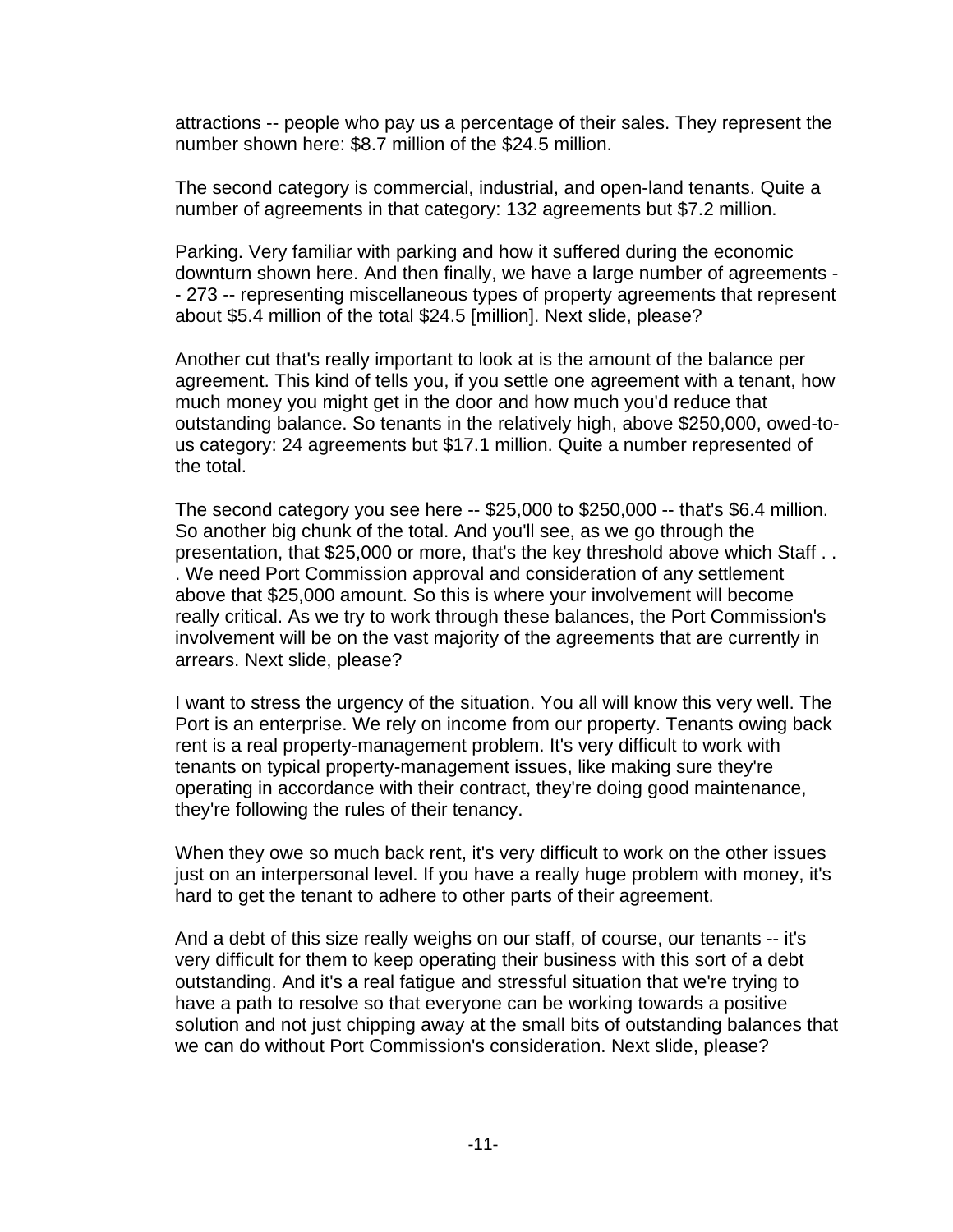This is a very brief way that we resolve disputes or delinquencies. Typically the tenant misses a payment. We start progressive communications. We eventually send a default notice. And then the three choices are we go into a settlement and try to keep the tenant. They pay a sum. We forgive another amount for some good reason that they indicate, why they couldn't pay. Or we can go to litigation, and we go to an unlawful detainer action and we take it to the courts. Or the tenant might just abandon the property. Perhaps they don't have much time left on their lease, and they may just leave. Next slide, please?

This is a relatively lengthy process, and the one I want to talk about today is going more quickly through the settlement-agreement process. And the reason we're focused on this one is, first, it's the one the Port Commission has a key role to play in. And also it's a way for us, if we're able to, to filter out tenants who are truly harmed by Covid but, as we start to recover from the economic downturn of Covid, that they will once again be good tenants. And we want to keep them in place.

So the settlement-agreement route is the route to keep the tenants in place. It's settling all of their outstanding balance, either through a repayment or some forgiveness or some combination of the two, and then we keep them in place. So that's sort of that route.

The other two routes are the tenant leaves. We file a UD action. That's sort of the litigation or legal property-agreement enforcement type of route that we keep you apprised of in our monthly leasing reports. I list which tenants have these sorts of issues. But otherwise, we're just kind of working through those on a dayto-day basis. Next slide, please?

So as we think about that first bar, that "getting to the settlement agreement" route, there are three things I would love to hear your thoughts and feedback on -- and anything else you'd like to give thoughts and feedback on. I'm going to talk about them as goals, the checklist, and the process. So I'll keep saying that: the goals, the checklist, and the process. And those are things that will involve you all over the coming months.

So first: What is the goal in delinquency recovery, recovery of outstanding balances? We've listed it out here in the Staff Report and would love to get any feedback on it. Our goal is to negotiate with tenants to collect as much delinquent rent as possible in an efficient, transparent, and fair manner.

The prioritization of balances that we've been working through so far are largest outstanding balances; leaseholds where we think the tenant may have abandoned and we're concerned the property is at risk of potential damage; and tenants who come forward with viable proposals to settle delinquencies. Those will be the prioritization of that \$24.5 million that you saw earlier. Next slide?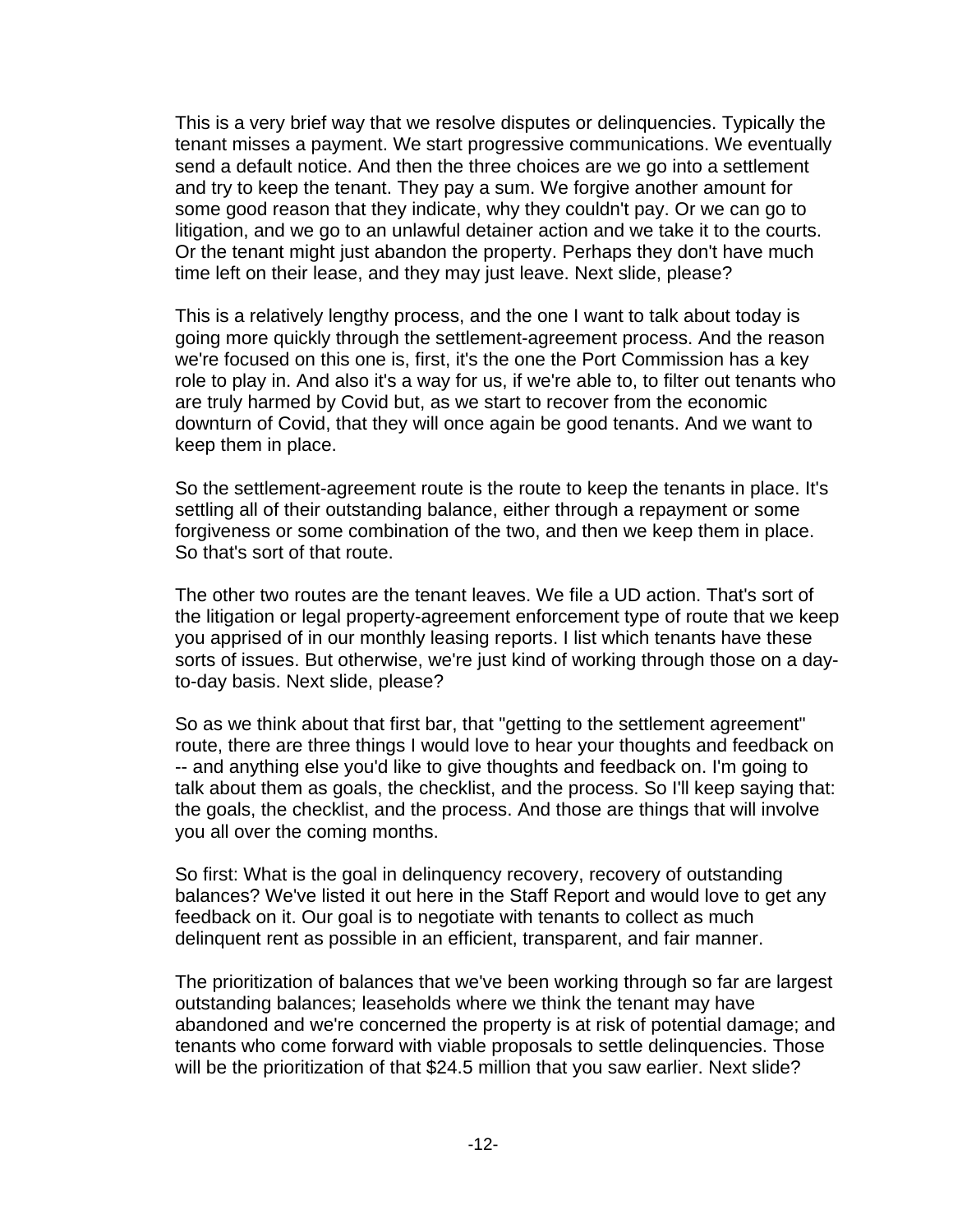Thank you. So that was the goal. This is the checklist. So as a tenant comes forward or as we start with that very-high-balance tenant, we've developed a checklist of characteristics to consider as to whether or not we should pursue a settlement, keep that tenant in place because we think they have a good future with us, or pursue termination because we don't think they do have -- and perhaps they also don't think they have -- a good future as a tenant going forward.

So this A through J checklist [is] really important, and I'd love to have discussion about this. So first: Is the tenant a public-trust or mission-driven tenant? Are they maritime? Are they retail? Are they attracting the public to the waterfront and having particular maritime commerce benefits?

Are they small or are they socially impactful in some way? We think of our LBE tenants or our civic-impact tenants. We had a number of tenants we gave some forgiveness to because the business that they operate has a civic impact and a sort of intrinsic value to society and to the state and the city.

Have they pursued other avenues? Are they trying to help themselves with loans, our rent-forgiveness program if they were eligible, or other grants?

Have they been responsive to us in communications?

Have they remained open?

Have they maintained their premises as required by their lease?

Do they have a history of typically paying rent and they've demonstrated they can pay rent going forward or at some point in the future, when we get to some economic indicator like a number of deplanements at SFO, for example?

Have they demonstrated an economic harm from Covid?

Do they have a path to recovery?

And the last one is: Is the space leasable? If we couldn't come to terms with them, do we actually think there's a market to lease the space?

So I want to also stress that these are characteristics to consider to be a tenant that could go forward with a settlement agreement and remain our tenant. You don't have to be a "Yes" or a "100 percent" to all of these. These are just the considerations. If you're getting positive responses on most of these checklist items, then we should pursue a settlement with the tenant. Next slide, please?

The process that we would then use is: Assess the ability of the tenant to pay the back rent. We've done this a number of times, and I can describe those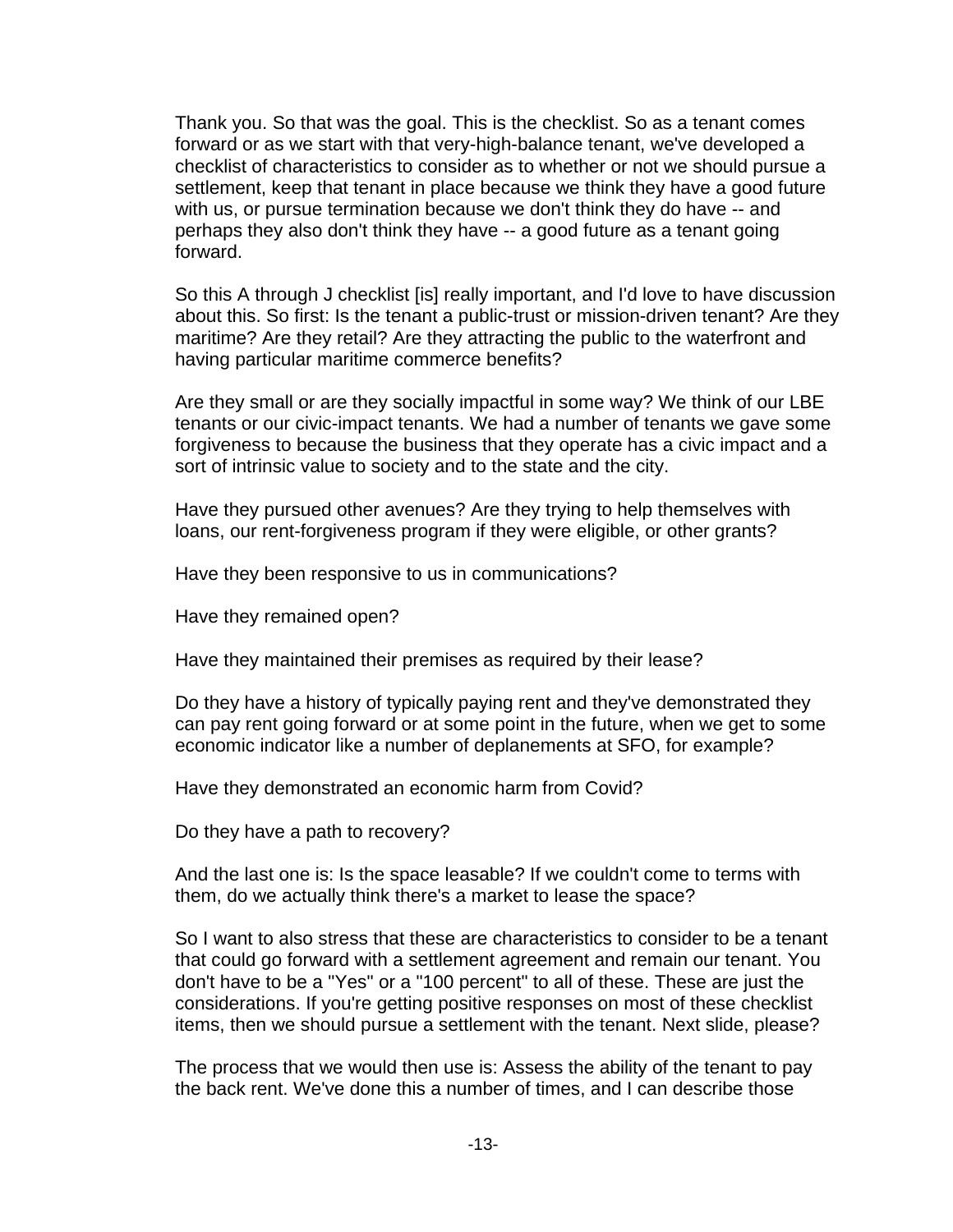processes -- how we look at their income statements and, potentially, their tax returns or their balance sheet. [Do] they have an ability to pay some of the back rent or all of the back rent?

We would then negotiate for a substantial repayment. And we would flag for the Port Commission if there are settlement agreements that we bring forward to you that are not a substantial portion and why we think we should still pursue a settlement agreement with the tenant even if they don't pay a substantial portion of the back rent.

And then we would include, in a potential settlement agreement, that the tenant would pay a portion of their outstanding rent and that we would forgive a portion of the outstanding rent once they have paid their portion. So it would sort of come . . . It's important for this forgiveness to happen after they've made goodfaith and consistent payments on the back rent. Next slide, please?

We would then . . . Working with our city attorneys, we've looked at having settlement agreements that are very standardized in terms of terms and conditions. And we would include, in any settlement agreement we brought to you, that checklist cheat sheet that would indicate how the tenant's characteristics matched up with that checklist I showed earlier.

And we would work to bring these to the Port Commission and calendar them with the Commission officers, potentially as a group, potentially as one at a time. Our goal is really to be streamlined and efficient and to make this process, for you all, as standard as they can be. All of our tenants, of course, have very unique circumstances, but we want to make it as standardized as we possibly can. Next slide, please?

So this is the summation of the goal, the checklist, and the process of bringing the \$24.5 million and the almost 200 agreements through some sort of a process so that some of them, not all of them, will come through with some sort of a settlement agreement so that they can then be in compliance with their lease. And if needed during the discussion, or however it makes sense, we can put these back up. But this just summarizes exactly what I went over a bit earlier. Next slide, please?

I want to also note that we summarized in the Staff Report complementary efforts. The bulk of the presentation is about the \$24.5 million, but I also want to note there are other steps that we need to take as we get this balance to be rightsized.

First is a key accounting policy that we're working with Port Accounting and Finance on, which would be an uncollectible balance write-off. A write-off is when the tenant has gone. They've vacated. They haven't fully paid us.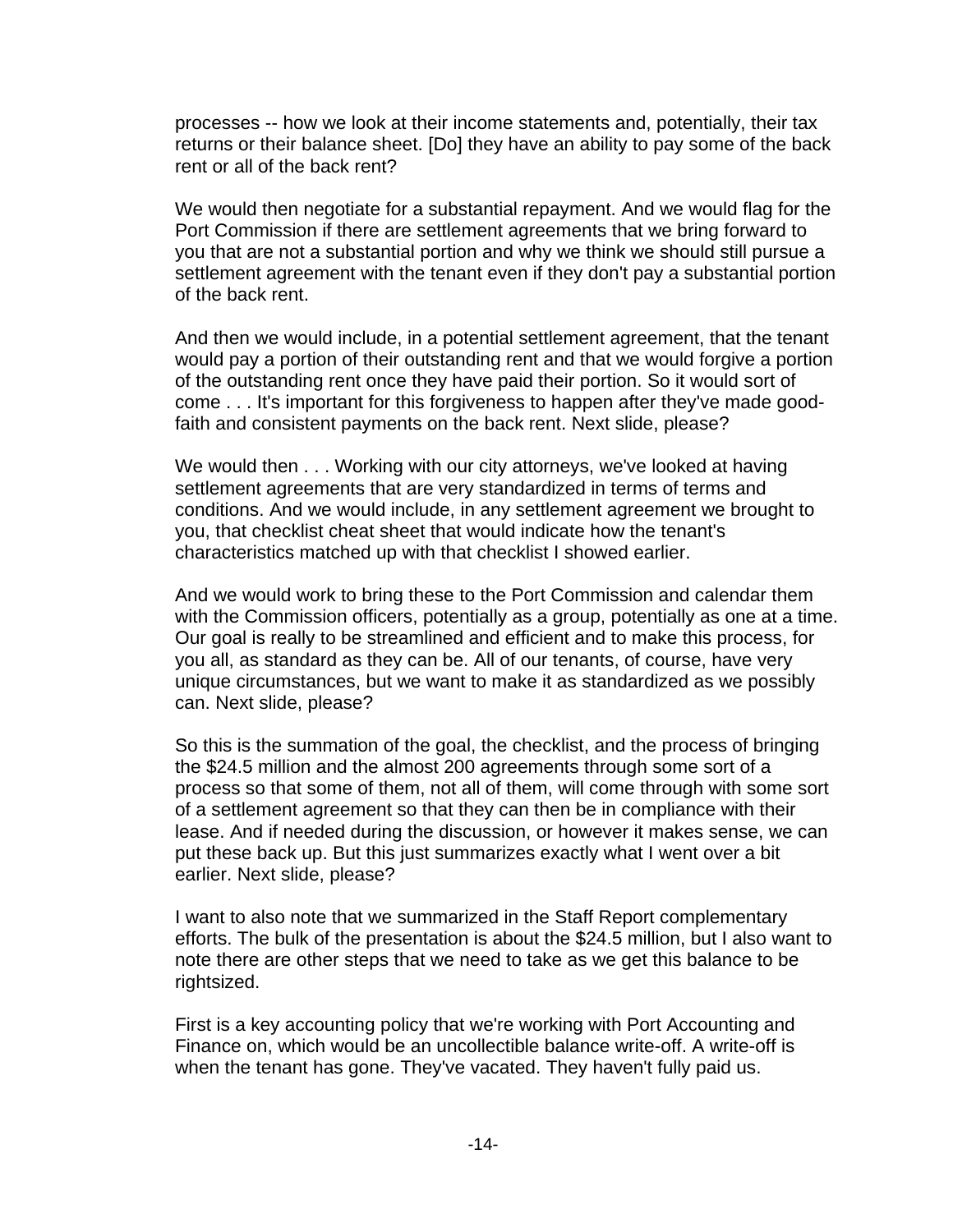And working with city attorneys, Accounting, and other finance professionals to weigh whether or not pursuing them in court is worth the cost in terms of how much recovery we're likely to get -- if there are some tenants that we don't think it's a worthwhile pursuit -- then we would write off the balance according to a certain set of steps that we started to summarize in the Staff Report. But we'll come back with more meat on the bones as we flesh out this policy.

The second item is looking closely at preventing future delinquencies. We've checked our August percentage-rent-sales reporting. August was not that bad, but we're concerned about September. We're concerned that some of our percentage-rent tenants are going to have some difficulties in the coming winter months as the summer of domestic travel came to a close. We're just monitoring those conditions and fielding tenant inquiries about future delinquencies.

And then the last item: We noted a bit in the Staff Report about our integration with the Communications team and updating the Real Estate Leasing Web page as the Port's Web page went live. We're looking at leasing signage to place in some of our vacant properties and some other modest efforts to list the Port's vacancies more prominently. However, we're a little bit hobbled in this effort, as our staff are really focused on the current tenants and the delinquencies and getting current tenants into lease compliance. So more to come on that one. Next slide, please?

So I'd love to open it up for conversation and hear questions and comments. I know this was a very dense presentation. I appreciate you bearing with me on it, and I'm here to answer any questions. I think I have a number of other staff members who are available should I be unable to point to the exact right number that you may ask about. Thank you so much.

#### No Public Comment on Item 8A.

#### Commissioners' Discussion on Item 8A:

Commissioner Woo Ho: Yeah. Thank you, Rebecca, for this report. I think this is obviously something that I know a lot of work has gone into, and I think we've had some discussions over this in terms of how to approach it. I agree with the approach and, believe, checklists and processes work.

I would just want to say, I guess, two things. Does this not combine also with where we talked about changing the delegated authority for the executive director to resolve certain delinquencies and reach settlement? Is that part of this proposal, or was . . . I guess I'm trying to refresh my memory whether we talked about it. But that hasn't been implemented yet?

Rebecca Benassini: That's correct. The executive director's authority would remain at settling balances below \$25,000, and we are not proposing to alter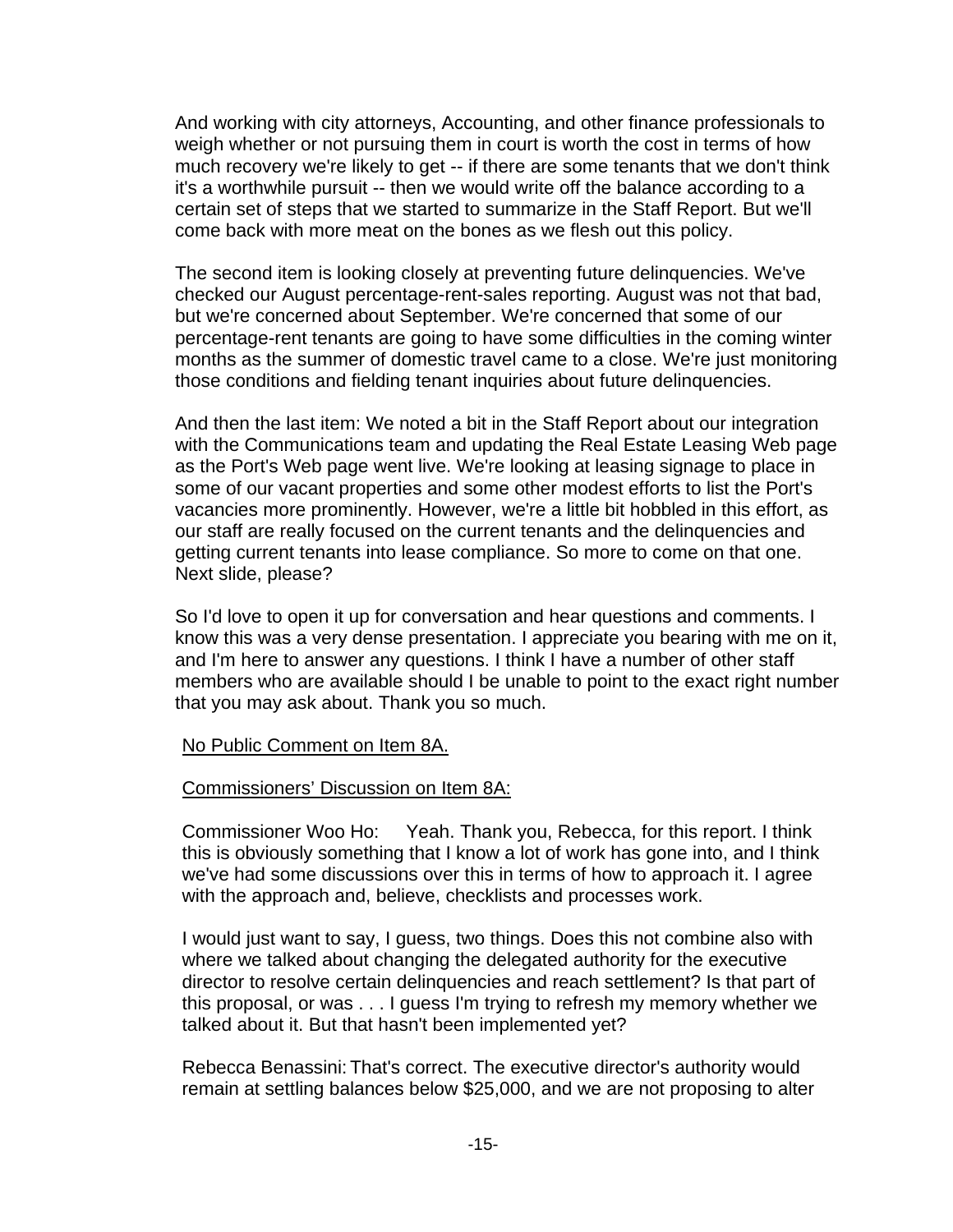that. It would require Board of Supervisors approval, and we think it's only needed for this constrained time period. So instead of trying to alter her authority, our proposal is this sort of checklist-and-process route. Does that make sense?

Commissioner Woo Ho: [So] if it comes to be \$25,000 or more, then it'd still have to come to the Port Commission. Is that correct?

Rebecca Benassini: Correct. Correct.

Commissioner Woo Ho: Okay. Well, okay. So we do not believe that being able to raise that authority, going to the Board of Supervisors, would be too much effort to take time, and also whether it would be approved. Is that our concern?

Director Forbes: If I could speak to that? Thank you, Rebecca. To Commissioner Woo Ho: We had thought about going to increase my delegated authority through the Board of Supervisors. We do believe it would be approved. We would time-limit it. But rather than proceed with this legislative route, which would take some time and effort, we felt that the checklist would be a more efficient way to proceed. So the Port Commission can see what's occurring, agree to the checklist, and we can have an expedited process. So that's what we're proposing at this point instead of the delegated-authority route.

Commissioner Woo Ho: Okay. I would suggest that we do both. I agree with what you've put here, but I would also suggest that you pursue that because some of these things are going to take time, anyway. I think that it's going to take up a lot of Port Commission time every time you have a settlement. And I think you do need to figure out, at the tail end of this process . . .

So you can get to the settlement; but then getting the settlement approved, because of the involvement of the Port Commission, et cetera, is also timeconsuming. So I would say you need to pursue that. So I would do parallel path. I'm not disagreeing with your approach here, but I'm just saying take it further.

Rebecca Benassini: Thank you, Commissioner.

Commissioner Woo Ho: Hello?

Rebecca Benassini: Thank you, Commissioner.

Director Forbes: Yes, understood. Thank you.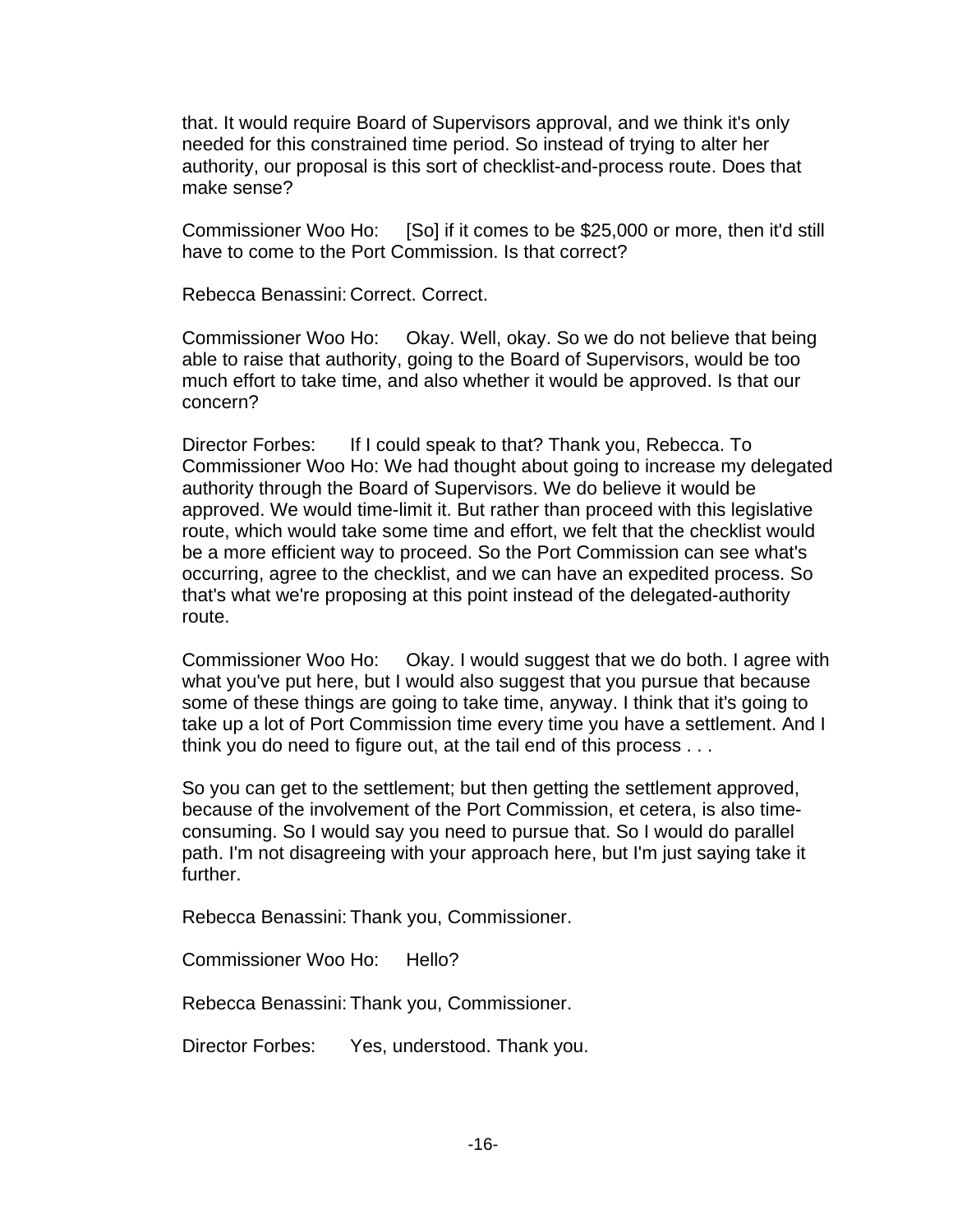Commissioner Woo Ho: Okay. And my second comment was on the write-off policy. I think we do want to hear more. I'm surprised that we don't have a clear write-off policy because we do cash accounting and not accrual. Because normally speaking, in accrual accounting, you would write off a balance and then you would still pursue efforts on collection. And then eventually, if you were able to collect, you would reduce that. But you don't use . . . Our accounting conventions as a government enterprise are different from a private enterprise. So you don't have accrual accounting. So I would like to see more detail on that going forward.

And the last comment I have to make, and you do say about new leasing: One of the things that we have found in many of your discussions about negotiating with tenants on settlement is that we never know enough about their financial condition. So we don't know what their ability to pay is. We really don't have anything in the leases that give us . . .

Not to say that you want to be deluged with financial information every month, to say that they have to report it to us, but I do think that if there is any delinquency or default that [we'd] need to get more complete financial information from the tenant. It should be part of our lease language going forward so that we can assess their financial capacity and condition and not guess at what the situation is.

Rebecca Benassini: Thank you.

Commissioner Woo Ho: So those are my comments.

Rebecca Benassini: Thank you, Commissioner Woo Ho.

President Brandon: Thank you. Commissioner Gilman?

Commissioner Gilman: Thank you. I want to, first, echo what Commissioner Woo Ho said about pursuing the delegated authority. I think that makes a lot of sense. I wanted to say that I support that.

I had just one curiosity question and then one technical question. Do we know why the balance is so high, the \$7.2 million, on what seemed to be maritime office? That was on your chart. I was surprised by that number. I understood parking. I understood our percentage-rent/participation-rent tenants. I was just curious, Rebecca, if we have any insight into what makes up that, if there's a sort of sector within that sector that's contributing to it, or if we just have some idea because it was surprising to me.

Rebecca Benassini: Thank you, Commissioner. I'm just looking at the little map that we attached to the Staff Report that shows the balances across the waterfront. The couple that I'm very well aware of are several office tenants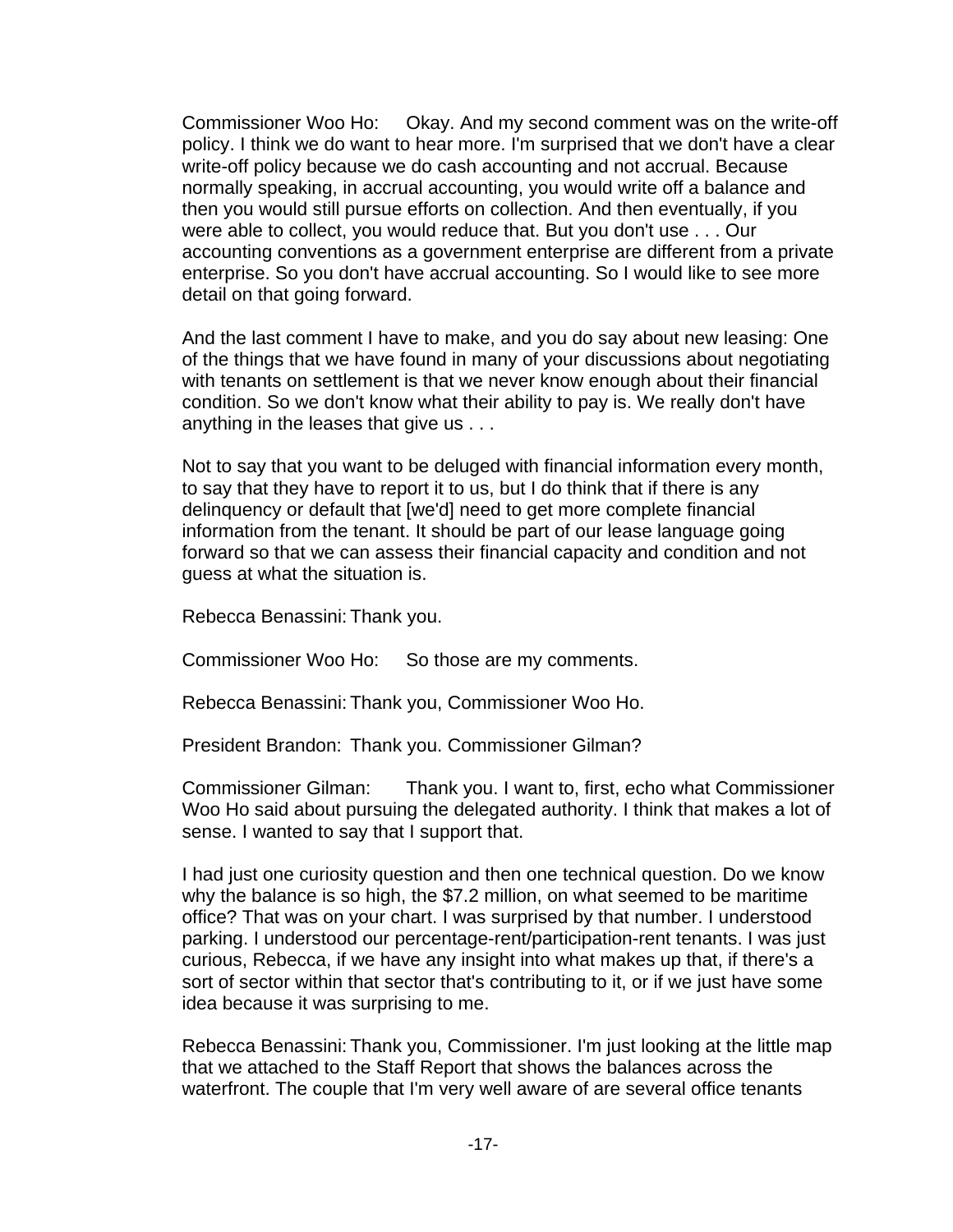who owe quite a bit of back rent and were discussing whether or not they had to pay all of that or, perhaps, we would consider forgiving.

We've been very clear that our forgiveness program didn't cover office tenants and didn't cover storage tenants. That's really the only insight I have is that there are several tenants who owe quite a lot, and then there are just dozens and dozens of agreements where tenants stopped paying for a time period and then began payments again.

Commissioner Gilman: Okay, and then just one thing. And if Staff feels this isn't helpful, please let me know. I was wondering, on the checklist, if we also wanted to add geographical zone. So I think -- and this is just more a historical question -- if we have, let's say, a percentage tenant in the southeast sector of the waterfront, that might be . . .

You have on the checklist whether we can release or reuse the space. But I would hope, maybe as a subcategory of that or its own category, it could also be . . . Where on the waterfront? Is it Mission Bay? Is it the southern waterfront? Is it the northern waterfront? Is it Fisherman's Wharf? I want to just make sure we're also equitable, from an equity perspective, with who we're doing settlements with, who we're just moving to termination, and also really thinking if the business is neighborhood-serving.

So I guess those are the two things I want. They could be nestled under other components on your checklist. But I would hope Staff would think about that, too. A business that's purely serving -- er, a majority of its business is driven by tourism versus one that might be more neighborhood-serving, I think we should take those into account when we're thinking of things, sort of the way we're taking the civic-engagement tenants also forward.

So those were just two foods for thought. I like your approach. I think it's a daunting task. And hopefully, as commissioners, we're here to help you as much as we can.

Rebecca Benassini: Thank you. I think we can definitely add geography, by the way. That's very [good to], at the very least, have on the checklist so that we're all cognizant of it as that cover page comes to you.

President Brandon: Thank you. Vice President Adams?

Vice President Adams: Rebecca, it's always a very thorough report. A lot of information. I think Commissioner Woo Ho and Commissioner Gilman, they basically have said everything I was going to cover. And I support that. Thank you.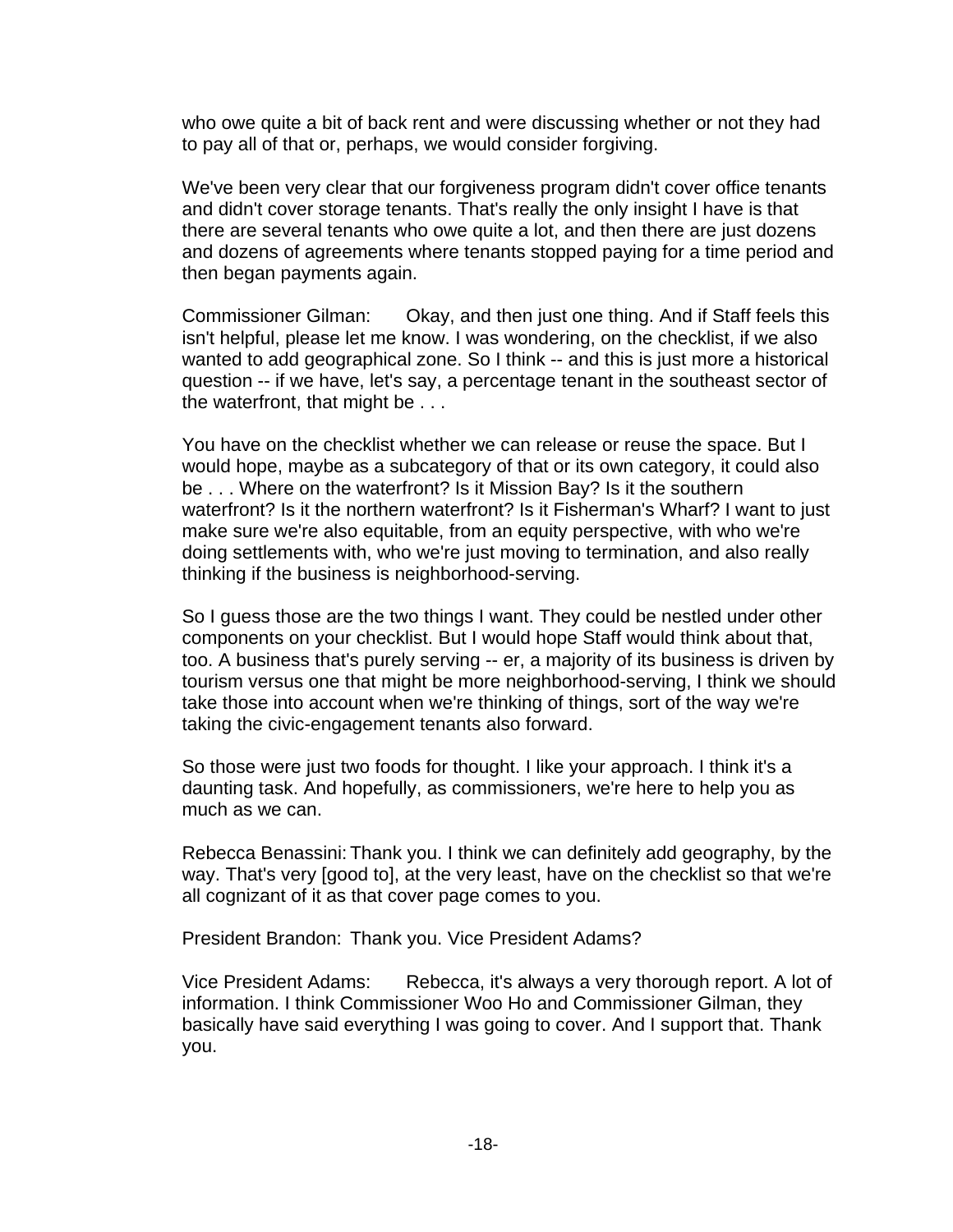President Brandon: Thank you. Rebecca, again, thank you for the report. Very detailed. A lot of information, a lot of food for thought. Just looking at the checklist of considerations, there are some of these items that, I think, everybody has to meet.

This characteristic, "pursue deferrals, grants, rent forgiveness and loans," that should be a must. Everyone should have to have done that. "Remain open and in operation." "Maintain leased premises as required." So some of these characteristics are just basic minimums that each tenant should have to have done, where some of them are a little more open-ended and -- you know, they could do it/they could not do it. But I think there's a few that should just be a standard minimum in order to qualify for a settlement.

Rebecca Benassini: That sounds great. I totally agree with that: that we don't want to keep you as a tenant unless you've been doing these things throughout.

President Brandon: Right.

Rebecca Benassini: Okay.

President Brandon: Right. Right. And then I also think that our focus should be on the \$250,000 and above. The other ones, the smaller ones, we can work out as we can. But I do think the focus should be on the larger ones to make sure that we can find out sooner rather than later if they're still going to be a tenant.

Rebecca Benassini: Very good.

President Brandon: But I agree with Commissioner Woo Ho and Commissioner Gilman's comments, and I do think that you guys . . . It's a daunting task, and it's a lot of tenants that we have to work with. Hopefully we can keep everyone. Hopefully. But there are those that know that they aren't going to move forward. So it's unfortunate, but it's something that we have to do.

Rebecca Benassini: I agree. Thank you.

President Brandon: But thank you so much for this. So the next step is you're going to come back with a policy, or . . . ?

Rebecca Benassini: I wasn't thinking that. The next step I thought we would do is . . . But I could do that. The next step, talking to city attorneys, is we come back with the first one or multiple settlement agreements with the checklist, and we work with the Commission officers as to whether or not it makes sense to bring them to closed session or open session. We'll take your all's temperature as to the first settlement agreements clearly meeting what's been discussed so far. So we weren't going to come back with a policy.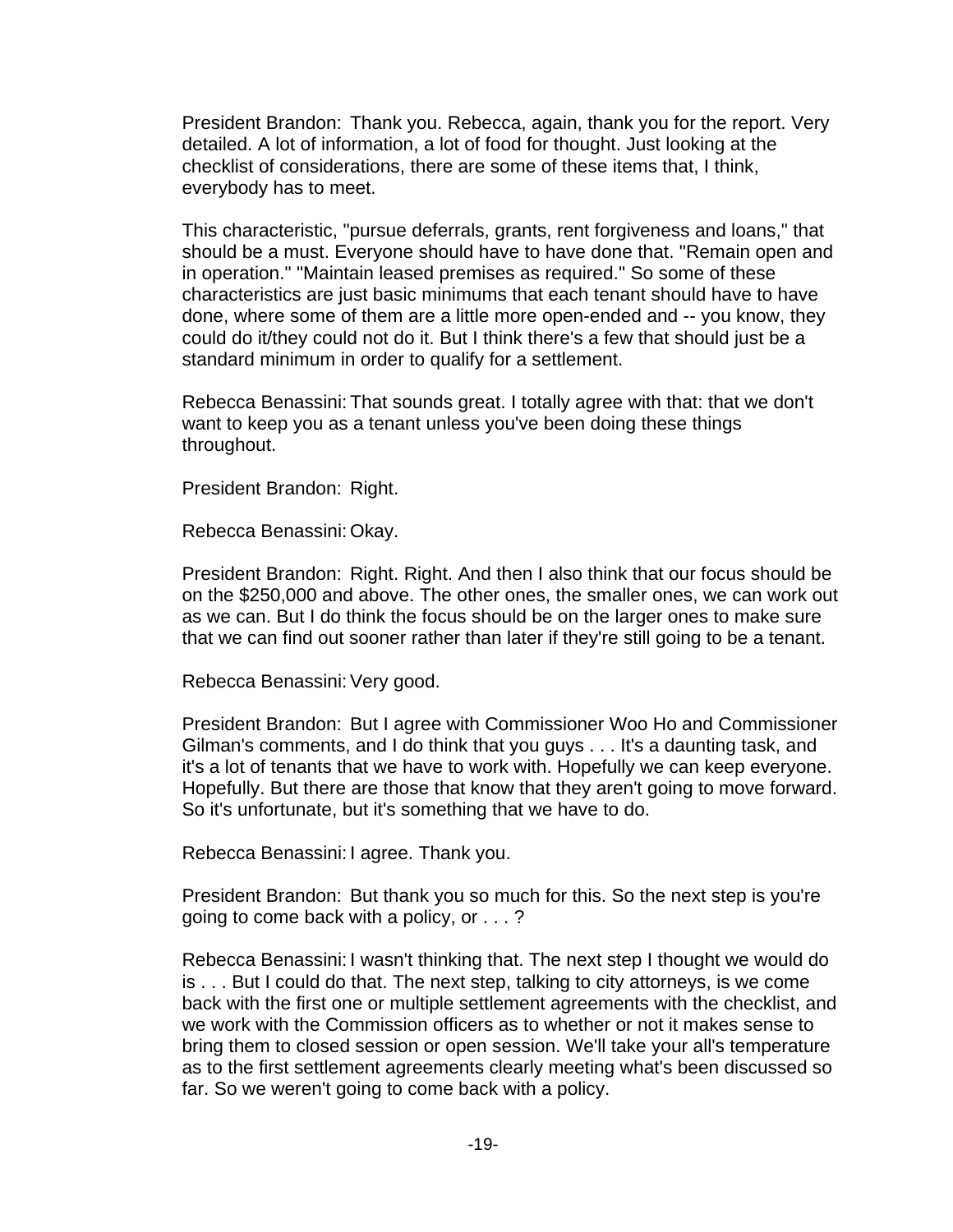President Brandon: Okay. So anything \$25,000 and above, you're going to come back to the Commission. And the only difference is you're going to decide how you come back: whether it's one or a group, or --

Rebecca Benassini: Yes.

President Brandon: Okay, got it. Okay, thank you. We really appreciate this presentation.

Rebecca Benassini: Thank you so much.

# **9. FINANCE & ADMINISTRATION**

A. Informational presentation on the contracting activity for Fiscal Year 2020- 2021 (July 1, 2020 – June 30, 2021) and updates on the Local Business Enterprise strategy.

Stephanie Tang: Hello, Commissioners. This is Stephanie Tang, the Contracts and Procurement manager. And I'm here with Tiffany Tatum, the Senior Community developer, to share some information about Fiscal Year 2020-2021 and update you on the key initiatives. Next slide, please?

We're going to be covering three things today. First, we're going to be looking at the contract activity: the contracts that were made, how utilization was, payments, the private developments and, finally, close-outs. Then we'll be looking at key updates, including the 14B changes to the legislation. And then finally, Tiffany will walk you through the LBE strategy and review what our approach is and how we're going to be connecting more to the Racial Equity Action Plan. Next slide, please?

To start, this slide shows you the Local Business Enterprise, the certified firms, and gives you a snapshot. There are currently 1,022 certified LBEs, of which 429 have minority owners. And that number includes women business enterprises. For minority-owned businesses, Asian Americans had the largest segment, followed by African Americans.

There were, as I already mentioned, just over a thousand firms as of June 30th. This is down 211 firms from the previous fiscal year. which is a decline of about 17 percent. Between the fiscal years, the LBE program lost 14 African-American firms and 14 Asian-owned firms. Next slide, please?

So let's look at the awarded contracts. In the last year, there were \$6.9 million in contracts that are part of the LBE program that were awarded, and that is a total of 12 contracts. Nine were awarded to LBEs, which is 70 percent of our contracts. This percent of awards exceeds the mayor's aspirational goal. And of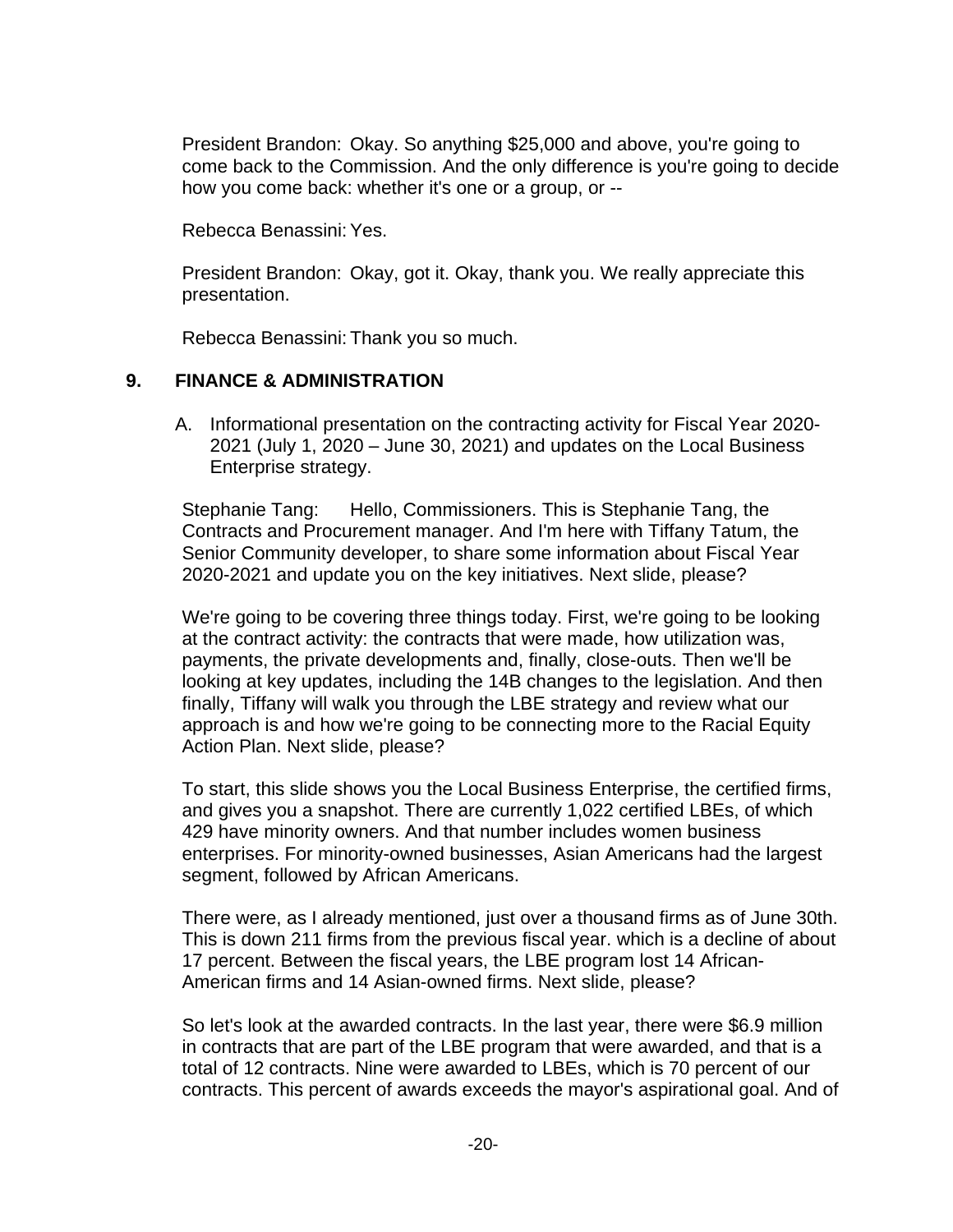those contracts, four were awarded to African-American-owned firms for a total value of \$1.1 million. Next slide, please?

Of the payments that were made, about \$9 million went to Local Business Enterprises, which is a total of 30 percent. As-needed contracts had 41 percent of payments to LBEs, construction contracts had 22 percent of payments, and professional services had 37 percent of payments.

In the construction, if you remove the Mission Bay Ferry Landing dredging contract, then the construction payments to LBEs actually goes up to 70 percent. Next slide, please?

This slide gives you a five-year trend of how we're doing in terms of awards and payments to LBEs. You can see that this year the percent of contracts awarded to LBEs was definitely in line and a little bit on the high side. As for payments, it does look like we're down a little bit. However, once again, if you take out one of the large Mission Bay Ferry Landing contracts, then the percent goes up to 47 percent, which is very much in line with how we've been doing these last few years. Next slide, please?

The private development projects are ongoing and continuing to participate in the Local Business Enterprise Program. The two projects include Pier 70 and Mission Rock. At Pier 70, there's \$58.9 million that has been awarded cumulatively to small, micro, and SBA LBEs, and at Mission Rock that number is \$65.9 million. So in total, \$124 million has been awarded to LBEs, with \$22.4 awarded to black-owned LBEs. Next slide, please?

This is a new slide that hasn't been presented in the past, and this has some information about contract close-outs. There are two construction contracts which closed out in the last fiscal year. The SF Fire Department Marine Dock was completed on time. We don't quite have our budget numbers. And Mission Bay Ferry Landing -- that is the big dredging contract -- that happened 11 days ahead of schedule and just under \$1.6 million below the anticipated budget.

And this year, there are also two CMD noncompliance memos that were issued for Port contracts: one for Mission Bay Ferry Landing to Dutra Dredging, and one for an as-needed Real Estate Economics contract for BAE Urban Economics. Next slide, please?

There are also some changes that are happening to the LBE Program to Chapter 14B. The ordinance was unanimously approved by the Board of Supervisors. The mayor's signature is expected this week, and then changes will be effective 30 days after her signature.

Before you is a summary of some of the changes. They include changes to how large a firm should be in order to be in the LBE Program -- that is going to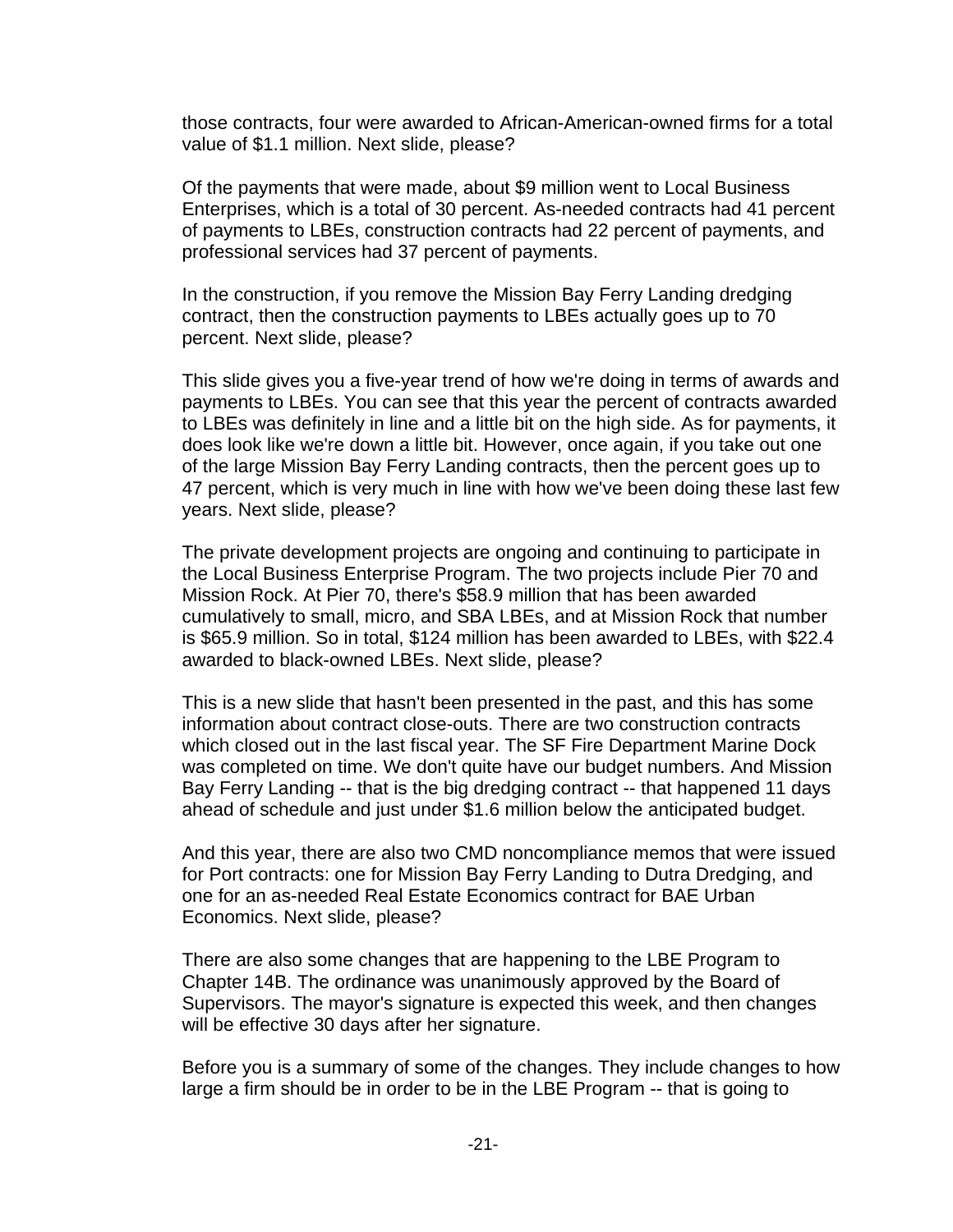increase in all the different categories -- as well as some other things in terms of how they're calculated. They're increasing the penalties for contractors' noncompliance. They are speeding up LBE subcontractor payments. And they're also authorizing the CMD director greater flexibility in doing certain programs, such as a [possible local trucking] program.

They are also increasing the threshold and minimum competitive amounts, which will increase the ability to do micro set-aside contracts. And finally, there's going to be expanding reporting on not just LBE awards but also on LBE bidders. And with that, I'm going to turn it over to Tiffany Tatum, who's going to step you through our strategy.

Tiffany Tatum: Next slide, please? Thank you, Stephanie. Good afternoon, President Brandon, Vice President Adams, Commissioners, and Director Forbes. As previously introduced, my name is Tiffany Tatum, Senior Community Development Specialist.

A year ago, Stephanie and I presented our approach to deepen our engagement with the LBE community. Our blue sky was to have the value of the LBE Program embedded in the systems and practices of the Port, to collaborate with new and existing stakeholders to advance opportunities for small business and diverse contractors, and to leverage the LBE Program as an equity tool. Next slide, please?

Our roadmap included improving our internal practices, partnering to mitigate barriers, listening more to our stakeholders, and merging our efforts with the Racial Equity Work Plan. I'm happy to report that we are successfully accomplishing all these things and will continue to fine-tune our approach. In our last presentation, we reported having had over 30 one-on-one conversations with LBEs about upcoming Port work and strategies to help grow their business. Next slide, please?

I want to tell you a story about how our lines of efforts and deliverables resulted in a concrete success for a small business. Two Rivers, a minority-, womanowned firm, successfully bid and was awarded an informal Port contract to help Staff develop its tracker for our Racial Equity Action Plan. We later learned, during our one-on-one conversation, that they had previously struggled with navigating the city's contracting process, and was very appreciative of the opportunity the Port gave them.

Unfortunately, they continued to struggle with developing a successful approach to bid and win contracts. In our conversation, we helped them to develop a plan that resulted in them winning two additional contracts with other city departments for similar work. Next slide, please?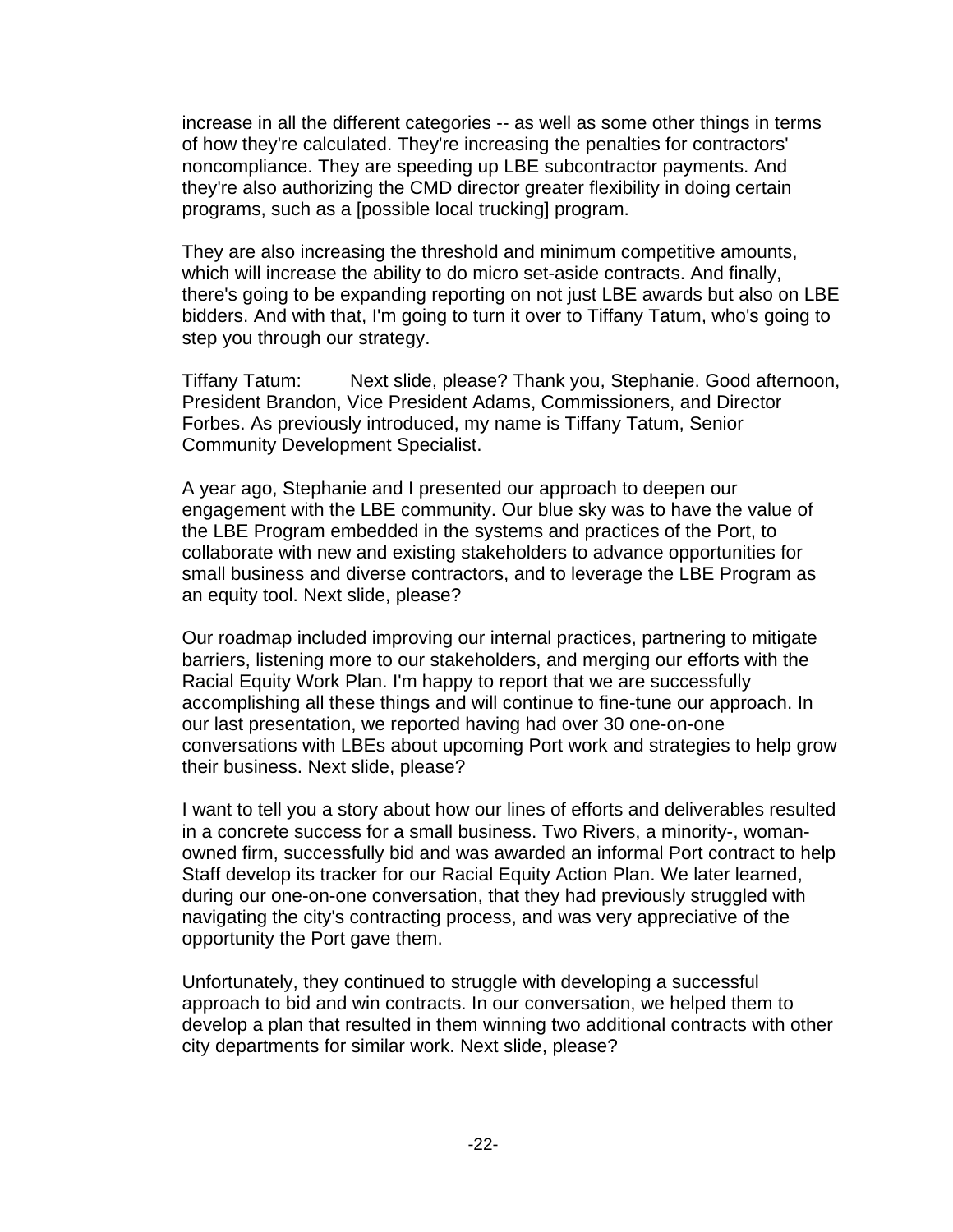Stephanie and I presented our blue sky before the Racial Equity Action Plan was completed, and one of our most valuable actions was aligning our work efforts with the REAP. Contracts and Procurement is eager to expand the scope of its equity work through the REAP. In contrast to the LBE Program, which relies on mandated requirements and compliance efforts, the REAP advances a values-based approach with a broader scope and urgency.

Staff expects that the REAP will provide new opportunities to support equity with the Port's community partners. For example, the LBE Program focuses on small-business opportunities but does not create or support development of new small businesses.

Under the REAP, Staff is excited to identify workforce strategies designed to provide people with a potential pathway to small-business creation. This winter, the Port will partner with City College of San Francisco, an OEWD, to launch a workforce-development initiative related to construction management.

The Port will fund a construction-management certificate program at City College, creating 25 slots for black and brown single parents of Port-adjacent communities to earn a certificate and compete for entry-level positions in the construction-management industry. And maybe one day these people will be business owners. Next slide, please?

That is the end of our presentation. I will turn it back over to Stephanie. Thank you.

Stephanie Tang: Thank you very much, and we welcome your questions.

No Public Comment on Item 9A.

Commissioners' Discussion on Item 9A:

Commissioner Gilman: Stephanie, Tiffany, thank you so much for your report. And I apologize: Halfway through Tiffany's report, for a minute I lost sound. So I'm just looking through the Staff Report for a second because I wanted to ask a question.

While I'm looking, Stephanie, I'm just curious: You reported a drop in all LBEs, and particularly a significant drop in those participating that are African-American-owned or -managed. Do we have any data on why that took place, or is that just a result of Covid-19 and the reshuffle of the economy? I'm just curious why that happened while I look for my question for Tiffany.

Stephanie Tang: That is a great question, and I think that's a question that we all wish we knew the exact reasons why. Because if we knew the exact reasons why, we could create a great solution to make sure that doesn't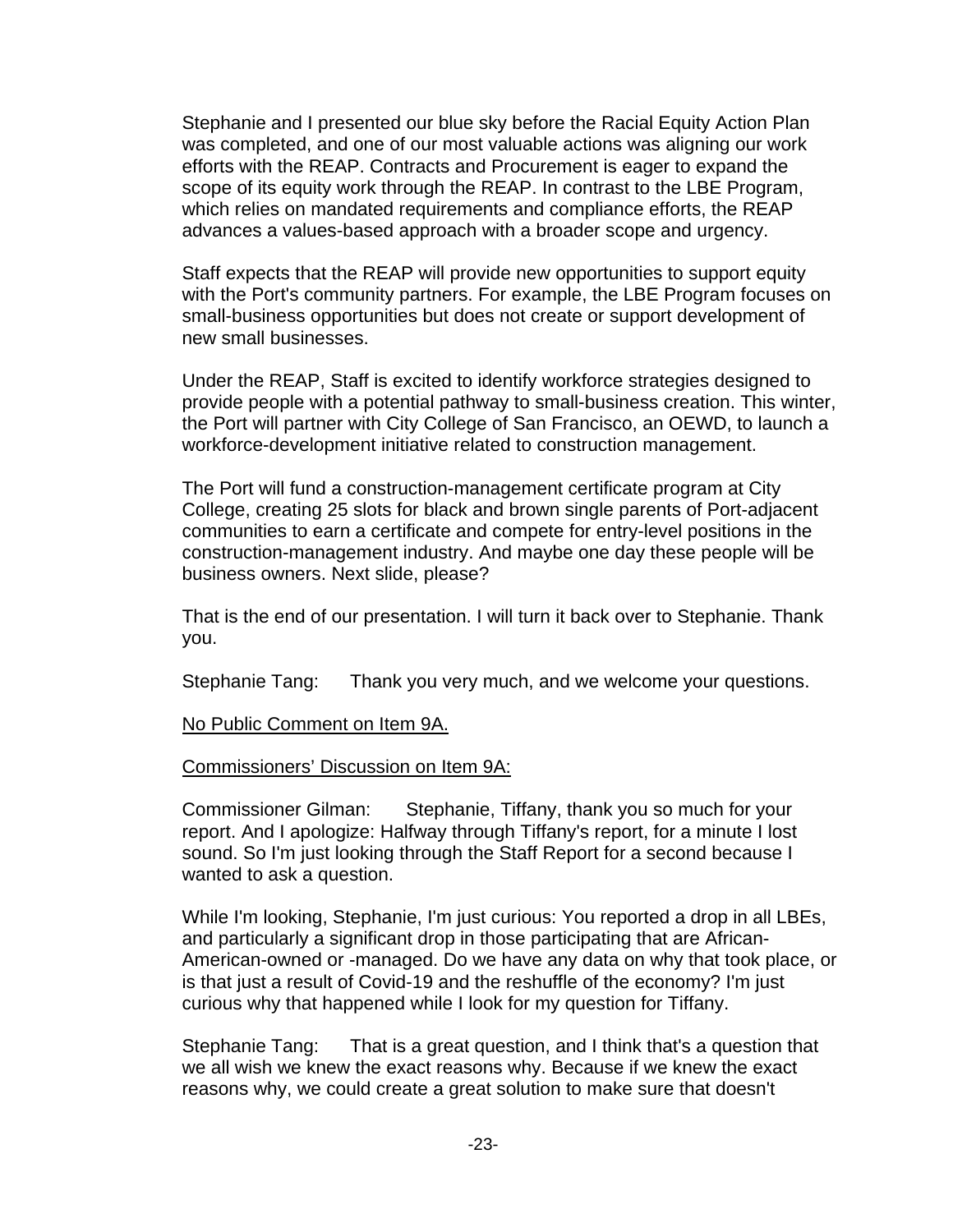happen. Tiffany and I have been talking to CMD to understand what's happening, and they said it's been a combination of businesses closing, businesses moving, people having constraints in terms of their abilities to handle additional administrative work during this time.

So we don't have a perfect answer as to why that is, but we have also been working to try to actively recruit additional firms to the program recently. This summer the African-American Chamber was hosting a Black Business Week. Tiffany and I were very involved in actively engaging to do outreach. That event ended up being taken over by the City Administrator's Office.

Tiffany and I worked to develop a list to make sure that we were recruiting firms, and we're pretty excited that 12 percent of the RSVPs to the city administrator's event actually came from the list that Tiffany and I developed. So we don't have a good answer. I really wish we did. But we are trying to actively stem the tide.

Commissioner Gilman: No, thank you. I guess just one other question. So we've heard in the past access to capital is problematic, or it's a barrier for some of these firms in doing work. I know we're monitoring quarterly payments. I saw that in your report.

I was just curious: Are we also . . . I don't think this has been an issue with us, but I've heard this is an issue with other city departments. So I just want to gutcheck it. Are we also paying folks on time when we invoice them, or are we asking firms to float months and months of cash while we wait to pay them?

Stephanie Tang: I have to say that our Accounting team does a very tremendous job of making sure payments get made quickly. I don't know that every payment is made exactly within those 30 days, but they are very aggressive in making sure that payments do get made.

And I will tell you that if payments don't get made within 30 days, we generally know. Recently we actually had a contractor who called us and said the Port is way better than this other city department which shall be unnamed because, in fact, we were paying invoices on time. So I don't have perfect answers, and that's not something we can track, but I will also follow up with our team about that.

Commissioner Gilman: No. If it's not come up [to] an issue to you or Tiffany, then it's probably a nonissue. I do know -- and I think this is another point where we should lift up and elevate the south of the Port: I will tell you, for nonprofits and other LBEs, there are many other city departments where there are periods where they float three to six months of payments.

And that is, for a small business or an LBE or for anyone, such a barrier to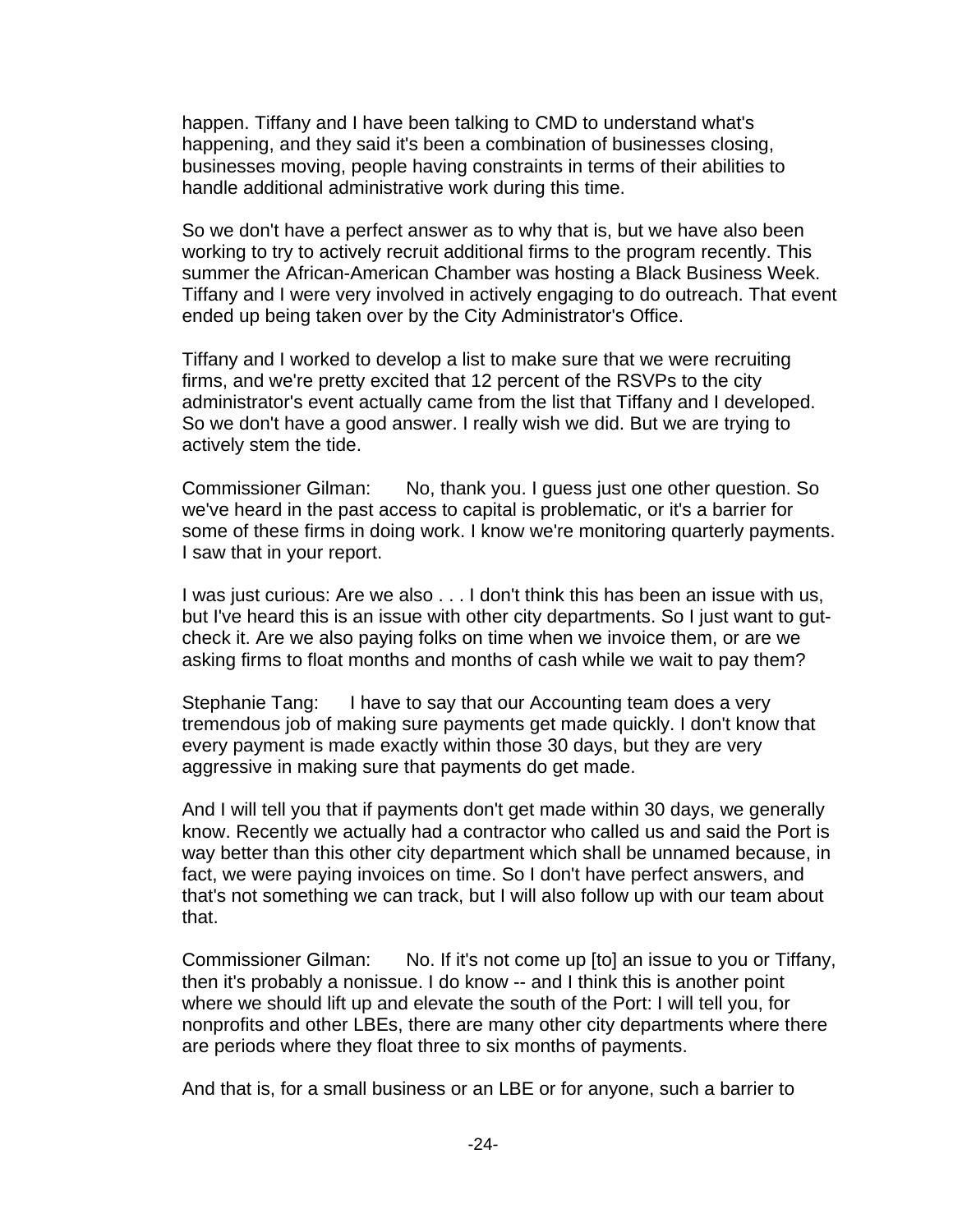doing business with the city and county of San Francisco: that outlay of cash. So I'm really happy that that's not an issue with us at the Port. And I'm sure if it was, you guys would mitigate it. Thank you so much for your report. I have no other questions.

Stephanie Tang: Thanks.

President Brandon: Thank you. Commissioner Woo Ho?

Commissioner Woo Ho: Yes. So thank you very much, Stephanie and Tiffany, for this report. I just wanted to get a little bit more context on the changes to the administrative code, the intent of all these changes from the Board of Supervisors.

So I was, more or less, reading into it that they're trying to also help expand the pool a little bit, and also take care of some of the issues that have been barriers for people. And even, as Commissioner Gilman talked about, the payment cycle. You did here say "improve LBE subcontractor payments." And also extend some other benefits and programs. So was this to continue to expand the pool? Was that the intent of all these changes? Not going through each change individually here. Just to understand what was the macro picture.

Stephanie Tang: I think that the desire for the changes are, one, of course to expand the pool because if you have a bigger threshold, you can have more firms participate. But some of the other ones are very responsive to community concerns about the program: not getting paid enough, additional flexibility. All these different programs, they're all responsive to the communities' desires. So these programs and the changes are all made as a way to be responsive to the small-business needs.

Commissioner Woo Ho: Okay. I'm glad to know that we are a better payer than other departments, and I'm just wondering: payments -- there's been so much progress in payments in general. Coming from a banking background, I can just tell you that the amount of time that has been cut in half from paper to electronic to digital . . . We all know, obviously even as consumers, with Venmo and Affirm and this and that. Today money moves very quickly.

So I'm just wondering whether the Port or the city has adopted enough technology to make payments easier and faster, and actually make the accounting a lot easier, too, because you have an audit trail. It's clearer. It doesn't take as many steps, so less labor is involved, et cetera. So I'm just wondering whether we're doing our part to be as digital as we can in payments.

Stephanie Tang: So the answer is yes and no, which is that the PeopleSoft system, the Oracle system that we use, does allow for electronic payments. So that happens pretty quickly, from the time there's a voucher until payments are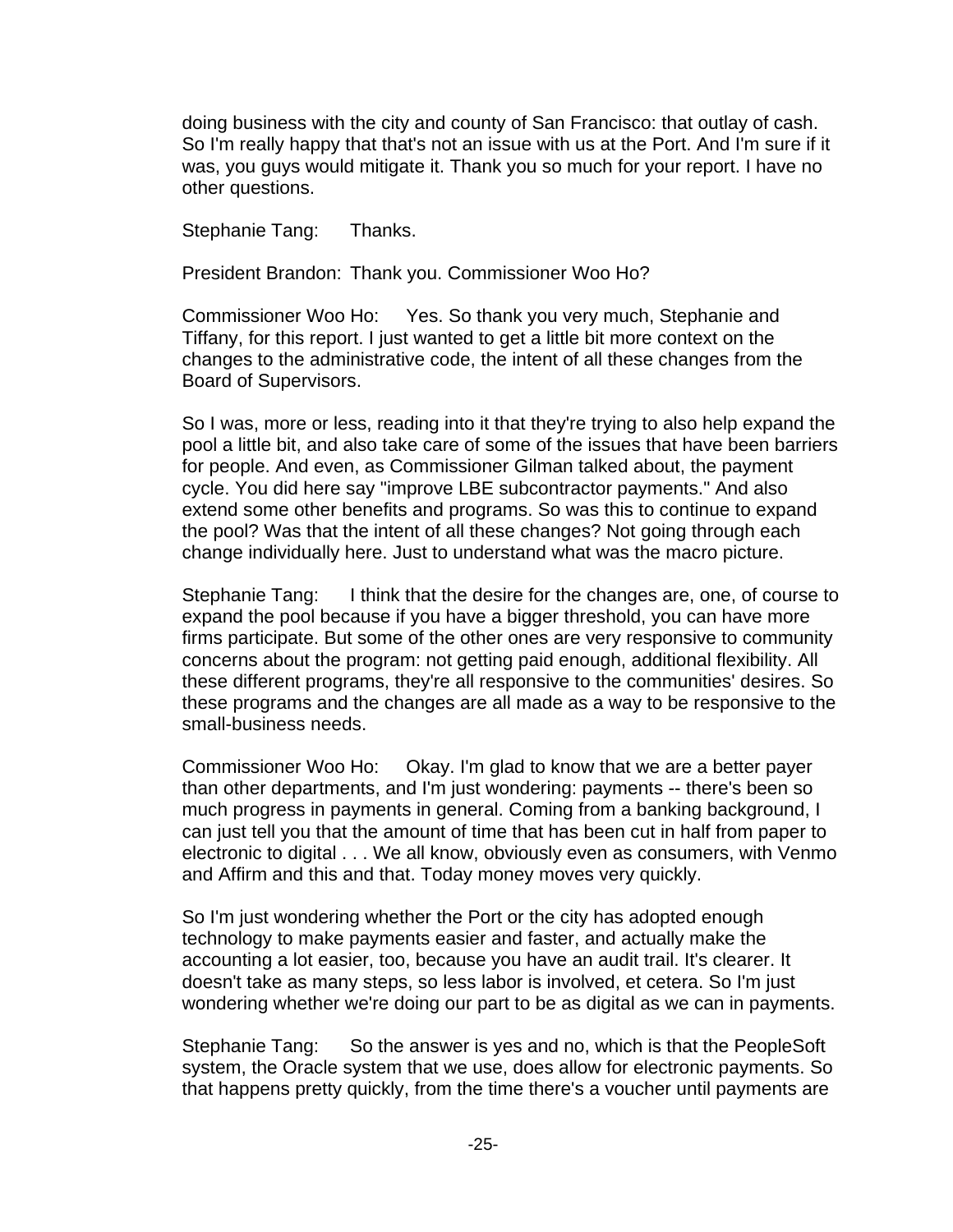made. Of course there are some suppliers that don't want electronic payment, so they go through a different pipeline.

The whole question of invoicing is a pretty complicated one, and it's one that the city is actively addressing and is currently doing a pilot program in doing allonline invoicing for technology invoices. They are intentionally, from my observation, using the technology invoicing first because those are the most tech-savvy firms. The technology firms know how to do all of this stuff and submit it all electronically.

The invoices that come in for, especially, the construction contracts are very significant in terms of all the documentation that's requested because we ask for all the backup of all the subinvoices and all that kind of stuff. And there is conversation about how to expedite that.

But could we do more? I think the answer is absolutely yes. But we're also doing this in conjunction with all the other city departments that are also all figuring out how to make improvements in that process.

So I would say were mid-stream. And I'm sure everybody would want us to both go faster but also make sure that the process we develop also is responsive to what the community could actually -- you know, what are industry standards in that community.

Commissioner Woo Ho: Right. Yes, of course. And of course with contracts and things like that, obviously there are criteria to be met that have to be reviewed. But again, hopefully, we're moving from paper to online review because . . . You don't have to send all the documents by paper anymore, to be reviewed by paper.

Stephanie Tang: Oh. No, no, no.

Commissioner Woo Ho: It's going to be sent much more efficiently. So that also speeds up payments, whether you're a large contractor or a small business. I don't think you want to differentiate. It's just more efficient for both sides, eventually, and that's all I'm suggesting here.

And I think I had one other question -- oh, yes. My other question: Again, I'm always looking at sort of learning as we can. We talk a lot about workforce development and what we're trying to do with LBEs in San Francisco, and we're doing a great job. Have we ever tried to compare what other cities are doing, and to see whether there's anything that other cities are doing that we could learn from? Not just the Port. I'm just talking overall.

Stephanie Tang: For workforce? For local business participation? Do you have a specific area?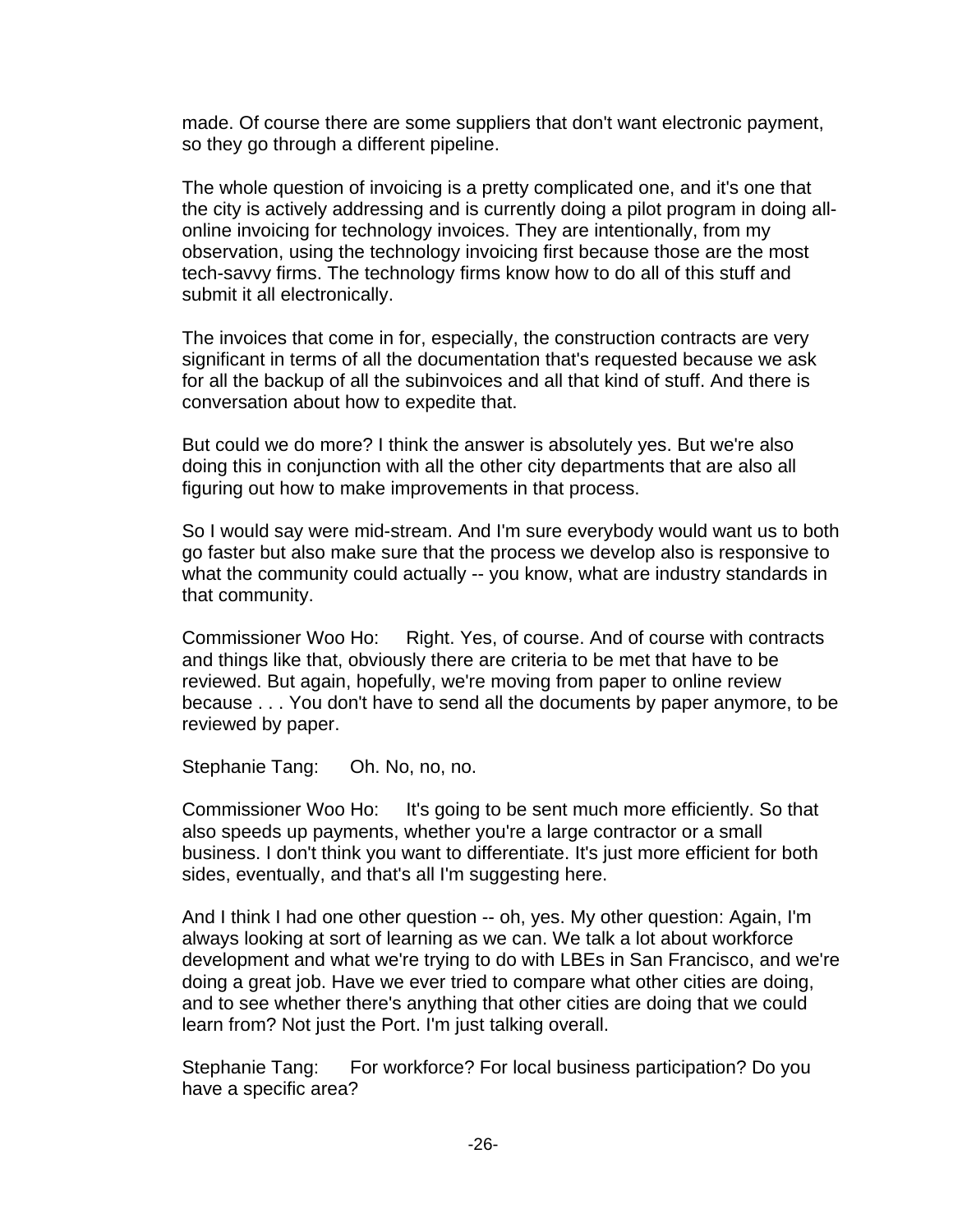Commissioner Woo Ho: Yeah, I'm talking about LBEs. But I think you were saying that some of the things that, obviously, we're looking at in terms of workforce development have helped. I think we have a very conscious focus here, obviously in San Francisco, with a department under the mayor to look at that.

But I'm just wondering: On the LBE side, as well, because that's something we're focused on, whether we've made any comparisons, whether we know of any other cities who are actually doing a good job in this area that we could learn from, as well?

Stephanie Tang: Yeah, we have had conversations with folks in other cities. Definitely in California. One of the things that becomes more complicated when we talk to and compare best practices to folks out of state is that California, because of Prop 209, has a race-neutral program whereas most other places, they are not race-neutral programs.

So I would definitely love to engage and have more conversations in terms of learning better practices and coming to a best understanding, and that's something that Tiffany and I will certainly explore.

Commissioner Woo Ho: Okay. So I appreciate that you did report on this one. I think it's the first time I've seen it where the project was on time and on budget. So I appreciate that that was included in this report.

And then on the noncompliance, can you be more specific on what the two noncompliance . . . What were the specifics on their noncompliance? Was it related to being on the LBE side, or was it related to something else?

Stephanie Tang: They were both LBE-related noncompliance matters. For the Dutra group, it was really related to their, after the change order, not fully engaging with CMD in terms of an LBE plan. And then for BAE, what happened, really, there was an error of their team in not including an LBE, which they admit was just an administrative mistake that they made on their part. Those are the two reasons for the noncompliance memos.

Commissioner Woo Ho: Okay, because my understanding is we don't have many choices on dredging. So that vendor is -- almost a given that we're going to use them over and over again, so I hope that this is something that we've clearly straightened out with them. And BAE Urban Economics is a vendor that comes up constantly in terms of when we go out for consulting. Their name comes up frequently.

So I hope that these issues that we've had with them are minor, easily fixed, because these are probably vendors that are going to show up again in other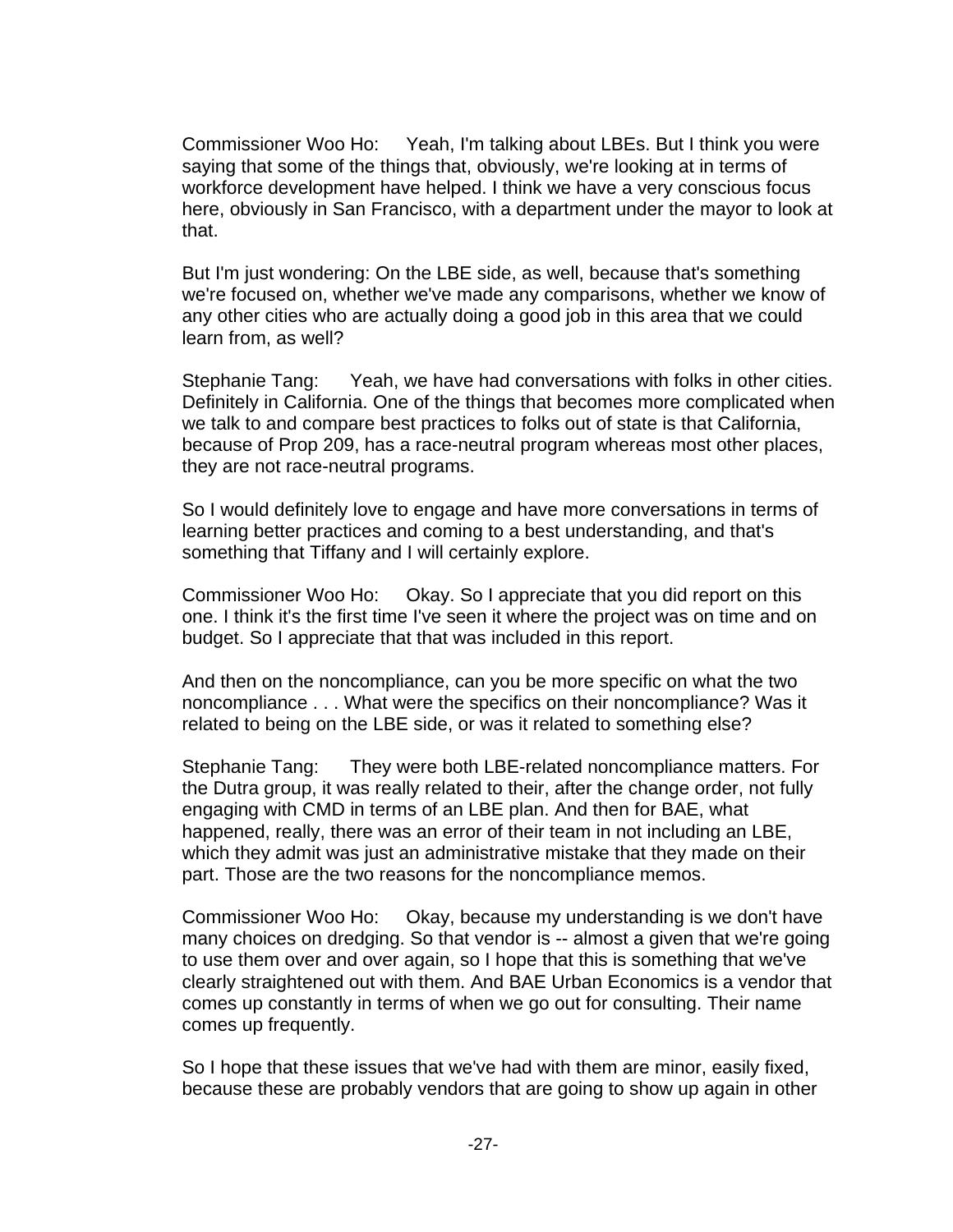work for us -- unless they are in noncompliance again. Then, obviously, we would have to take another point of view on what to do about it. Right?

Stephanie Tang: One of the things that I would actually applaud CMD for doing is doing more enforcement -- that in some ways, I actually see these enforcement-of-noncompliance memos as a way . . . Believe me, we have people's attention in terms of making sure that the commitments are really honored. And the fact that these memos happened, indeed, are things that we will  $\ldots$ 

At this time, there's a pathway that CMD does as the regulator in terms of there's additional noncompliance memos. And we're not at this stage with either one of these firms, but I did just want to mention it. So that way the Commission has full understanding of what's happening with the firms.

Commissioner Woo Ho: Yeah. No, that's good. It's good to point out because, as I said, I think these two vendors are people that we rely on quite heavily. So we want to make sure that they are in compliance with us and that we feel good about how they go forward with their work.

Stephanie Tang: Agreed.

Commissioner Woo Ho: That's the end of my [crosstalk].

President Brandon: Thank you. Vice President Adams?

Vice President Adams: Stephanie, Tiffany, awesome work. Just real quickly: How would you rate our progress? Where would you say we're at on a scale of 1-10 on where we're trying to get? Where would you rate that at?

Stephanie Tang: Can you give us a dimension?

Vice President Adams: I mean we're doing better with the contracting, but do you see areas we can improve? I guess this is to you and Tiffany. What do you think we could be doing? And what would you guys like to see at the end, where we've got to where what we're doing is like a beacon of light to other departments in the city?

Stephanie Tang: I think that where Tiffany closed out the presentation is something that we've really been thinking a lot about, which is that our LBE participation is excellent. The contracting community, at this point, I think has a pretty good understanding of what we let out, where are our deficiencies in terms of where there aren't LBE opportunities.

So the thing that I'm really excited about is the LBE Program, as Tiffany mentioned, is kind of the last stage. At the stage that you have a business . . .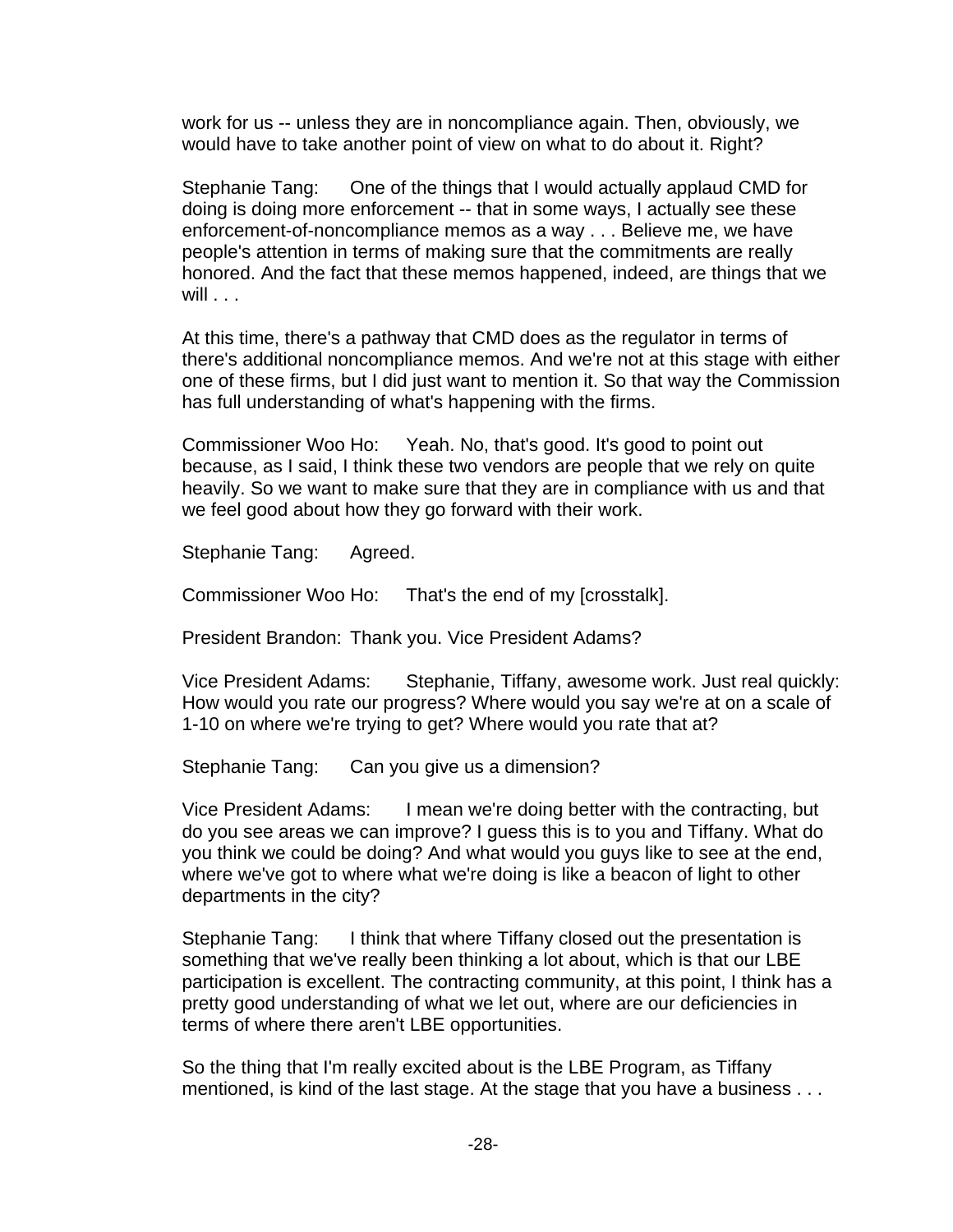There's a gazillion things that happen before you start a business. And this move towards contracting equity work is not being -- is expanding and using an equity lens beyond LBEs to include things like workforce because if we have a workforce, the most skilled workforce end up being the ones who start the businesses, who can then become LBEs.

And really, our doing additional work at the earlier stages that Tiffany was talking about is what I think is really exciting and is a new strategy, and really also ties into what I talked about at the last Commission meeting with Rod around other equity strategies. How are we using our contracts through hitting all the different kind of equity points? That is an area that I'm really excited about and, I think, is a big opportunity and something we haven't explored enough.

Vice President Adams. Okay. Tiffany, do you have anything?

Tiffany Tatum: I was going to add, but I think Stephanie covered all of the high points. I would say I would give us a 10 in passion. Stephanie and I are both very committed to engaging LBEs in a meaningful way for them and not just for the Port, and that shows through our relationships with the LBE community. And so I think Stephanie is right: that we have to start to empower, train the next generation of business owners so that there is an LBE Program.

Vice President Adams: Thank you, both, and appreciate the continued success. Thank you.

President Brandon: Thank you. Stephanie and Tiffany, thank you so much for the report. Very detailed, a lot of information. And I do want to commend both of you on your 10, your rating for passion, because I think both of you are extremely . . . We're so lucky to have both of you working with us on these efforts, and you guys are doing an amazing job.

And thank you for sharing the success story. And congratulations to Two Rivers, and hopefully they get many more contracts. And thank you for all the work you put in to help them. And I applaud the Board of Supervisors for the long overdue changes to the administrative code, Chapter 14B. I think that's really going to help us with our efforts. And I just appreciate the workforce strategies to grow businesses that you two are helping with.

And again, I just think the Port is extremely lucky to have both of you. I think that with the strategies you guys are putting in place, we can't help but be successful. I think we're doing an absolute phenomenal job on our LBE outreaching efforts. I think we can have a little more effort on diversity. I know that that's coming, and just helping create these new firms or this new workforce is the first step. So you two are doing a great job, and I really appreciate you and thank you. Carl, next item, please? Next item, please.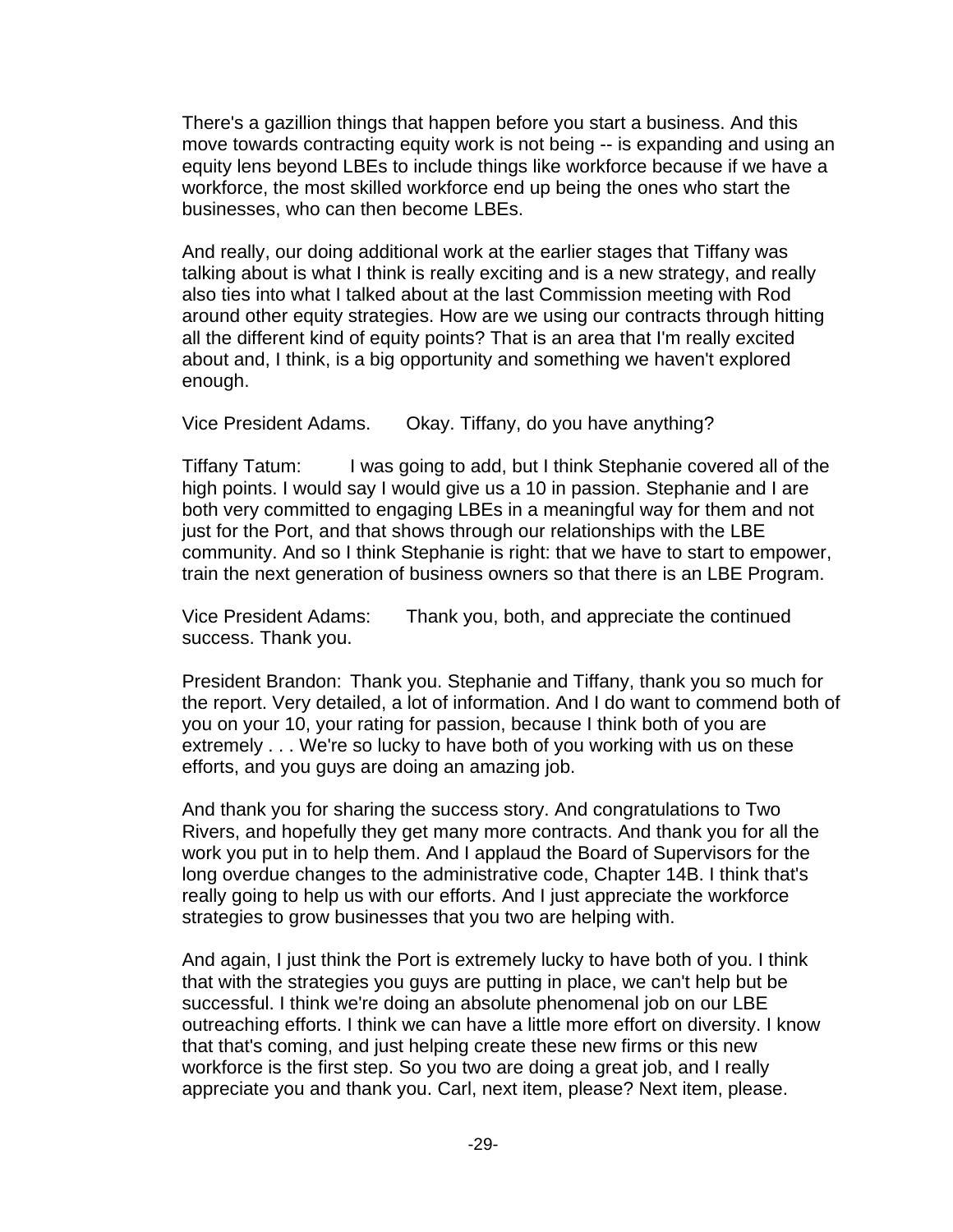# **10. WATERFRONT RESILIENCE PROGRAM**

A. Informational presentation regarding the framework for Waterfront Resilience Program Early Projects.

Brad Benson: Good afternoon, President Brandon, Commissioners, Director Forbes, and members of the public. My name is Brad Benson, and I'm your Waterfront Resilience director here to give an update about the Resilience Program on behalf of the broader team.

Today's presentation is really framing for an important presentation to the Commission that is planned for December to really dive into early projects to buy down risk using Proposition A, seawall earthquake safety-bond funding and other sources. So next slide, please?

[In] today's presentation, we're going to have a brief refresher on key flood- and earthquake-risk findings. We'll provide an overview of Embarcadero Early Projects and their context within the overall Waterfront Resilience Program; talk some about ongoing city department collaboration; and check in about our community engagement efforts. Next slide, please?

So we've talked a lot about the earthquake and flood risks facing the waterfront through previous updates, including the Multi-Hazard Risk Assessment Report to the Commission. I'll be focusing today on just a few key findings here as a refresher, with some new information we have about coastal flood risk. Of course, our team is available to answer any questions that you have on this.

We've all been reading about it in the paper. We're clearly in the middle of a climate crisis. Glad that world leaders are gathering to figure out what we can do to mitigate climate risks. We had a great article . . .

Oh, thank you very much. We had a great article in the New York Times that was published in June of this year. We really recommend reading it. It was called "An Earthquake in Japan Speaks to a Seawall in San Francisco." It described very well the challenge of addressing sea-level rise and storms alongside the urgent seismic risks that we face along the waterfront.

In July, the next month, the Intergovernmental Panel on Climate Change, known as IPCC, released its sixth assessment regarding the climate crisis, noting that climate change is widespread, rapid and intensifying, and some trends are irreversible. IPCC described the findings as "Code Red for humanity."

Alongside this, we're seeing once-in-a-generation funding opportunities at the state and federal level, including the federal infrastructure bill that just passed in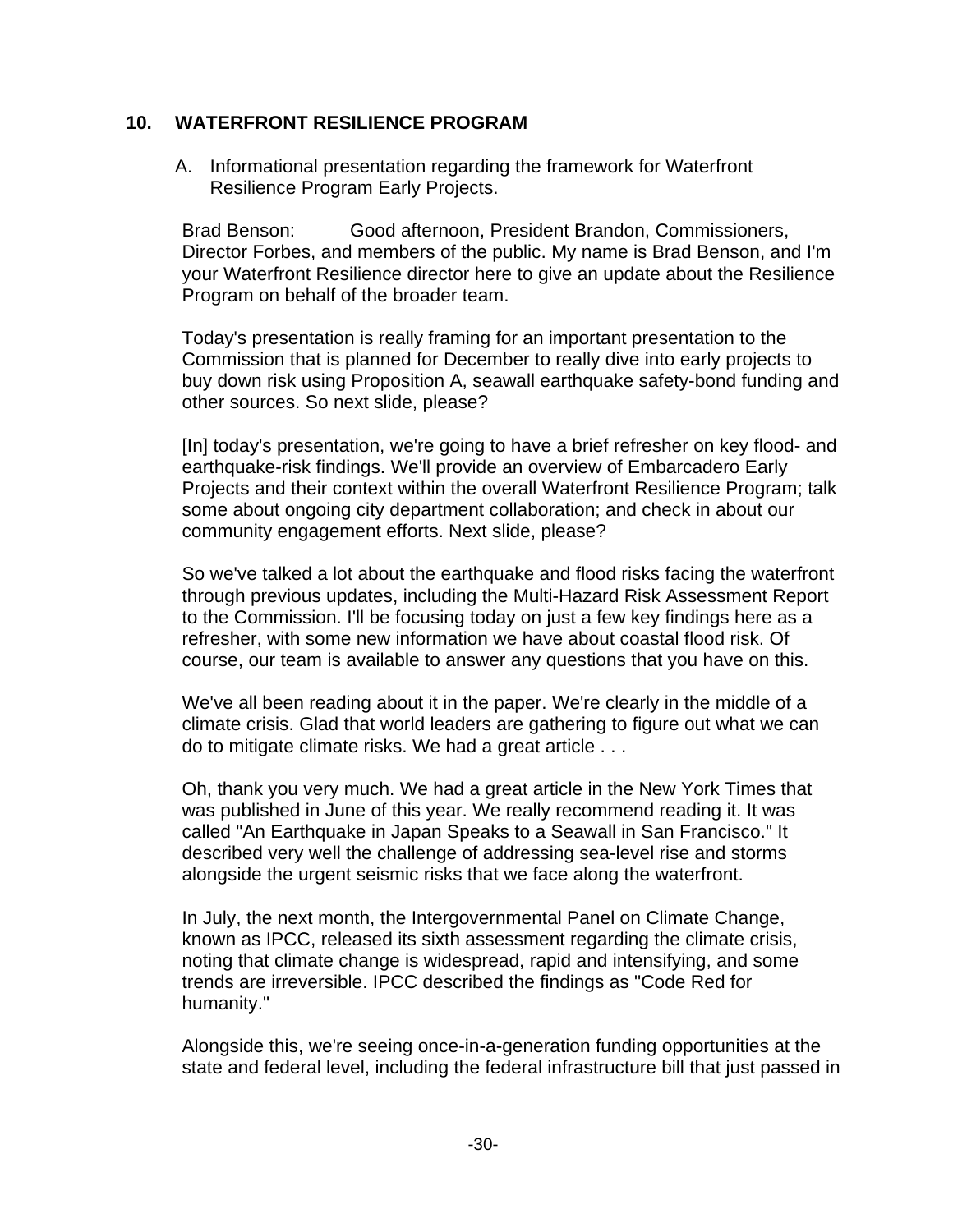the last couple of days which earmarks \$47 billion for resilience investments alone. Next slide, please?

This animation shows . . . I don't know if the animation is working in the deck. So this slide shows flood risk along the San Francisco waterfront with 1 foot of sea-level rise and a 100-year storm. What this slide is not doing is showing the inland extent of that flood risk through 7 feet of sea-level rise. So I'm sorry that animation didn't work. But it extends well into downtown, the full area around Mission Creek and Islais Creek.

Port-wide, sea-level rise plus a 100-year flood event could impact approximately 14,000 residents, a very diverse area of the city -- 58 percent of these residents are people of color; waste-water systems affecting almost 600,000 residents in the city; 360,000 regional commuters; 25 miles of Muni and cable-car tracks. Next slide, please?

This is also going to have the same problem because it doesn't look like this is animated. So this shows flood hazards from another perspective. We're looking at 1 foot of sea-level rise plus a 100-year storm. That's overtopping the shoreline. What you're not seeing is that water level rising with 2 feet, 3.5 feet, and 7 feet of sea-level rise, which gets almost up to the awning on the old Starbucks location -- so a quite extensive inundation.

With 1 foot of sea-level rise during a 100-year flood event, the foot of Market Street will be significantly inundated, disrupting Embarcadero traffic, damaging buildings and businesses, and causing severe impacts to over 1 million trips taken by BART and Muni riders. Next slide, please?

This slide summarizes our findings from the Embarcadero Seawall Multi-Hazard Risk Analysis. We found that seawall earthquake risk is high north of the Bay Bridge, and it's moderate to low in South Beach except for a hot spot behind the ball park which does not impact the performance of the ball park itself.

Earthquake risk is very high in most bulkhead waters, including those facilities that have been seismically retrofit. We have some very vulnerable structures, such as the Agriculture Building and wood pile-supported structures in Fisherman's Wharf that are vulnerable to both ground shaking and lateral spreading. Some older waterfront structures are vulnerable to ground shaking in earthquakes whether or not the seawall adjacent to these structures moves bayward.

We also found significant earthquake risk in the Embarcadero Roadway due to a combination of seawall instability and liquefaction of the soils beneath the Embarcadero. Widespread and damaging liquefaction is expected to occur at earthquakes larger than Loma Prieta but smaller than 1906. Damage is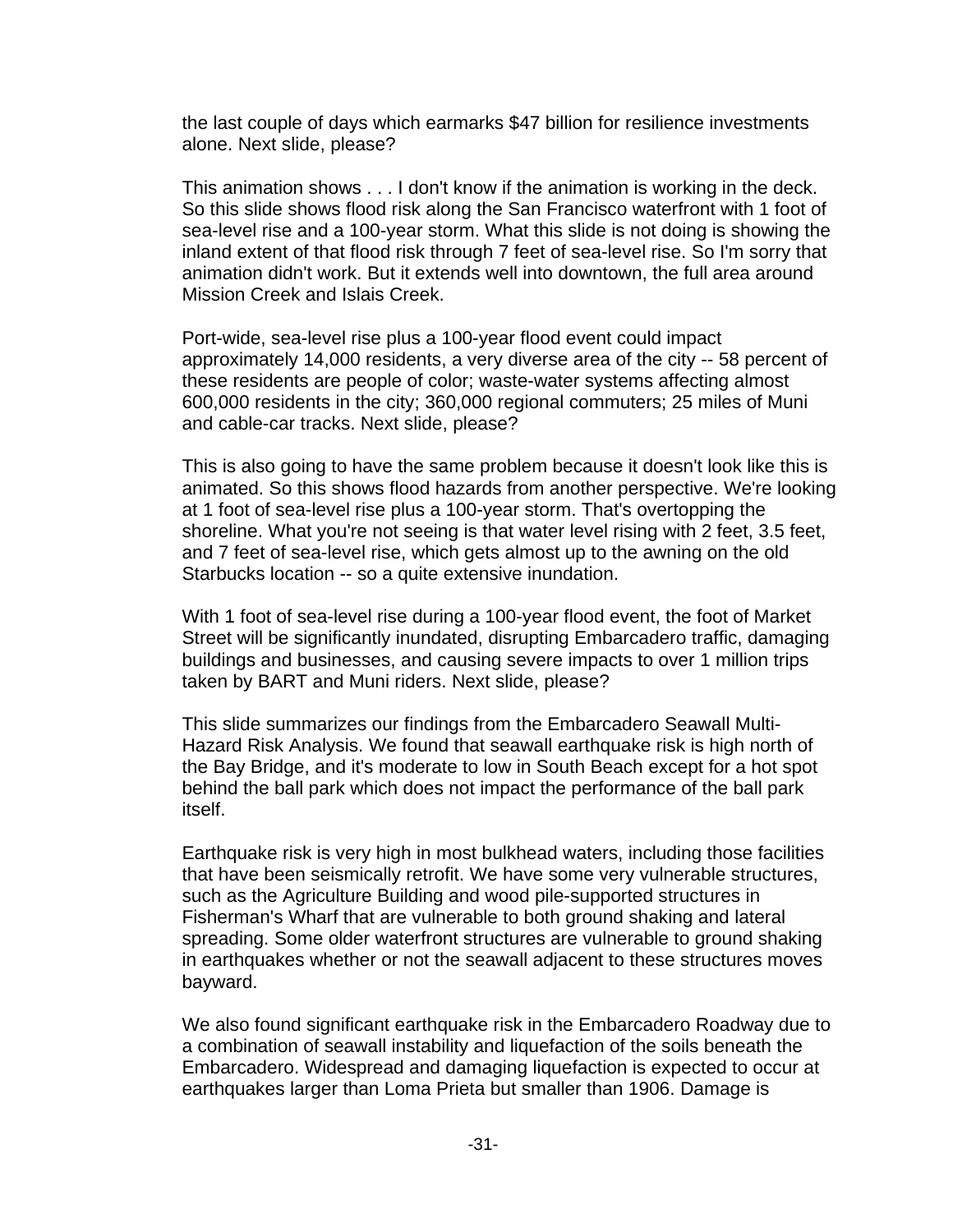expected to the roadway, SFMTA light rail, and local utilities within the roadway.

In larger earthquakes, significant damage is expected to the northbound lanes of the Embarcadero, particularly in the area from the Ferry Building to Fisherman's Wharf. We've been working closely with other city departments to share these findings and to make sure that infrastructure planners in these agencies know the risks. Next slide, please?

As we assess these risks, we're always considering the potential impact to disaster response. We're on a peninsula. Regional, state, federal response is partially going to be by water. So this summer, the Port and the Department of Emergency Management conducted a disaster-response exercise with over 60 organizations participating.

This exercise confirmed the importance of the Port's berths, piers and wharves, particularly deep-water berths; the connection between the northern and southern waterfront; and the criticality of the Embarcadero Roadway in city, regional, and federal disaster-response operations. These findings and considerations continue to be a part of our ongoing engagement with city departments. Next slide, please?

So to recap: We have urgent seismic risk today and major flooding projected within 20 years. While targeted projects will improve seismic and flood resilience at individual locations, planning and design of resilience improvements needed waterfront-wide will require years of planning and conceptual design.

Addressing waterfront-wide risk will mean significant changes and will require extensive engagement and collaboration across the city. Given the timeline and these once-in-a-generation funding opportunities, we're just in time to be starting on these big projects now. In the next section, I'll be talking about how we're getting started. Next slide, please?

As the Resilience Program team started to consider Embarcadero Early Projects, which are near-term actions to address the most urgent life, safety, and disaster-response risks in the Embarcadero waterfront, we're focused on delivering on Prop A funds supported by 82 percent of San Francisco voters. In the process, several things became evident. There are urgent life, safety, and disaster-response risks within the Embarcadero that are eligible for project funding under Prop A.

The scope and scale of the work required to improve the seismic safety of the Embarcadero waterfront means that we should also be accounting for coastal flood risk and preparing for sea-level rise to minimize disruption to the waterfront and provide maximum public benefits. Due to the time scales just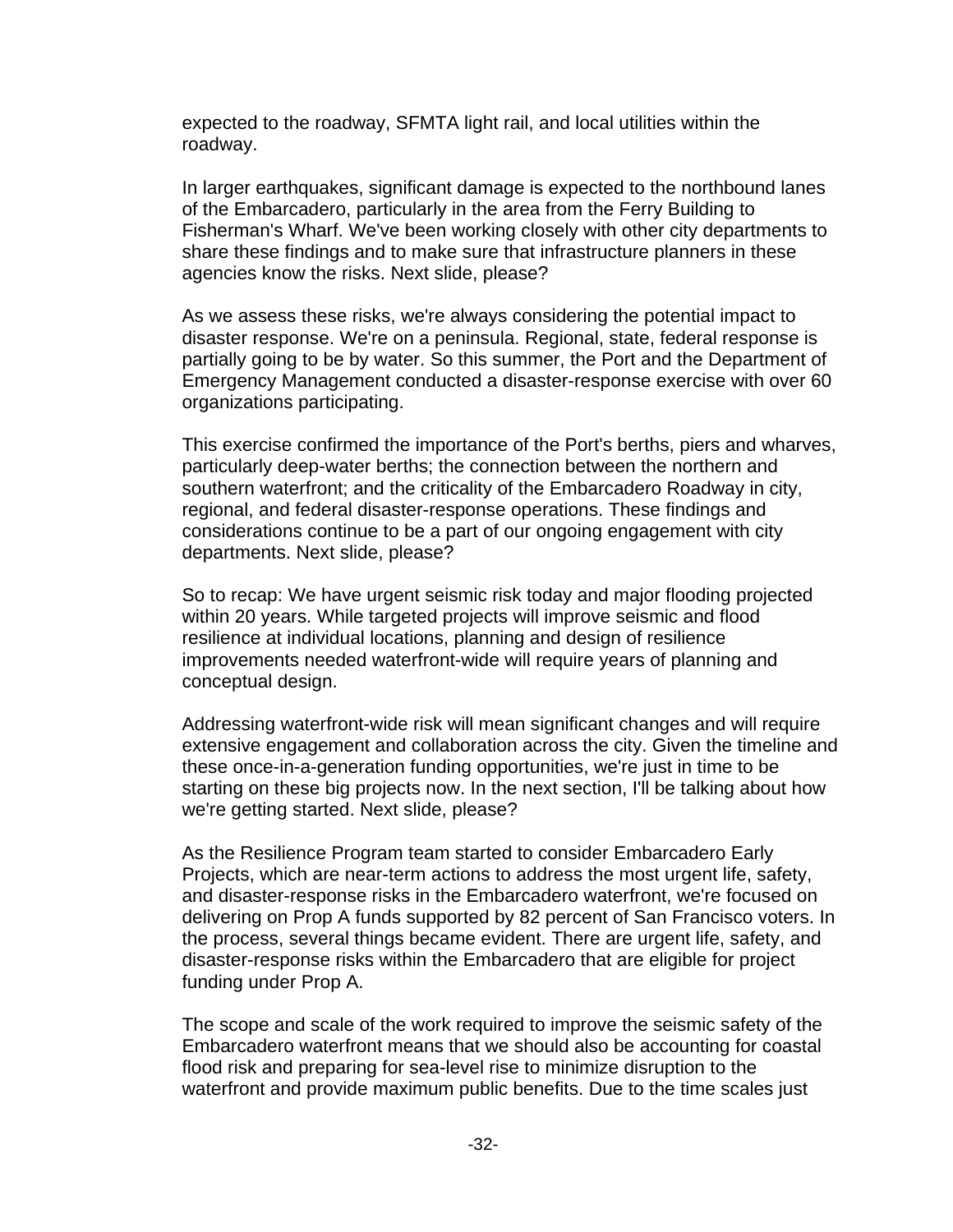discussed, we should advance a suite of early risk-reduction projects while we advance a longer-term approach. Next slide, please?

Embarcadero Early Projects can be broadly defined as projects that we intend to embark on in the near term, within the next 10 years; projects that prioritize life, safety, and disaster response; and those projects that address the mosturgent risk findings from the Embarcadero MHRA.

The projects fall into a number of different project types. We've identified more than 20 projects. They can generally be categorized as pier and bulkhead retrofits; seawall repairs; asset repairs like fireboat manifolds, pier fire suppression and rescue, utility retrofits; and near-term flood protection.

At the December Port Commission meeting, Port Staff will return to present on the Embarcadero Early Projects in more detail, including recommendations for which Embarcadero Early Projects to advance into project design. We'll also be sharing development of a structured process for ultimately advancing all Embarcadero Early Projects. Next slide, please?

This suite of projects is really the foundation for the Waterfront Resilience Program, and it represents the Port's first step in a waterfront-wide approach. In developing the early projects, the Waterfront Resilience Program team is using evaluation criteria shared and endorsed by the Commission in March of 2021 to understand tradeoffs and guide recommendations on which projects to advance first.

We're considering how to make the most use of funding that is currently available. We have to prioritize projects because we don't have enough funding to address all of the early risks that we've identified. In total, the cost of these early projects could exceed several billion dollars, much more than the \$425 million that we have through Proposition A.

These costs are substantially less than the \$30 billion in damages and disruption from earthquakes and flooding by 2100 that the MHRA identified for the northern waterfront alone. We're committed to transparency and accountability. General obligation bond funding requires strict standards of accountability, fiscal responsibility, and transparency that the Port will bring to all its Resilience projects.

And as we're embarking on these early risk-reduction projects, we also need to keep an eye on the long view and the long-range planning efforts to make sure that what we're constructing now fits within an adaptation strategy that can be built out over time. Next slide, please?

The list of early projects will be augmented next, as the Waterfront Resilience Program team moves to develop adaptation strategies from Mission Creek to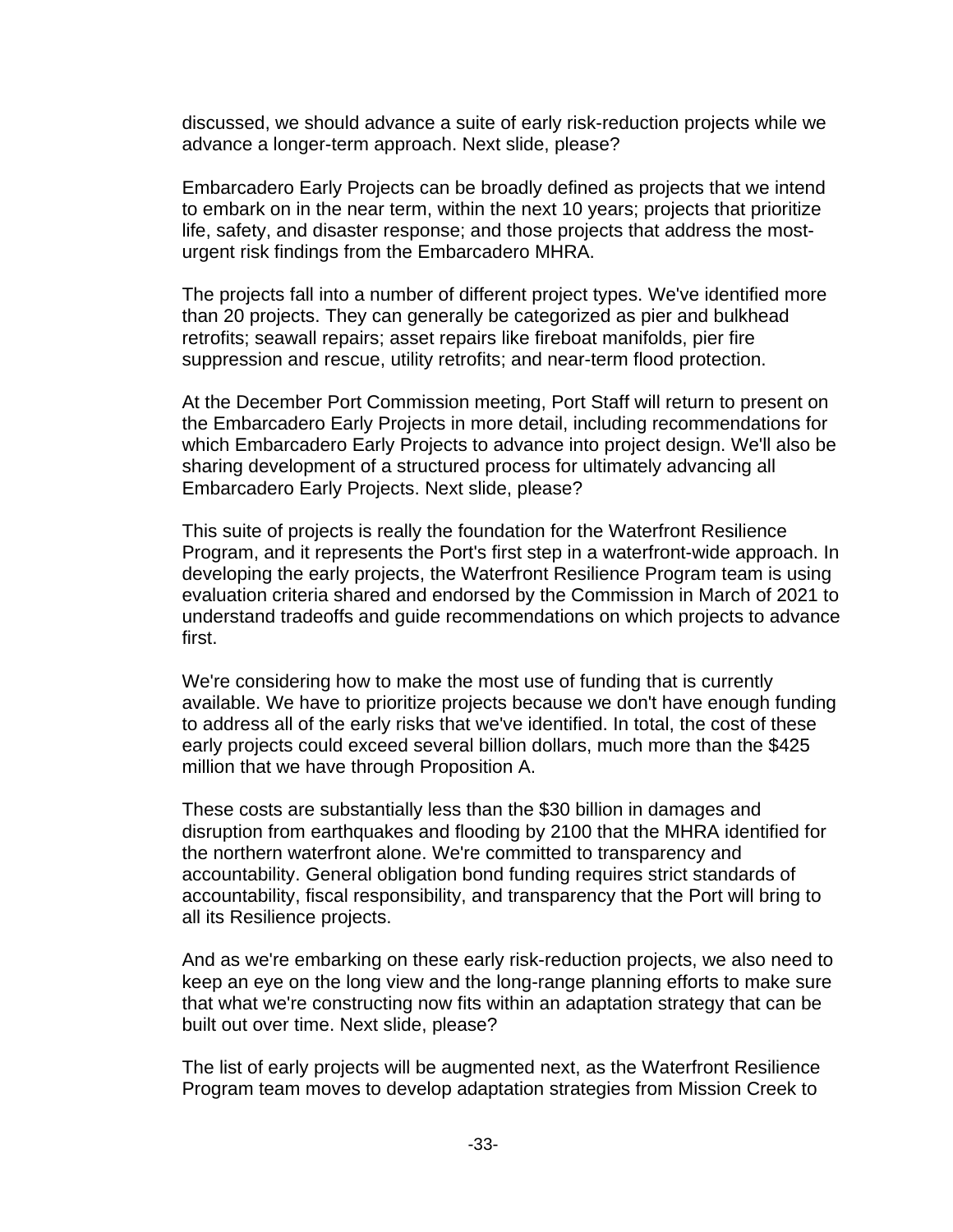Heron's Head Park later this winter and as we gain a better understanding of these early projects and the geographic adaptation strategies that we're working on. Next slide, please?

So this is juxtaposing early projects in those longer-term adaptation strategies. We want to advance early projects through a design-and- construction process in parallel with planning and design for a waterfront-wide resilient shoreline. So these are first steps in this adaptation process. And we also need to think about future adaptation adaptability of the waterfront after we build our coastal flood defenses. Next slide, please?

So wanted to focus in on some of the opportunities that we have. Proposition A funding will address urgent earthquake risk along the Embarcadero. It also gives us the opportunity to set up projects for federal infrastructure funding or funding coming out of Sacramento.

We've identified opportunities where we can partner with other city agencies to buy down risk. And of course, the Army Corps of Engineers partnership could mean billions in federal funding for earthquake- and flood-risk protection for the entire waterfront. Next slide, please?

I mentioned our ongoing engagement with city departments. Late this summer/early fall, we commenced a series of meetings with assistant general managers and deputy directors across a range of city departments, including SFMTA, the Public Utilities Commission, the Planning Department, the Office of Resilience and Capital Planning, Department of Emergency Management, the City Administrator's Office, Public Works, and the Department of the Environment.

The focus of these meetings was to share the risk findings that we've identified, make sure that leadership across these departments really has an understanding of the twin earthquake and flood risks. And we're going to be programming a series of meetings with these departments over the next year and a half as we develop adaptation strategies. Next slide, please?

So want to focus in on the image here. On the left I'd like you to imagine the water, and on the right, the land. This is representing elevations in the Embarcadero area of the waterfront. On the righthand side, you can see that the lowest elevation point is approximately 8 feet North American vertical datum. That's the standard measure of elevation in North America. That's right at Pier 14. The highest point along the Embarcadero is up near Pier 35. It's at 13 feet NAVD 88.

Thinking about the water levels, we have current high tide at about 6 feet. We have something called a 1 percent annual chance extreme tide that is just over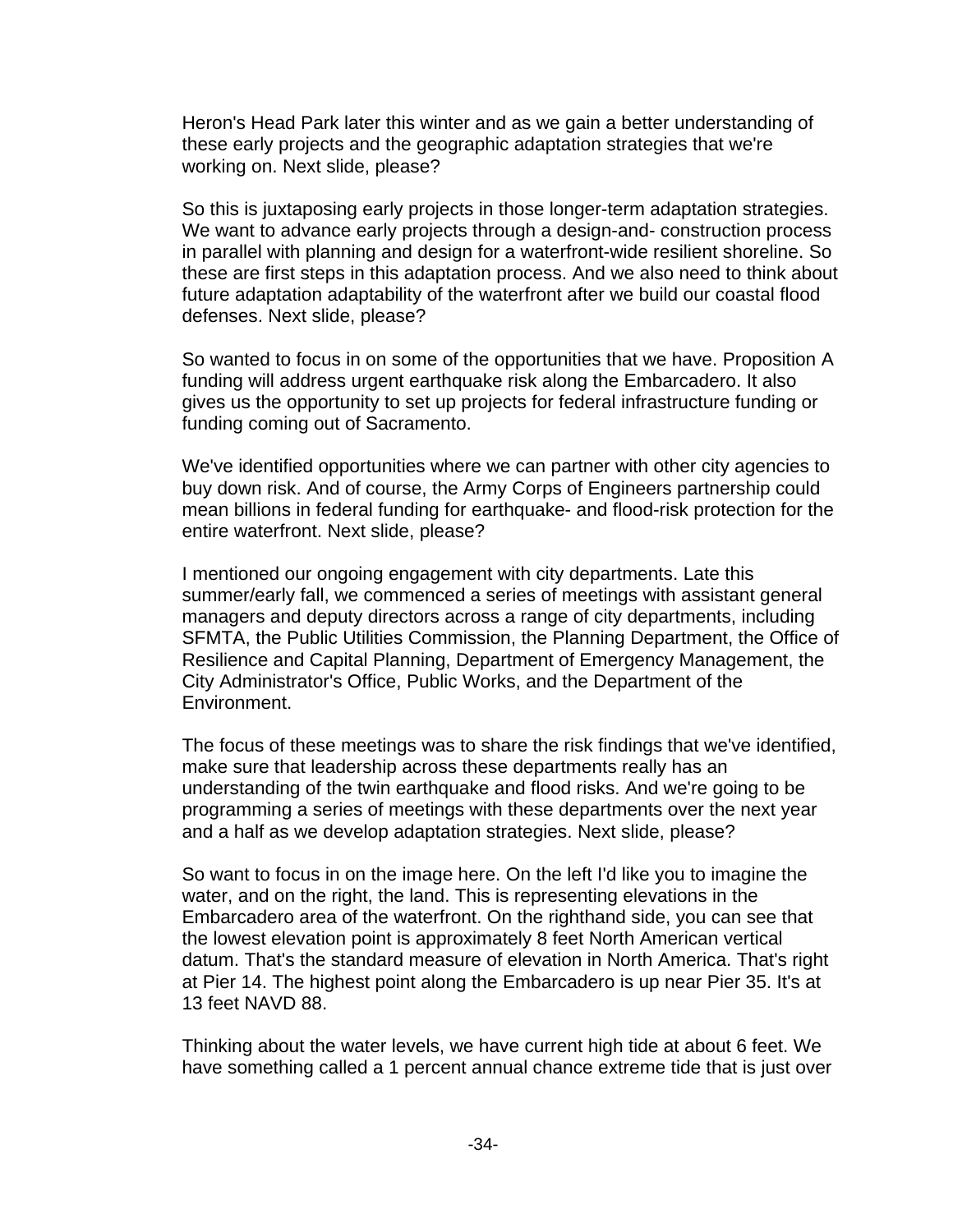9 feet. That's where we start to see some of this flooding in the Embarcadero northbound lanes. That's a flood risk today.

If we're building coastal flood defenses to protect downtown San Francisco, FEMA recommends 2 feet, called "freeboard." It's a safety margin. And then thinking about sea-level rise of 3.5 feet -- that's the California Ocean Protection Council's most likely curve; they also have a one in 200 curve up to 7 feet of sea-level rise by the end of the century -- that's a scenario where very little is done to mitigate climate change.

So that gets us up to elevations of 15 feet and the need to adapt up to 18.5 feet. So we're looking initially at potential changes, increases in elevation to the shoreline, of between 2 and 7 feet. You'll have seen this in the John King article that was in the Chronicle last week and on Monday. So these are very significant changes to the waterfronts, and they would have the effect of impacting multiple agencies' infrastructure systems, which is the reason for the city-department engagement. Next slide, please?

As part of the Army Corps effort to design coastal flood defenses, one of the things that we'll need to do is identify a line of defense, which would be the zone where we would stop water, coastal flooding, from coming into the city.

We're evaluating a range of options: an inland line of defense; an existing line of defense, where the bulkhead wall comes out of the seawall; a wharf line of defense; and a bayward line of defense. This is a decision that requires consultation with those other city departments and the regulatory agencies that govern work in San Francisco Bay. Next slide, please?

So as we've been analyzing how to gain elevation at the shoreline, the Planning team was really focused on how we maintain the city's connection with the bay. And so as you'll see on this slide, if you can gain elevation over a broader horizontal space, you create a more graceful incline to a higher shoreline edge, which provides for better universal access along the waterfronts.

So again, this adaptation zone that we're looking at here is a question for that city-department engagement as we're trying to design coastal flood defenses that we'll pursue through the Army Corps of Engineers' flood study. Next slide, please?

So we've continued to engage with the community. It's been mostly online engagement. Next slide, please?

Over the course of this summer, we scheduled presentations with 30 community-based organizations and reached over 700 community members, including youth and in-language presentations. Next slide, please?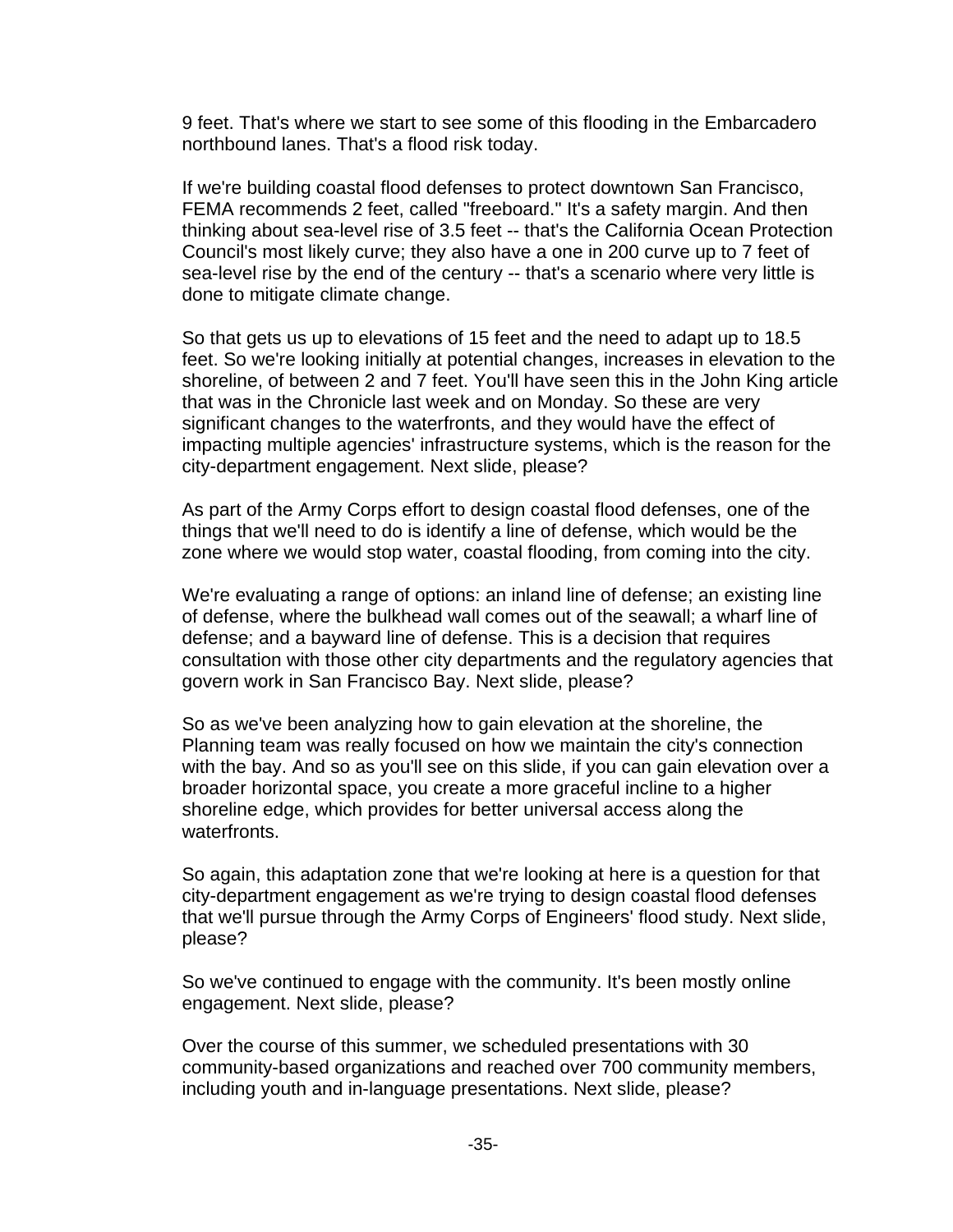Some of the key feedback that we heard through the community engagement included equity; access to economic opportunities, including contracts and jobs; prioritizing historically vulnerable populations in areas of the city, including the southern waterfront; and access to views.

City-wide and regional coordination: Community members wanted assurance that the Port is working with other city departments and regional bodies, as they understand that this is an issue that goes beyond just Port property.

It was really interesting -- we've heard from a lot of folks: How can we help? Individuals and organizations are eager and willing to support the Port's work and help move the program forward. And then they asked us to keep an eye on health impacts to ecosystems and communities during construction.

There's exciting engagement to come with planning our first outdoor, in-person outreach at community events this fall. And looking forward to engagement about adaptation strategies and the concepts for coastal flood defenses that will inform the Army Corps of Engineers' study late next spring/early next summer. So that concludes my presentation, and I'm available to answer any questions. Thank you.

#### No Public Comment on Item 10A.

# Commissioners' Discussion on Item 10A:

Commissioner Woo Ho: Thank you, Brad, for this very comprehensive and illuminating report. I think every time we hear from you on Waterfront Resilience and the progress, it's like peeling this giant onion. But we learn so much. Thank you for all of the effort, and everybody who is working with you. I think we've made a lot of progress. Each time we hear, we learn more, and it sounds like we're headed in the right direction.

And also the challenge is great, too. And the impact of what we can expect from climate change, I think, is getting quantified and certainly is a bit scary. But I guess we're up to the challenge. Really feel good that we have you and the team approaching it very systematically with the projects, and hopefully we'll get the funding in place to be able to do what we can to protect San Francisco and provide a viable future for the waterfront.

So I don't really have any specific questions. I think you've covered so much material, so much ground. You know so much. And I think we're very grateful to be educated and to know that, at this point in time, we're moving in the right direction. And so very supportive of all the efforts, and thank you so much.

Brad Benson: Thank you.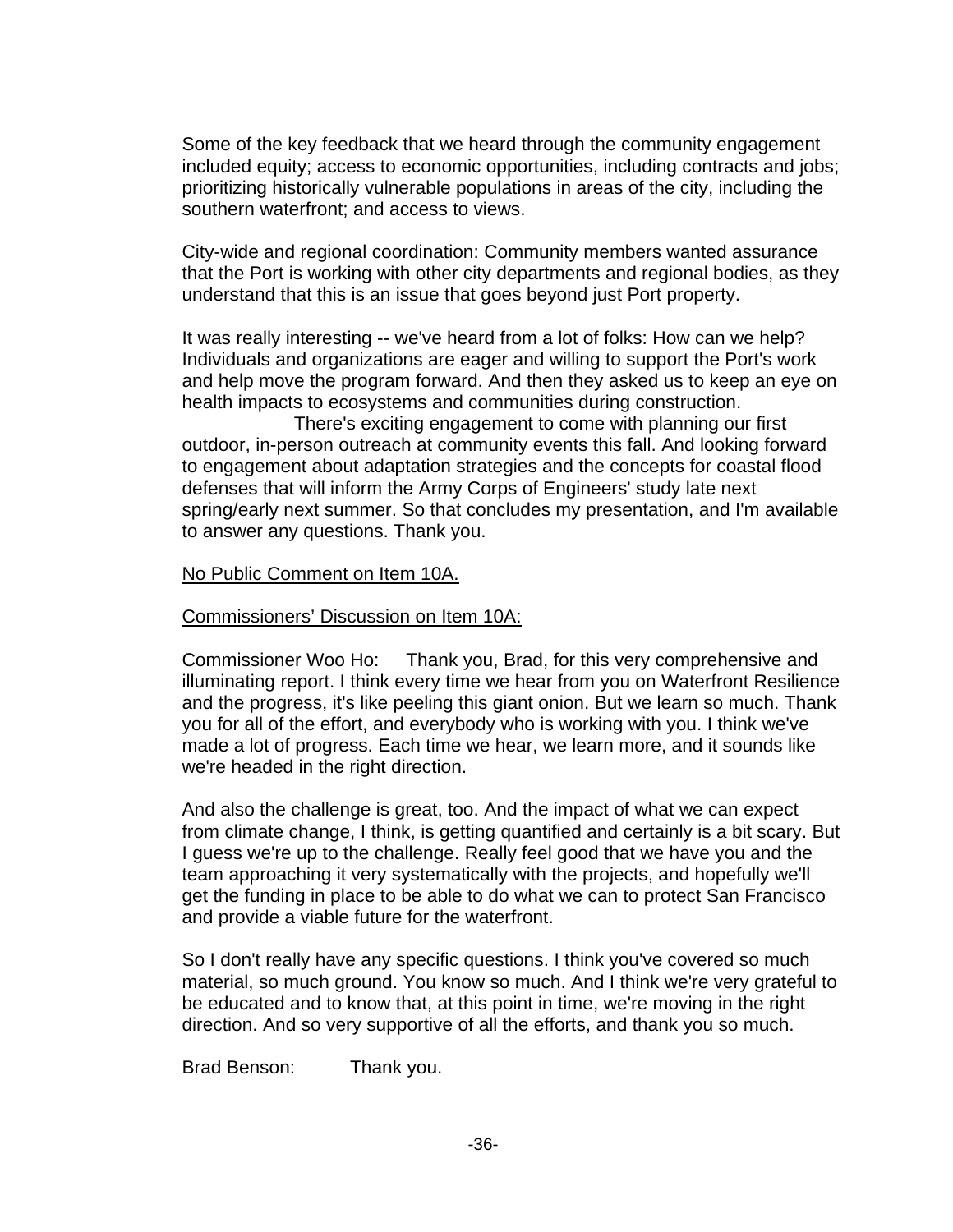President Brandon: Thank you. Commissioner Gilman?

Commissioner Gilman: Brad, thank you again for the report. Echoing what Commissioner Woo Ho said, I know that we are up for this challenge. I think the John King article shed a lot of light on the problem. And I really appreciate your public outreach to all of the groups, both for what they're hoping to gain out of our Resiliency Program, but also just on education. I don't think many people in the public understand how daunting this task is, how complex it is. It's not as simple as just getting a crane and cranking up the Embarcadero by 7 feet. That's my running joke. [How many] people at cocktail parties have asked me that lately.

So I think folks don't understand, besides the complexity, the fact that we're dealing with public dollars. All of the work from the Army Corps of Engineers, the Prop A dollars, all the diligence that needs to go into it. And then to make sure that it's equitable and fair in how we protect all of our neighborhoods in the whole Embarcadero; but then how do we make sure that the tens of millions of dollars that we'll be spending, or other investments into this, is equitable.

So I just want to thank you again for all of your hard work and your team's work. And thank you for always doing really thorough reports and helping us understand this complex issue.

President Brandon: Thank you. Vice President Adams?

Vice President Adams: Brad, you're like an actor: Whatever role that you take on . . . You're like Daniel Day Lewis. You immerse yourself into what you're doing, and you become that. And more than anything, you believe. Whatever Director Forbes, whoever -- you do that. And so much information.

And so I know they just had the climate-change summit over in Scotland and things like that. I know our governor couldn't go. But I'm hoping that with this administration that we have in the White House that they're hearing us and that Vice President Harris and Speaker Pelosi and others, and our senators, everybody understands the gravity of where we're at in the moment.

I just think we're leading the pack. You're so serious about this. I am glad you've taken this thing on. Like I said, you're like an actor: You become the part. You don't even go back to being yourself. You're going to be this until your next role that Director Forbes gives you.

So thank you. I appreciate all the information. Sometimes it's just overwhelming because you're so detailed and thorough. And so thank you, Brad. And please keep on, you and your team, making us look good. Thank you.

Brad Benson: Thank you.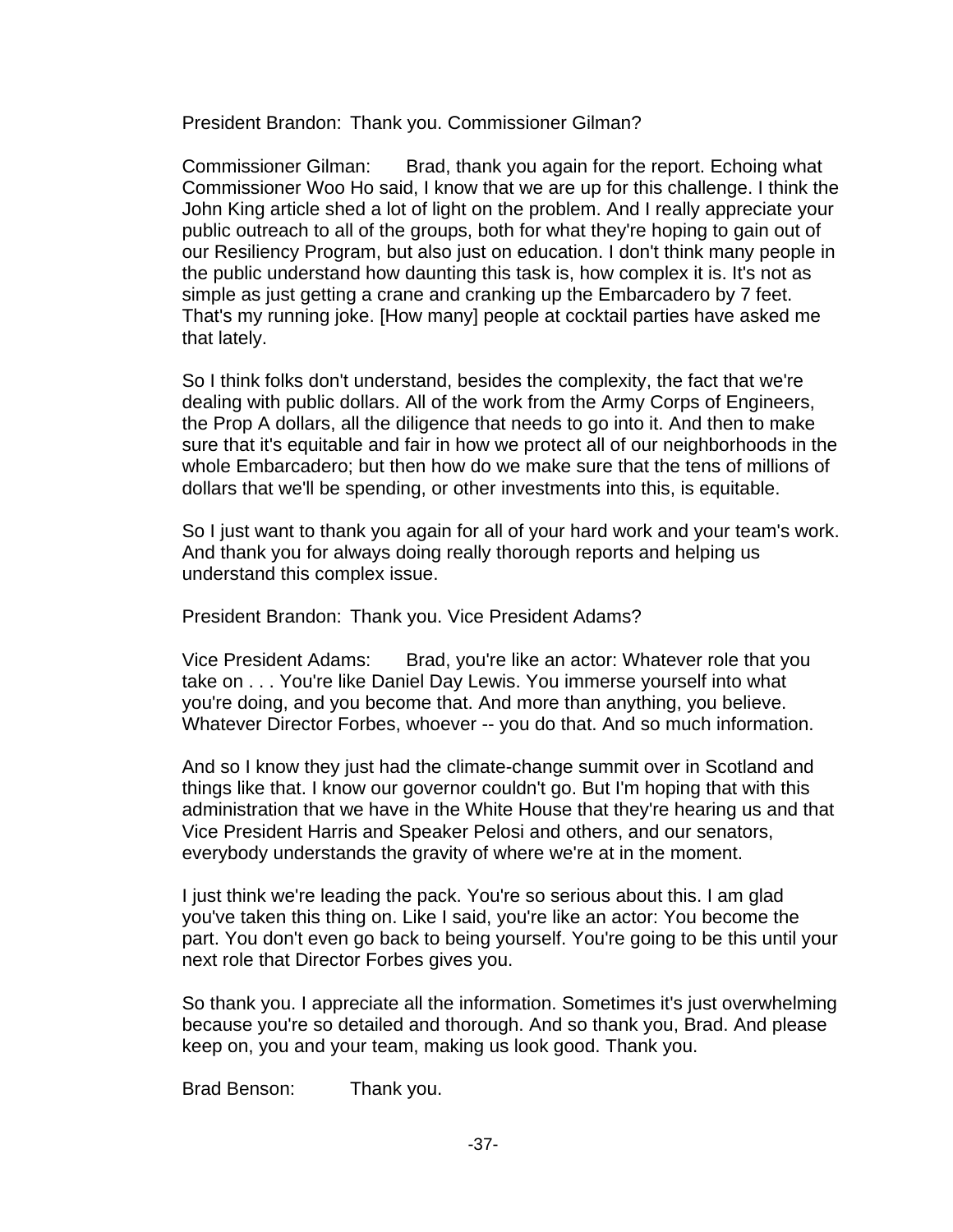President Brandon: Thank you. Brad, again, thank you for the presentation. And thank you for doing it before the real presentation because now we all are back, understanding where we were to where we are now and the daunting task in front of all of us. But you and your team have done a phenomenal job in bringing us to where we are today.

And I really appreciate the fact that you are collaborating with the other city agencies and state agencies to make sure that everyone understands the significance of this effort. And thank God that we're being proactive and not waiting for the earthquake or the sea-level rise or the catastrophe to happen, that we're trying to get in front of it. And you're bringing in all these various stakeholders, which I think is phenomenal.

And I'm looking forward to next month's report, where we actually talk about what exactly we're going to do and what projects we can do now. And you and your staff have also done a phenomenal job in identifying funding opportunities. So I'm sure that even though this may be a 20-, 30-year project, billions of dollars, you and your team so far have done a phenomenal job in seeking funds, in bringing stakeholders together, and moving this project forward.

So I really want to congratulate you and thank you. And I look forward to your report next month, which I'm sure is going to be very informative but a lot more information.

Brad Benson: Thank you very much, President Brandon. And I just want to give the credit for the money to Director Forbes because she was our leader in that geobond effort, along with your help and others'.

President Brandon: Right. Right, and all those trips to D.C. And our wonderful relationship with the Army Corps will just expand, hopefully.

Brad Benson: Thank you.

B. Informational presentation on Waterfront Resilience Program (WRP) Local Business Enterprise (LBE) subcontracting and WRP equity actions.

Carlos Colon: Good evening, President Brandon, Vice President Adams, Commissioners, and Director Forbes. I'm Carlos Colon, the Waterfront Resilience Program administrator, and I'll be giving the LBE and equity update on the program. I'm in my cubicle right now, and I'm required to wear a mask. So please, at any time if you cannot hear me, please let me know. Next slide, please?

In the introduction, I'll be going over the program efforts. I'll then talk about how we're prioritizing equity in the program, the current LBE participation in the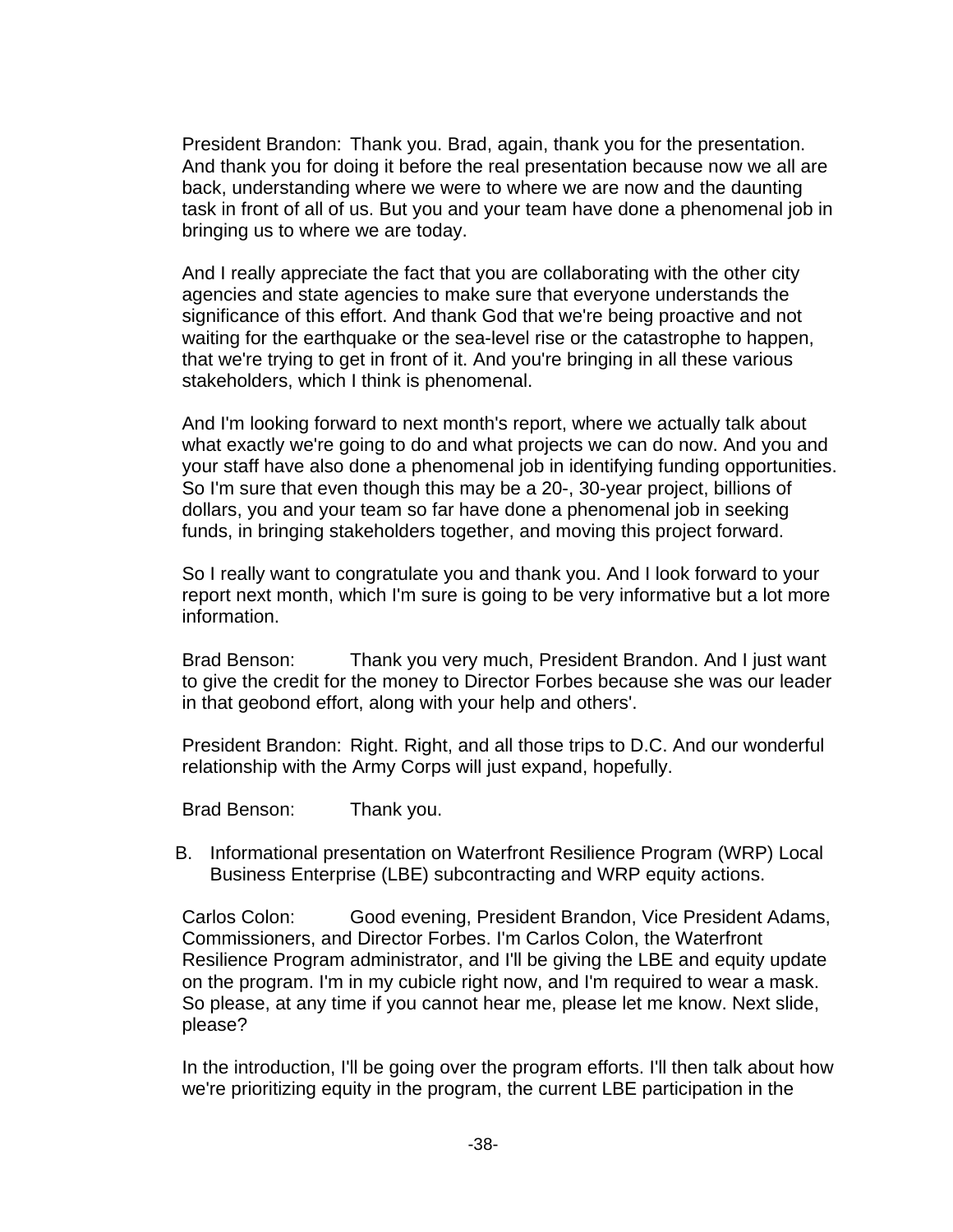CH2M Hill and Civic Edge contracts, and our next steps. Next slide? Next slide, please?

So the Waterfront Resilience Program was made up of two primary contracts: one, CH2M Hill Engineers for the planning, engineering, and environmental services; and Civic Edge Consulting, whose communications contract actually was completed on August 20th of this year. Brad already presented an in-depth program update. I don't want to repeat what he already said, and I'm definitely no Daniel Day Lewis. So I won't spend more time on this slide. Next slide, please?

Next slide: Prioritizing Equity. So we've definitely prioritized equity in this program. I'm the lead on the Workforce Development and LBE Support Services Task, and I'm also a member of the Port's Race Equity Working Group. My focus is to prepare people and businesses for the upcoming jobs and contracting opportunities that will be created by this program.

We are still in the workforce and contracting assessment phase. Part of that assessment is checking with other cities and government agencies regarding their best practices with maritime projects. The planning and implementation will start ramping up in a few more months once preliminary [or] early projects are selected.

I just want to let you know we're also going to coordinate our plans and implementation with Tiffany Tatum and Stephanie Tang to ensure that we're working in partnership and not duplicating overall Port workforce and LBE efforts. I'll also just put in a plug: I also think I am a 10 [percent] in passion for this work. Next slide, please?

So equity definitely goes beyond jobs and contracting. We, too, want to merge our efforts with the Port's Race Equity Action Plan and see where it can influence program decisions such as considering equity metrics when evaluating early projects. Next slide, please?

I'm now going to go into the numbers and present CH2M's LBE and minority firm participation through the last quarter to September of 2021. Next slide, please?

As you can see in this table, in the last two years, since the Commission approved the contract amendment in September of 2019, CH2M has paid LBE firms 32.5 percent, or about \$5.1 million, from all invoices during that time, increasing the total payments from 12.1 percent in September of 2019 to 22.9 percent in September of 2021. Of that 22.9 percent, almost half the work, or about 10 percent, was performed by minority-owned firms.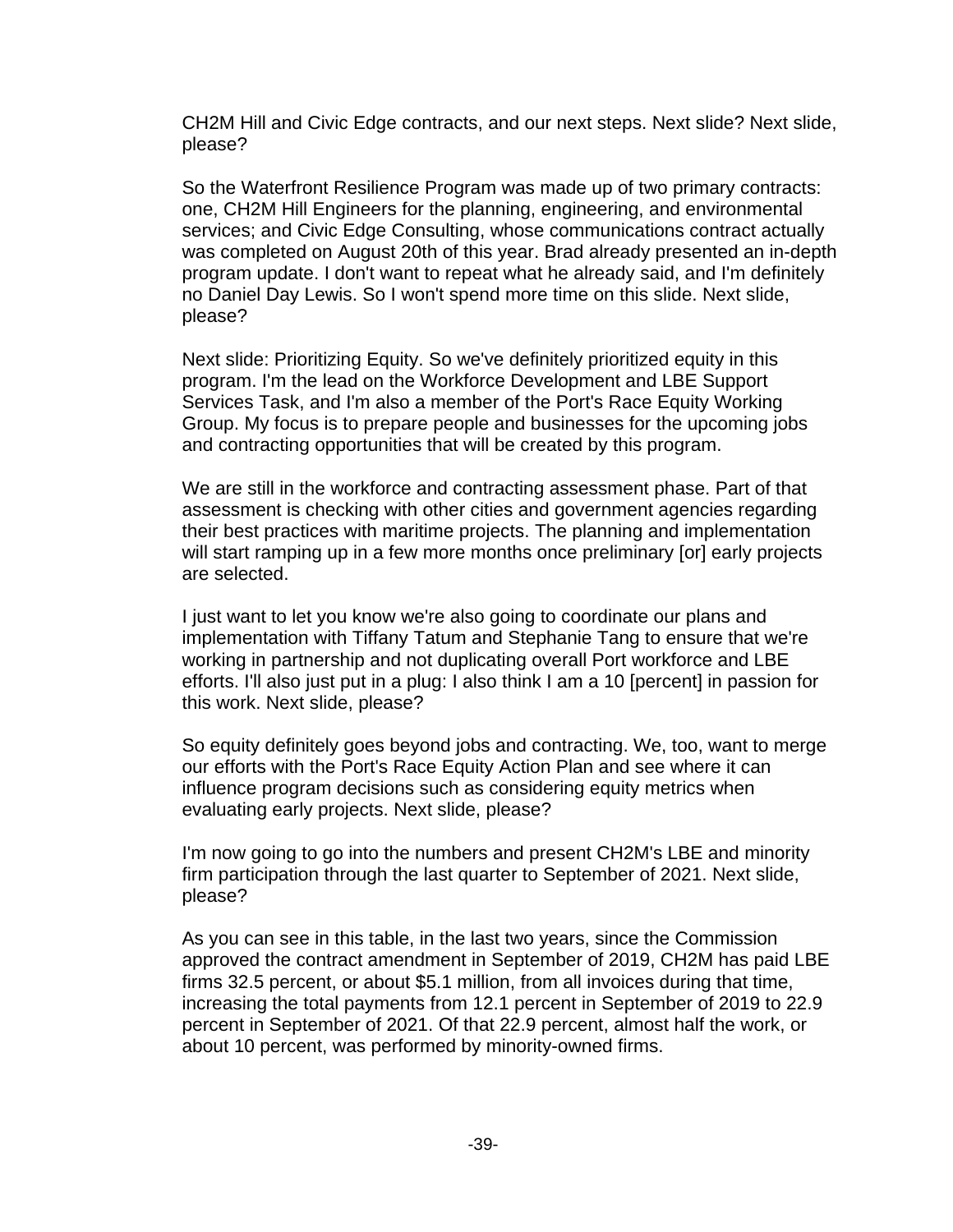So this table, you'll see it shows 6.7 percent for MBEs, "minority business enterprises," but that is also because some minority-owned firms have chosen to designate themselves as WBEs in the CMD LBE Program. But if you include those in other minority-owned firms, then you do get 10 percent.

In the last quarter, July to September of 2021, 43.5 percent of all payments was for work completed by LBE subconsultants. And a full breakdown is included in the Waterfront Resilience Program LBE Quarterly Report, which is in Exhibit A of the Staff Report. Next slide, please?

So this is small, and I hope you can see it on your computer screens. This is showing the plan versus actual work for the CH2M contract. Most of the work in Phase 1 is now scoped, and we'll support the continued scoping of Phases 2 and 3.

Phase 1 had a planned LBE participation of 15.5 percent, forecasted to increase to 35 percent in Phase 2 and forecasted to be 24.7 percent in Phase 3. Through October of 2021, the actual LBE participation in Phase 1 is 23.4 percent, and in the Phase 2 authorized tasks, it is 67 percent LBE. These numbers will be revised as tasks continue to be authorized for the contract. Next slide, please?

So this graphic shows the cumulative impact of the variation of LBE participation from the previous slide. At the time of the contract amendment in September of 2019, CMD projected, at this time, 11.4 percent of task authorizations would be made to LBE firms. The actual task authorizations to LBE firms was 14.8 percent. So we're trending higher than we originally projected. These percentages are based on the total contract value. Next slide, please?

I'll now present the LBE and minority-firm participation for the Civic Edge Consulting contract. Next slide?

Thanks. So as I mentioned before, this contract expired on August 28th, 2021. The contract had 43 percent LBE participation, exceeding their CMD contract requirement of 36 percent. Civic Edge is also an LBE, and if included in the LBE total, this contract had 87.9 percent LBE participation.

The contract also had 24.8 percent of the total work performed by minorityowned firms. This is higher than the MBE percentage shown in the table. And again, this is because some minority-owned firms chose to be designated WBE firms by CMD. A full breakdown of invoicing amounts and subcontractors will be in the Waterfront Resilience Program LBE Quarterly Report, which is, again, in Exhibit A of the Staff Report. Next slide?

So next I'll talk about next steps. Next slide?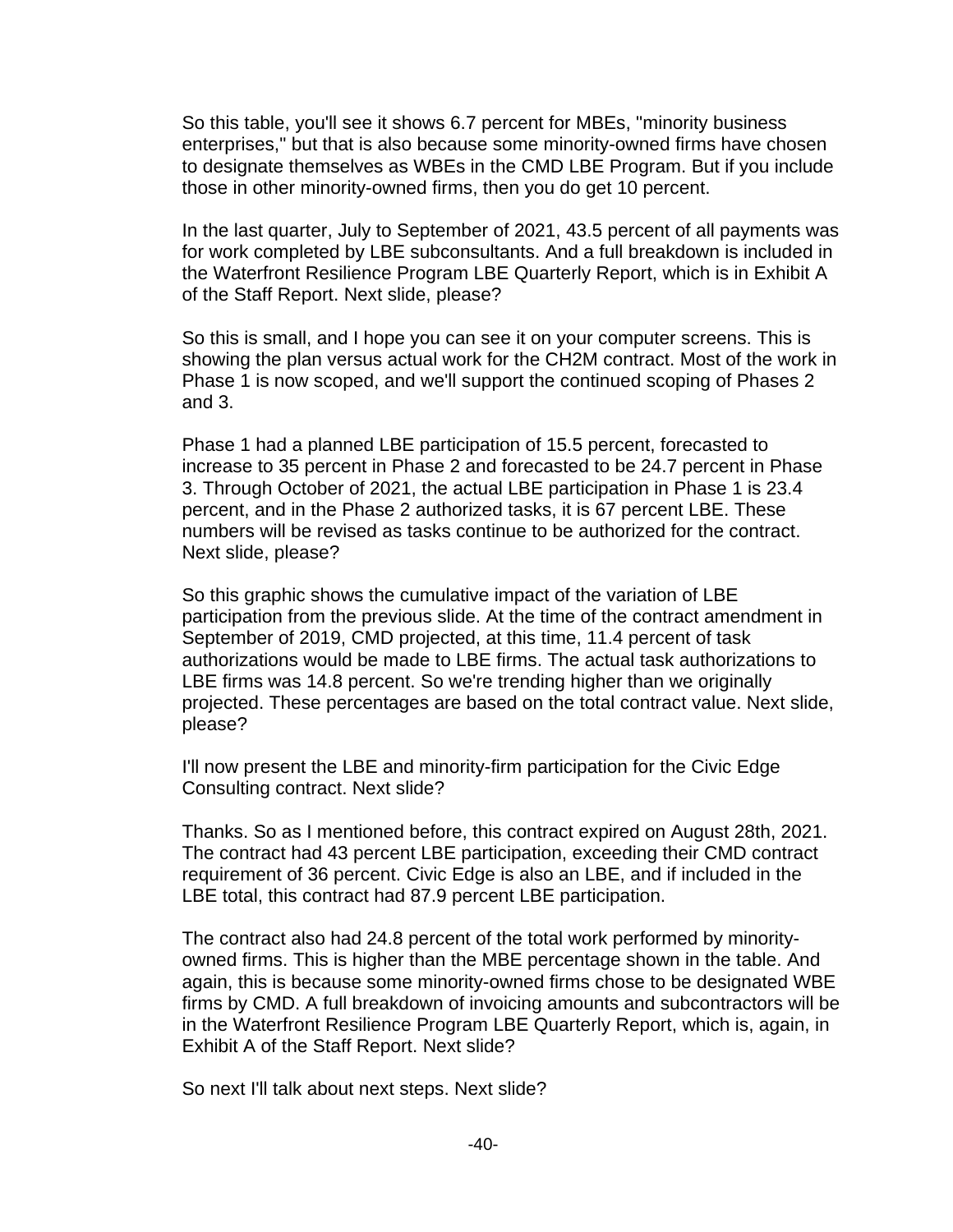So we plan to continue to report on the Waterfront Resilience Program's LBE participation on the same Commission dates as the Port-wide LBE update. So in the future, I hopefully plan to follow Stephanie, her presentations.

We also intend to update the Commission on upcoming contracting opportunities in early 2022. This would be following the early project selection. Next slide?

That's our presentation, and I can take any questions.

#### No Public Comment on Item 10B.

#### Commissioners' Discussion on Item 10B:

Commissioner Gilman: Hi, Carlos. Thank you so much for this report. I just had a question, and it might have just been a little overload of acronyms, the fact that you are living and breathing this. So this was on the CH2M contract. That was the first one that you presented to us. When I'm looking at the Staff Report and the way I'm reading it, it said overall 22.9 percent of payments to date have gone to LBEs. But then I felt like . . . Later in your presentation you said 38 percent, so I got a little confused.

Carlos Colon: Okay. So the higher number is what we've paid LBEs since the contract amendment was approved by the Commission in September, 2019. So in the last two years -- I'm going to go back -- I think it was 35 percent. But overall, since the beginning of the contract in 2017, it is 22.9 percent.

Commissioner Gilman: Okay. So I guess this is just, maybe, a data point: Why do we track the phasing of payments that way? I guess in some ways it seems like if I was a public member reading it, I could interpret that 38 percent went to LBEs; but in reality of the overall contract, only 22.9 did. And that 10 percent on a \$30 million contract is significant. So I guess is that important to us? And if so, why?

Carlos Colon: Well, I think it's important to present what we've done since the amendment. I know that there were comments at the time of the amendment that we were not giving enough work to LBEs, that they were not getting enough of the contract.

Commissioner Gilman: Okay.

Carlos Colon: And so the 12.2 percent was a low number. And we want to show that in that time since, those two years, the total has been, I think, at 35 percent -- well in excess of the overall contract goal of 22 percent.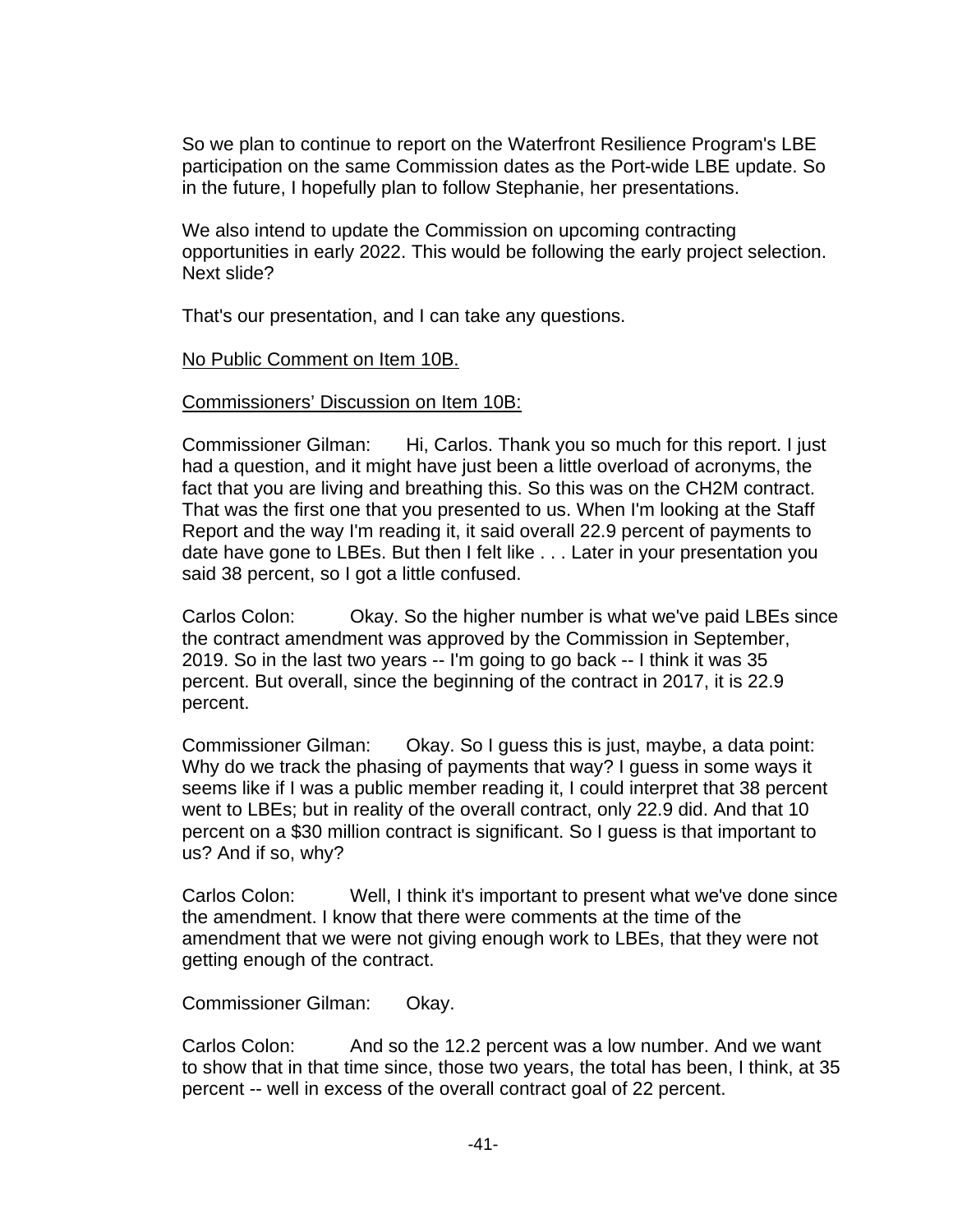Commissioner Gilman: Okay.

Carlos Colon: So that's why. And I do think at some point we probably will drop that distinction. It actually has been two years now. But that's information we've provided in the past reports.

Commissioner Gilman: Okay. Yeah, and I think this is just more me and understanding. It's a complex issue. And then I'm assuming, when we're looking at the total payments for this contract . . . I'm using this as an illustration. The total payments are 29 percent: the \$9.2 million payment to primes, and then we break it out by subs. Are all the LBEs subs -- my assumption would be they are -- or are some of the LBEs primes?

Carlos Colon: No, CH2M is the prime.

Commissioner Gilman: Prime? That's what I thought.

Carlos Colon: Yeah.

Commissioner Gilman: Okay, so they're all coming . . . So the \$6.7 million that went to them is out of the net total of the \$28.4 [million] that went to all subs?

Carlos Colon: I'm going to find the table, but I think that's accurate.

Commissioner Gilman: It's this Table 6 on the Staff Report.

Carlos Colon: Okay, let me get to it.

Commissioner Gilman: I just want to make sure I'm interpreting [unintelligible] correctly. It's more me.

Carlos Colon: Yeah. So of the total payments, of the total \$29 million that was paid to CH2M, they then paid their LBEs \$6.8 million.

Commissioner Gilman: Right. Okay. I'm understanding it, okay. That was just my question. And thank you, again, for your diligence. I hope one day maybe I'll be reading a staff report and half the funds will go to LBEs on contracts like this. And I also appreciate the racial breakdown of the firms by the racial categories that you had. So that was also very helpful. So thank you.

Carlos Colon: Thank you.

President Brandon: Thank you. Commissioner Woo Ho?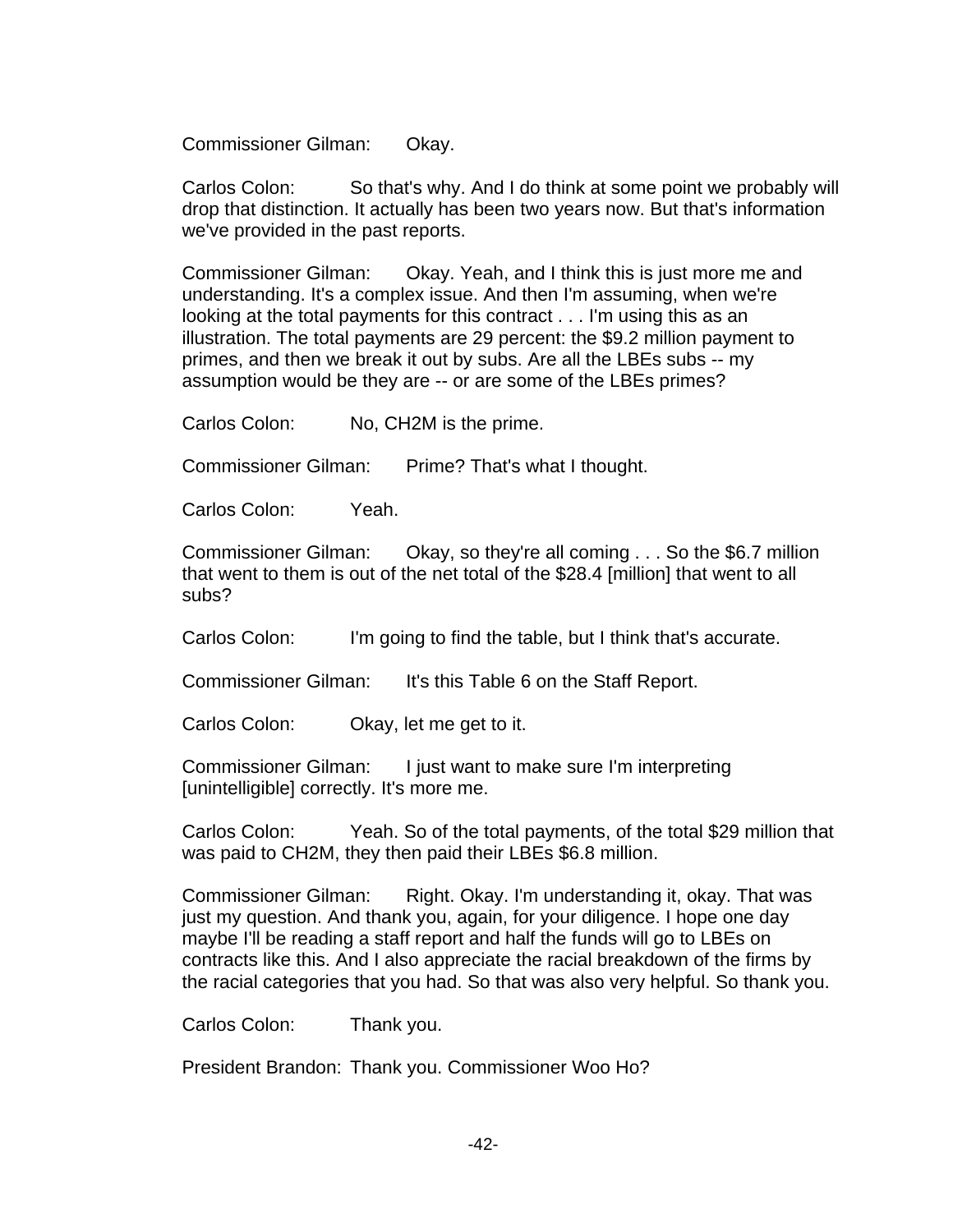Commissioner Woo Ho: Yeah. Thank you, Carlos, for this report. It's very comprehensive. Lots of information. It was good to see that it backs up, in terms of what Brad is talking about, on a macro level and in terms of how we're actually executing as we go forward on waterfront resiliency, and that we are walking the talk, not just talking the talk.

And I know we're doing that. We are very committed at the Port. But it's nice to actually see the evidence that you all are taking, and the passion, and how serious you are all going about trying to achieve these goals.

So I really don't have any specific questions. Just want to commend you and everybody that's working on these efforts. It's very clear that this is a mandate and value that all of you believe in and you're living by and you're executing. I think we're very excited to see it and know that there's more that's coming in the next phase going forward. So appreciate it very much. Thank you.

Carlos Colon: Thank you.

President Brandon: Thank you. Vice President Adams?

Vice President Adams: Thank you, Madam Chair. Carlos, I just want to thank you and your team for this Water Resilience update. Clearly, it's a priority. And I think Commissioner Woo Ho hit it right on the head. This is very exciting. You guys are walking the walk and talking the talk. Going into the future, I know a lot of good things are going to continue to come. I just really appreciate the update. Thank you.

Carlos Colon: Thank you.

President Brandon: Thank you. Carlos, thank you, again, for this presentation. I think Commissioner Gilman asked a couple of the questions that I had regarding the CH2M LBE contract participation. But one other is: On Page 9 of the presentation, the contract amount for LBEs is 22.9; but on Page 11, you have actual at 14.77. So I'm just trying to understand how to read these reports.

Carlos Colon: Right. So the 22.9 percent is of payments to LBEs.

President Brandon: Mm-hmm.

Carlos Colon: On the other slide, I think where you're talking about 14.7 - is that correct?

President Brandon: Yes.

Carlos Colon: Yeah, that's the total task authorizations to LBEs of the total contract value. So we've only issued task authorizations in about -- I think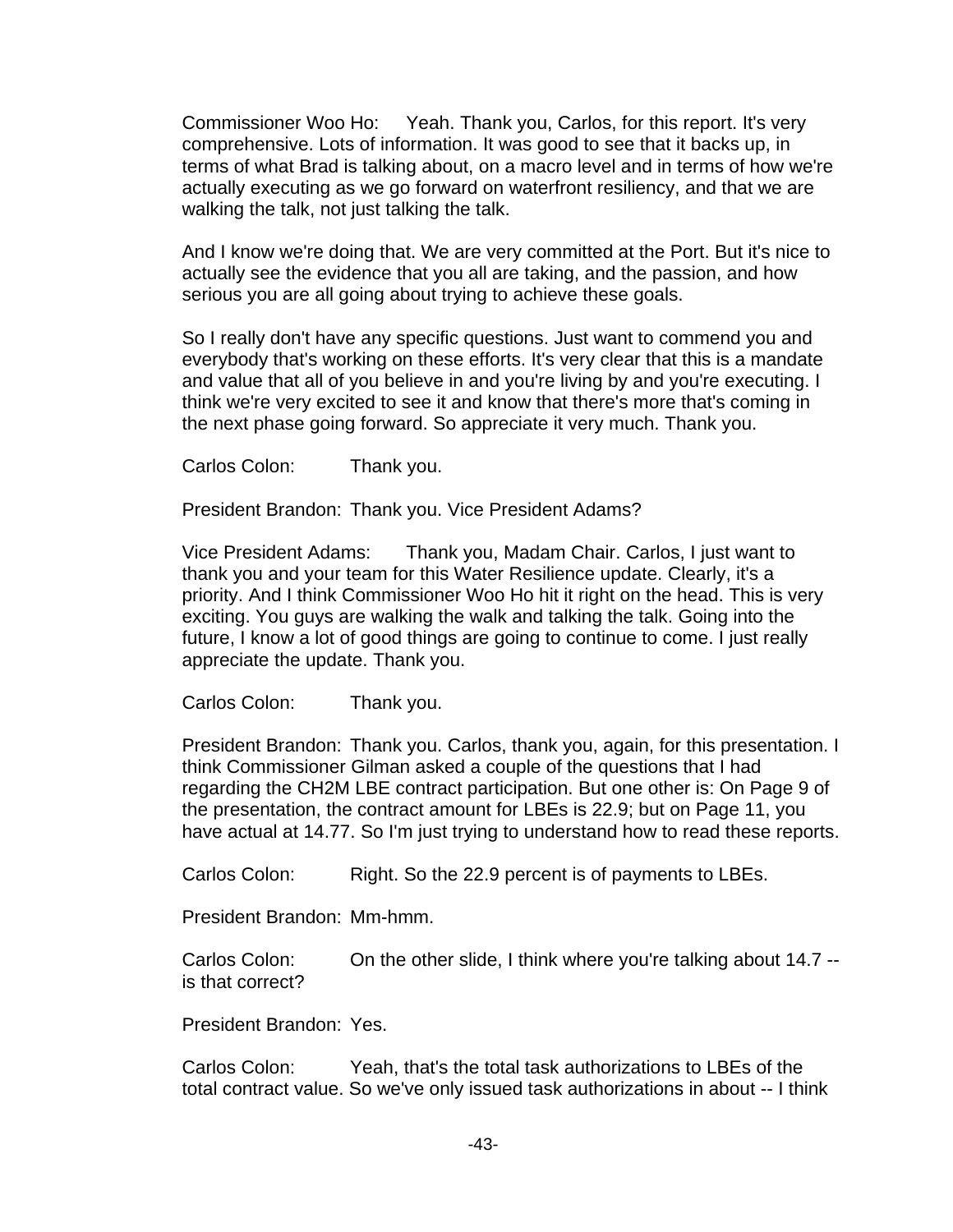it's about \$33 million. We've made \$20 million in payments to CH2M. Of the \$29 million, 22.9 percent have been paid to LBEs.

President Brandon: Mm-hmm.

Carlos Colon: When you're talking about the total contract value of \$55 million, we are at about 14.7 percent task authorizations to LBEs. So there's a difference between the task authorizations versus payments to LBEs.

President Brandon: Okay. So Page 11 is total contract versus payments that have been made?

Carlos Colon: Yes. These are task authorizations to LBEs, but the percentage of the total contract value . . . The 22.9 percent is the total payment as a percentage of the payments paid to CH2M, not the task authorizations.

President Brandon: Okay.

Carlos Colon: So another way to . . . I could say that another way. Again, we've paid CH2M \$29 million. 22.9 percent of what we paid CH2M has gone to LBE firms.

President Brandon: Mm-hmm.

Carlos Colon: The CH2M contract is \$55 million. Of the task authorizations made on that contract, 14.7 percent have gone to LBE firms.

President Brandon: So -- okay. So of the total contract of \$55 million, the 14.77 is the tasks that have been assigned but not paid. So -- okay. So why . . . Help me understand why we're reporting both.

Brad Benson: Could I jump in and just help with this one? So the 14 percent is sort of a measure of where we are towards our ultimate goal. There's a significant amount of the contract that we haven't authorized or expended, which is why we're just at 14 percent.

I think for your tracking purposes, President Brandon, it's the percent of funds expended to date. That 22 percent is the measure of where we are. The 14 percent is just along a trajectory. And in the graph that Carlos showed, that line keeps on going up, and we project that we'll exceed the overall goal. Does that help at all?

President Brandon: I think it does. I think what you're saying is with the LBE participation with tasks that's [unintelligible] here, which we hope happens in this way but could be altered, depending on what happens in the future -- but it's just a goal that we're trying to reach. But for all intents and purposes, we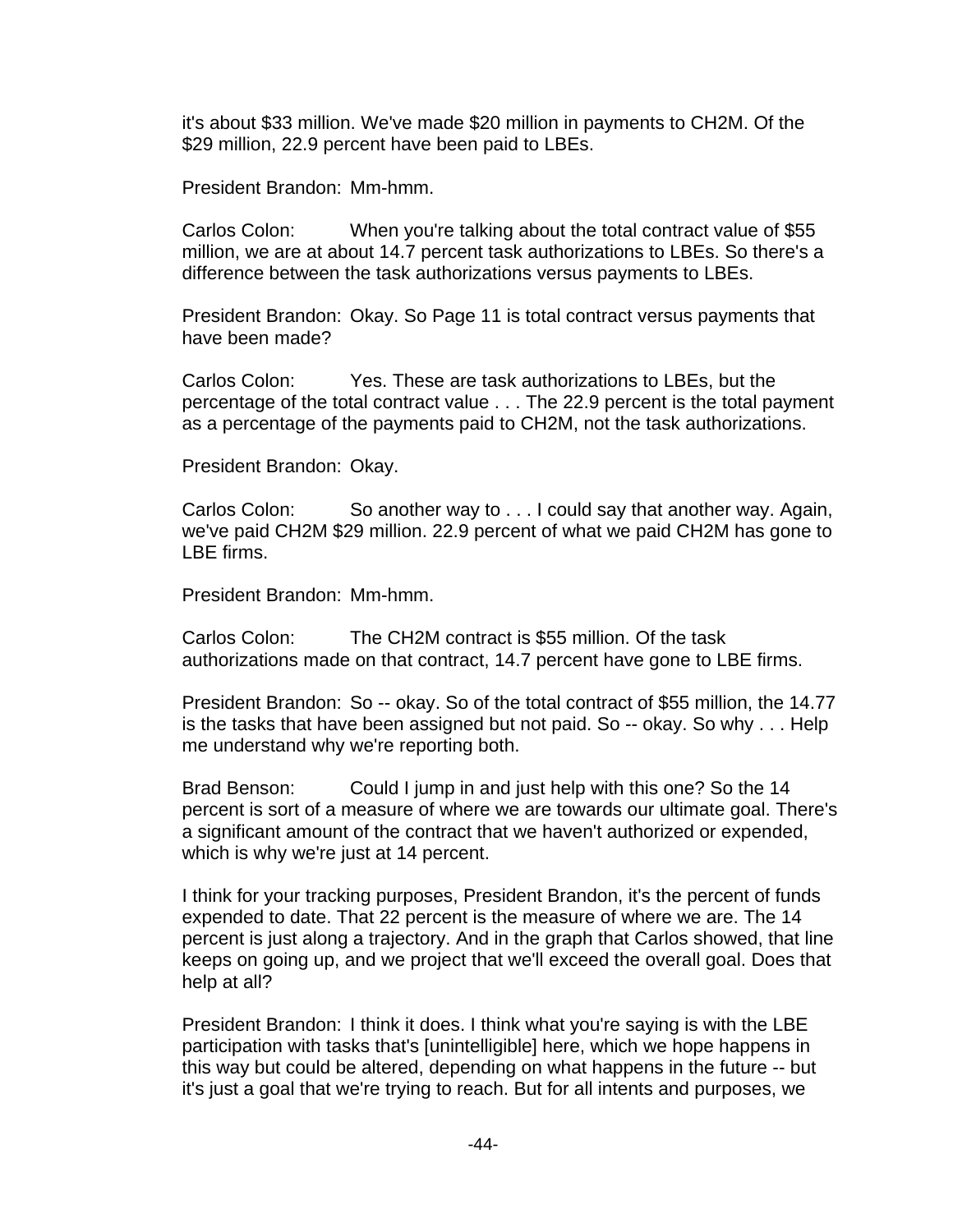should just focus on what's been paid and the percentages there. I think I understand where you're going, but there's a lot . . .

I guess because it's so small, it's a little confusing. But thank you for the information. And so of the total contract of \$29 million, 6.7 percent have gone to MBEs. Is that correct? No, you said 10 percent have gone to MBEs, which means about 12.4 percent is WBE. Is that correct?

Carlos Colon: Let me look at this. So I tried to differentiate between MBEs and minority-owned businesses because CMD tracks -- they only let you decide -- you can pick one: MBE, OBE, or WBE.

President Brandon: Right. Right. Right.

Carlos Colon: So there are minority-owned firms who chose to be WBEs. And so that's why I include the WBEs, OBEs, and MBEs. But I also have columns for African-American, Latino-American, Asian-American firms, as well, because the two will not equal.

President Brandon: Right. Exactly. So my question is . . . You said there are about 10 percent for MBEs, which would lower the WBE to about 12 percent. So of the 22.9 percent, it's gone to MBEs and WBEs. And so I didn't hear . . . Does CH2M have a strategy to increase opportunities for women and minorities?

Carlos Colon: Yes. So every time we authorize a task, they do look at opportunities to increase LBE participation. And those tasks then get sent to - er, those task proposals, we then send to Stephanie Tang and our CFO, Katie Petrucione, to review to make sure that we are in line with our project goals.

President Brandon: Right. And so maybe just for the next presentation when we do this, if we can hear their organizational strategies? Like we just heard Stephanie and Tiffany talk about our strategies for outreach and what we're doing to help other businesses be successful and come into the program and da-da-da-da, maybe we can hear CH2M's strategy for bringing more minorities and women into their contracting arm. Okay?

Carlos Colon: Yeah, I think they'd be definitely happy to do that.

President Brandon: That would be wonderful. And then for CH2M, I think you said that 24.8 percent of contract work has been done by minority-owned firms. So does that mean that the 6.7 percent MBEs and the WBE percentage of 18.1 percent, all of those were minority firms?

Carlos Colon: Yes. You're talking about Civic Edge, correct?